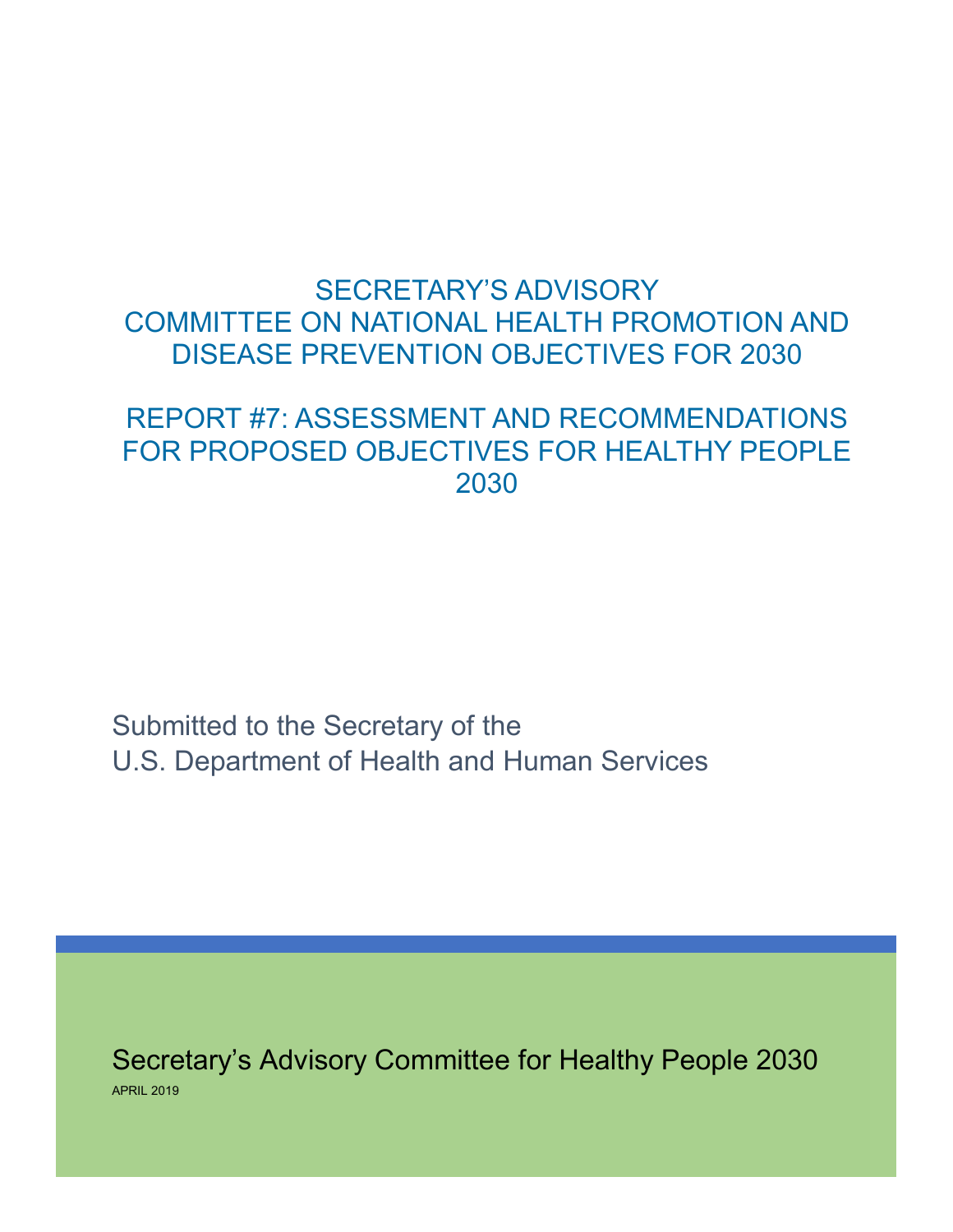# TABLE OF CONTENTS

| SECRETARY'S ADVISORY COMMITTEE, REPORT #7: REVIEWING AND<br>ASSESSING THE SET OF PROPOSED OBJECTIVES FOR HEALTHY PEOPLE |  |
|-------------------------------------------------------------------------------------------------------------------------|--|
|                                                                                                                         |  |
|                                                                                                                         |  |
|                                                                                                                         |  |
|                                                                                                                         |  |
|                                                                                                                         |  |
| VI. COMMENTS ABOUT SPECIFIC OBJECTIVES FOR CONSIDERATION  9                                                             |  |
| APPENDIX 1. INDIVIDUAL MEMBERS' COMMENTS: INCLUDED OBJECTIVES                                                           |  |
|                                                                                                                         |  |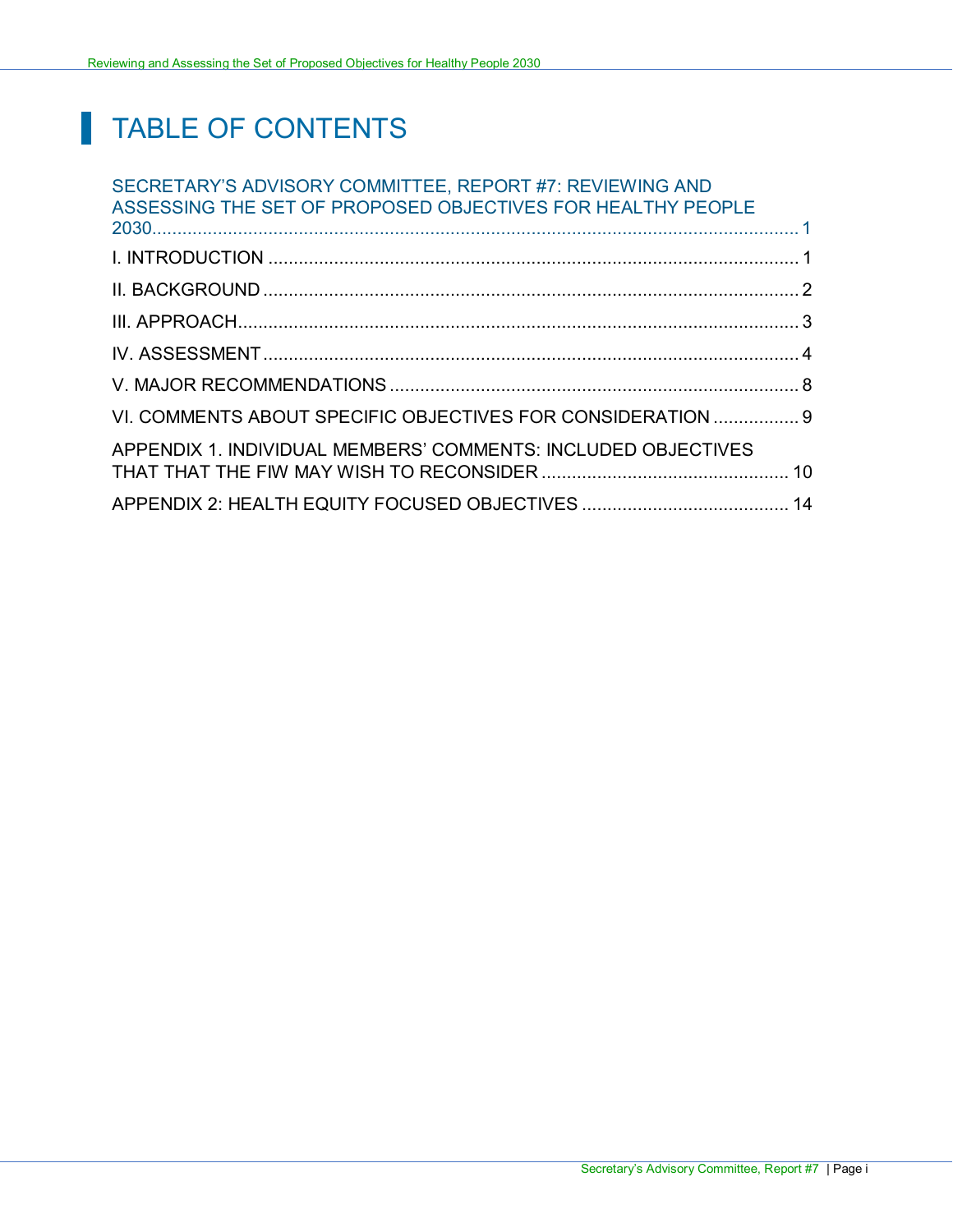# <span id="page-2-0"></span>I. INTRODUCTION

The Secretary's Advisory Committee on National Health Promotion and Disease Prevention Objectives for 2030 (the Committee) is a federal advisory committee composed of non-federal, independent subject matter experts. It is responsible for making recommendations to the Secretary of the U.S. Department of Health and Human Services (HHS) on the development and implementation of national health promotion and disease prevention objectives for 2030.

At its inaugural meeting in December of 2016, HHS charged the Committee to provide advice on an approach for selecting objectives for Healthy People 2030 (HP2030) that would reduce the number of objectives by at least half. The Committee later appointed subcommittees to explore aspects of the initiative's development and to inform recommendations on these issues. The Committee used input from the subcommittees to prepare the HP2030 Framework and other recommendations that were submitted to and accepted by the HHS Secretary. In these reports, the Committee presented concepts and approaches that HHS decision-makers, including the Federal Interagency Working group (FIW), could use to select and streamline the set of objectives for HP2030.

The full Committee has met twelve additional times since its first meeting (twice in-person, and ten times via webinar) to discuss, revise, vote upon, and finalize recommendations to the Secretary. At its September 2018 meeting, the Committee appointed the Objective Review Subcommittee, tasking it to **review and assess the collective set of proposed HP2030 core objectives in light of the HP2030 Framework and the Committee's other recommendations,** and to explore:

- Whether the proposed set of HP2030 objectives is **comprehensive**;
- Whether there is **balance** across the topics with regard to health and well-being;
- Whether there are **substantive gaps** for which objectives should be identified; and
- Whether any of the proposed HP2030 **objectives should be reconsidered**.

This report responds to the Objective Review Subcommittee's charge. It is based on the subcommittee's four meetings, which took place between October, 2018 and January, 2019. The report and its recommendations have been considered, revised, and approved by the full Committee. The Committee has approached this work from the point of view that there was no need to replicate the painstaking efforts of the FIW. The Committee wishes to express our admiration, gratitude, and respect for the FIW's work to deliver a draft set of objectives for HP2030. The draft set reflects the FIW's careful consideration, detailed processes, and immense effort to identify a core set of objectives that can guide focused efforts to advance public health in the coming decade. The Committee embraces a reduced number of objectives, as well as the FIW's decision to leave "space" for adding new objectives over the coming decade. Due to the FIW's meticulous work, the Committee is able to focus on high level relationships between the proposed set of objectives and the HP2030 Framework.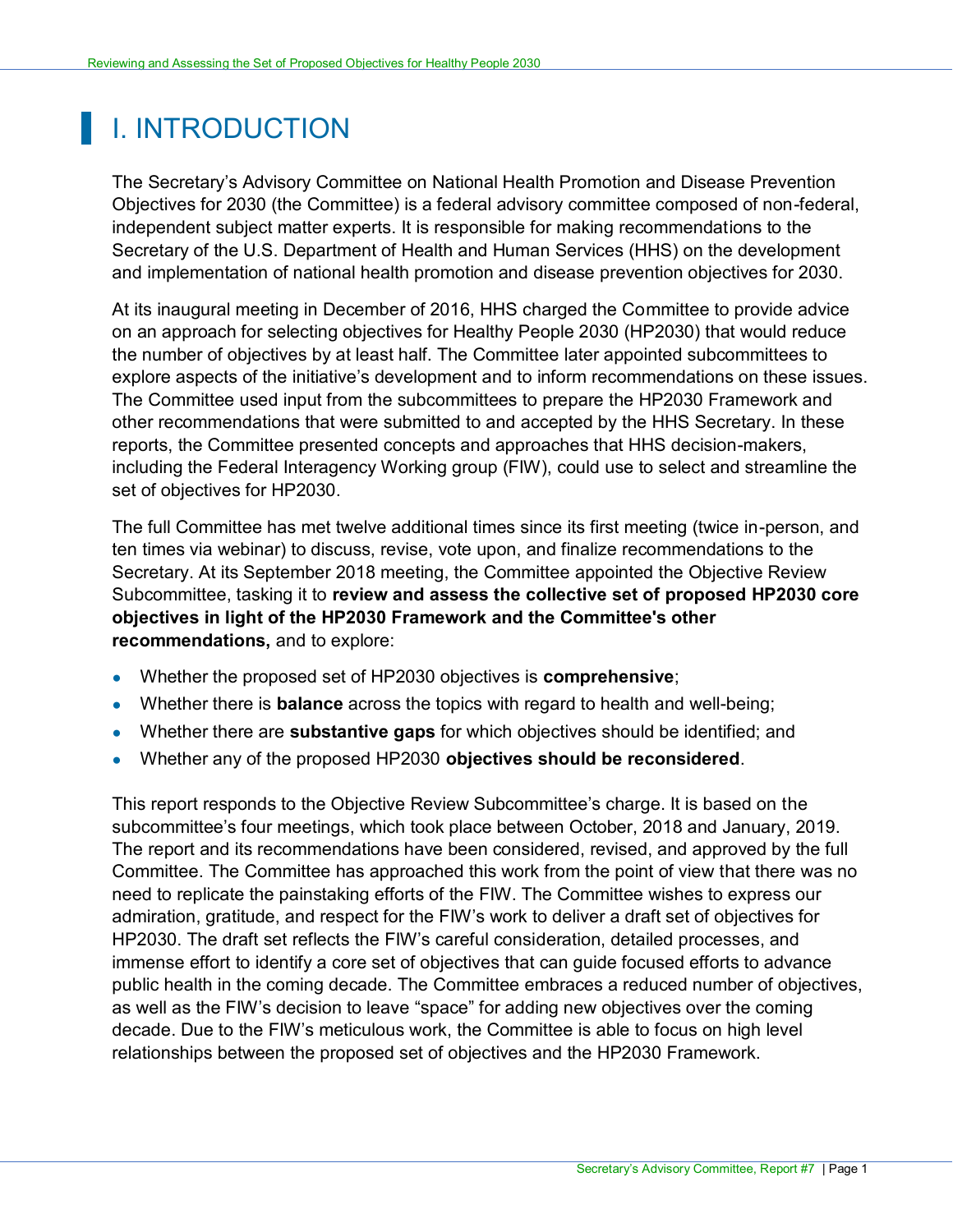# <span id="page-3-0"></span>II. BACKGROUND

Within the Federal Government, the FIW is leading the efforts to develop HP2030.<sup>1</sup> FIW members include representatives from across HHS as well as from the U.S. Department of Agriculture, the U.S. Department of Education, and others. HHS staff members representing the FIW have provided background information to the Committee, including an explanation of steps the FIW took for objective selection (i.e., the "Objective Proposal Submission Process" and "Core Objective Proposal Forms," hereinafter referred to as "the template"). The template operationalizes the Committee's 2017 recommendations for criteria to be used in prioritizing and setting quantifiable core objectives, and for processes to reduce the overall number of measurable objectives. $2$  The template includes:

- the objective, baseline, and baseline year;
- rationale for the objective's inclusion in HP2030;
- inclusion in a prior iteration of the Healthy People initiative;
- $\bullet$  data requirements (i.e., data source, whether the data source is approved by the National Center for Health Statistics [NCHS] as nationally representative and reliable, periodicity, and number of data points available during HP2030 tracking period);
- technical information (numerator, denominator);
- health equity and disparity (populations for whom data are broken down);
- narrative on how the objective advances health equity;
- national importance (direct impact on health, broad applicability, substantial burden, national public health priority);
- existence of evidence-base for interventions to achieve the objective; and
- organizational support.

The FIW topic area workgroups proposed core objectives, each with a detailed, completed template. Various workgroups of the FIW and offices within HHS reviewed the proposed core objectives. To reduce the number of objectives in HP2030 by half, the FIW set a ceiling number of 450 objectives for HP2030. The FIW then sought to further reduce this number to 375 to allow room for new objectives to be added over the decade from 2020 to 2030. Through an iterative process of refining the draft set of core objectives, the FIW included 355 objectives in the final draft set. From December 2018 through January 2019, members of the public were invited to comment on the proposed set of HP2030 objectives. Information about the public comment period can be viewed online at HealthyPeople.gov.<sup>3</sup>

The FIW allowed the Committee to review all completed templates, as well as a grid that the FIW used to select the core objectives. To inform its discussions, the Committee also was given access to those objectives that had been proposed but were not selected by the FIW for the slate of HP2030 objectives.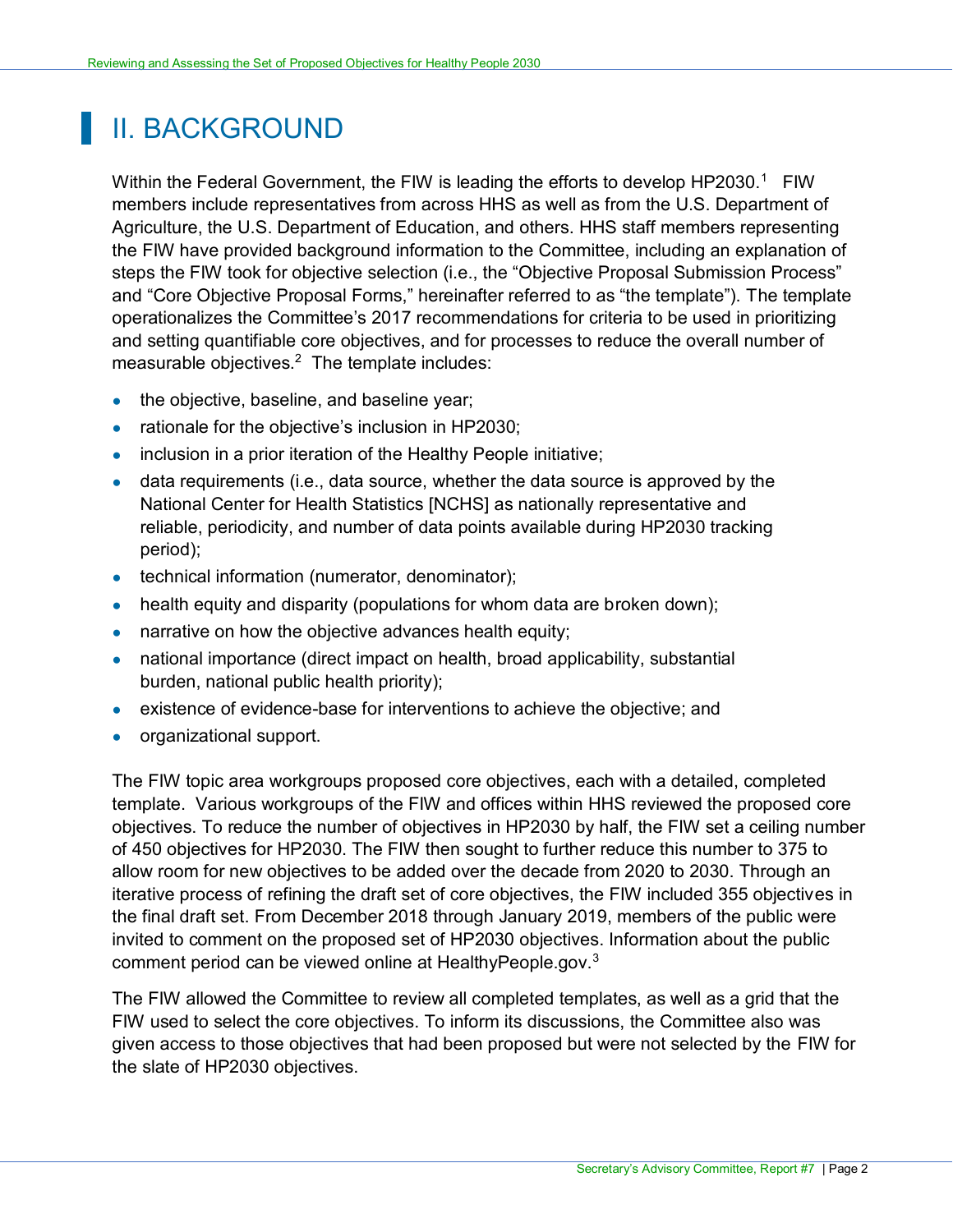# <span id="page-4-0"></span>III. APPROACH

To structure its review of the core objectives **in light of the HP2030 Framework and the Committee's other recommendations**, members of the Objective Review Subcommittee each individually assessed the set of 355 objectives using the first and second level considerations that are detailed below. The subcommittee used its meetings to reach consensus on major recommendations, which it submitted to the full Committee for finalization and approval. Individual members' comments on specific objectives were compiled and submitted to the FIW for consideration (Appendices 1 and 2).

#### **First-level Considerations.**

- 1. As a set, are the proposed objectives comprehensive? If not, explain why.
- 2. Is there balance across topic areas that captures health and well-being? If there is an imbalance where is it?
- 3. As a set, will these objectives help move the health and well-being of the nation forward?
- 4. As a set, do the objectives adequately address the social determinants of health and also health equity?

#### **Second-level Considerations.**

- 5. Are there substantive gaps? If so, what are the gaps for which objectives should be identified? What is your rationale?
- 6. Are there objectives that were selected for inclusion that should be reconsidered? If so, why?
- 7. Were any objectives left out of the final set that should be reconsidered? If so, why?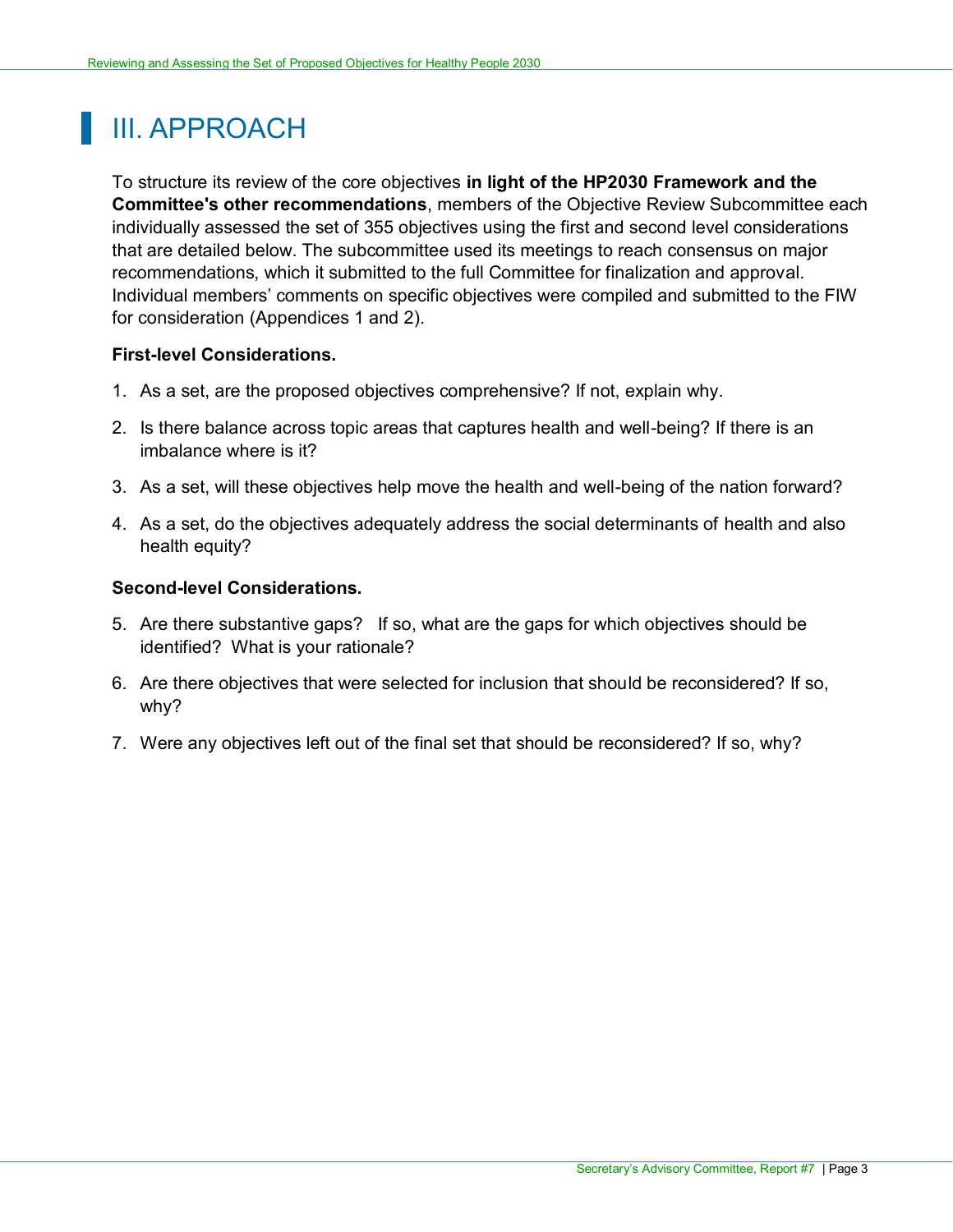# <span id="page-5-0"></span>IV. ASSESSMENT

The Committee was impressed with the careful and detailed process used by the FIW to reach the proposed set of draft core objectives. The FIW template effectively operationalized many of the Committee's recommendations, <sup>4</sup> placing emphasis on data quality, health disparities and equity, and national importance. The FIW thoughtfully applied the prioritization criteria within the template to reduce the >1,200 in Healthy People 2020 (HP2020) objectives to a proposed set of 355 HP2030 objectives.

The seven considerations listed were used by members of the Objective Review Subcommittee to assess the draft set of objectives. Individual members' comments (Appendices 1 and 2) informed the Committee's responses to last two considerations, as well as its "high level" recommendations. Members' comments are provided for the FIW. The Committee's assessment of the draft set of HP2030 objectives is summarized below.

#### **1. As a set, are the proposed objectives comprehensive? If not, explain why**

The FIW's careful review and reduction of the set of objectives has resulted in a set of proposed objectives for HP2030 that appear to be harmonized and streamlined. However, in the context of the HP2030 Framework, the set of proposed objectives is not comprehensive. The Committee notes that, as in past decades, the objectives remain primarily focused on morbidity and mortality. Moreover, they continue to approach health and well-being with a "disease orientation." The Committee recognizes the importance of this orientation but believes there is a need to address additional concepts going forward. Several concepts that are emphasized in the HP2030 Framework are **not** adequately addressed within the draft set. These concepts include:

- Health and well-being;
- **Health equity, health promotion, and health literacy;**
- **Upstream and structural determinants of health and well-being;**
- Public health infrastructure and disaster preparedness; and
- Vulnerable populations (i.e., areas pertaining to disparity and equity).

#### **2. Is there balance across topic areas that captures health and well-being?**

The HP2030 Framework,<sup>5</sup> reports/recommendations,<sup>6</sup> and accompanying briefs<sup>7</sup> emphasize health and well-being and upstream determinants of health that are not adequately captured by the set of proposed objectives. Despite the challenge of greatly reducing the number of objectives, the Committee believes that a more balanced set of objectives is needed. The set of objectives should reflect more fully the HP2030 Framework.

At issue is not only the actual balance among objectives but the visible balance, such that the balance between objectives related to disease, health and well-being are easily discernable to stakeholders. If, as indicated in the Framework, the nation must be committed to improving health and well-being, that distinction and interconnectivity must be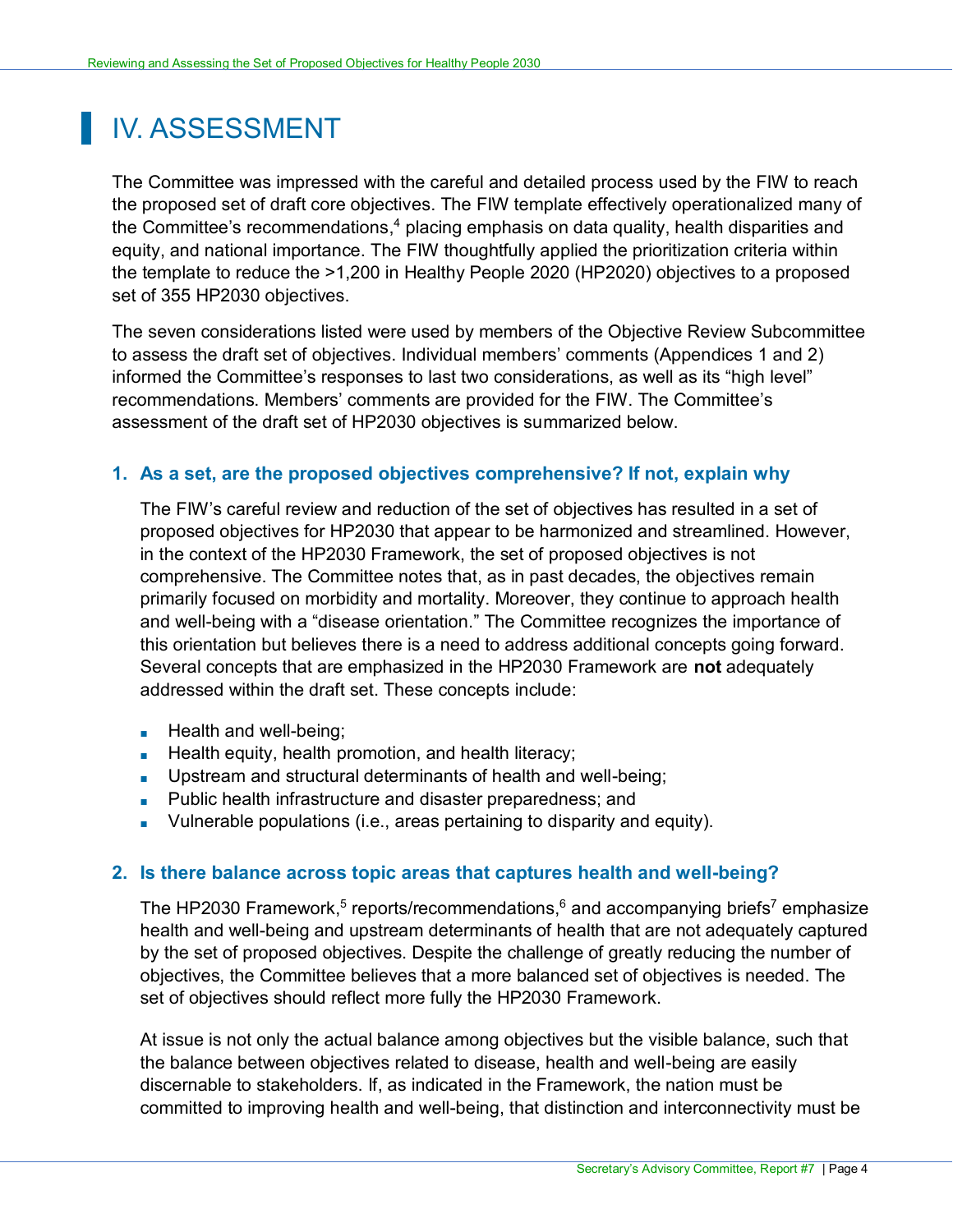reflected in the set of proposed core objectives. A reassessment of the balance between disease objectives (those concerned primarily with morbidity and mortality) and health, wellbeing, and health promotion objectives is warranted. Additionally, well-being is a new concept in HP2030; the Committee believes it is important to add more objectives that address well-being across the lifespan, and at the individual and community levels.

### **3. As a set, will these objectives help move the health and well-being of the nation forward?**

The consensus of the Committee is that, as a set, these objectives will help move the health and well-being of the nation forward. At the same time, the Committee discussed that many of the proposed objectives focus on prevalence (e.g., number of existing diabetes cases) as opposed to incidence (e.g., number of new diabetes cases). The Committee recommends that the FIW consider including more objectives on incidence or reassess the balance between incidence and prevalence objectives.

As a whole, the set of proposed objectives is relatively silent as to the mechanisms or underlying processes that are needed to help achieve objective targets. This is understandable, given the charge to the FIW to substantially reduce the number of objectives. For each objective, it will be important for users of the HealthyPeople.gov website to be able to access linked information about **risks, causes,** and **protective factors** and strategies that can maximize momentum toward achieving the objective. The objectives are not categorized by place or stakeholder, although some are clearly focused on specific settings.

It would be beneficial to link objectives to specific stakeholder groups including, but not limited to, schools, workplaces, employers, businesses, and health care, such as clinical care delivery and health plans. Such linkages would be useful for engaging partners in implementation. This would be possible through the use of a dynamic, interactive web portal. The web portal should be carefully designed in a way that engages and incentivizes stakeholders, and that enables various stakeholders (e.g., policy makers, public health leaders, the public and leaders across sectors) to adopt and adapt the objectives to be relevant to local or specific stakeholder needs. It could provide strategies and tools to facilitate such adaptation.

### **4. As a set, do the objectives adequately address the social determinants of health and also health equity?**

Due to the centrality of **social determinants of health** and **health equit**y in HP2030, a Committee member undertook a detailed analysis of the proposed set of draft objectives (Appendix 2) with these two areas in mind. The emphasis on health equity in the HP2030 Framework marks a critical shift from focusing on disease outcomes (often attributable to individual behaviors) to addressing historical and current structural and systematic prejudices and discrimination that influence health. Many objectives such as those present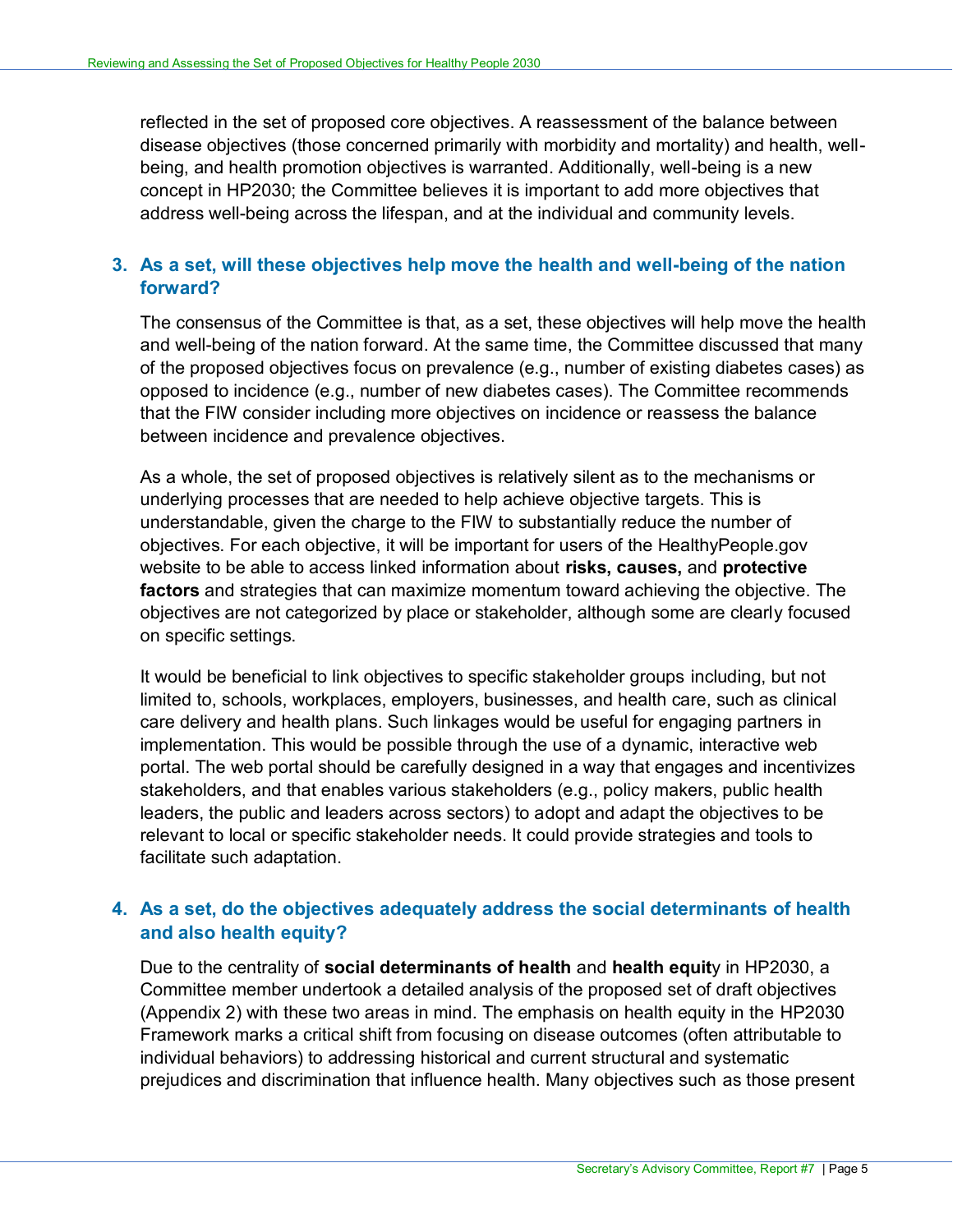in the 2020 objectives that address social determinants of health have been removed from the final draft set, however.

Historical yet enduring factors related to systems, economies, and environments can lead to unfair and discriminatory practices within our public and private institutions, health care systems, and society at large that negatively impact health and well-being. To achieve health equity, we must recognize that multiple determinants of health and well-being interact with each other across the lifespan. Indeed, health equity and upstream determinants of health are inextricably connected.

Given the focus of the HP2030 Framework on health equity, the Committee examined the objectives within five primary categories 1) removing obstacles to health and well-being; 2) addressing structural and systematic prejudice and discrimination; 3) policies and practices that promote health equity; 4) conditions that give children and youth opportunities to attain their highest level of health and well-being throughout the lifespan; and 5) healthy physical, social and economic environments (Appendix 1). Using this rubric, the Committee's analysis reveals that approximately 30% of the 355 objectives overtly address health equity. However, the Committee's assessment is that only one of these objectives addresses structural and systematic discrimination; even though it is linked to a specific population.

The draft set of objectives responds to the need to integrate LGBTQ status into data collection to more fully capture inequities in this group. The Committee applauds this effort. As in HP2020, individual objectives in HP2030 can be assessed for disparities when data for population groupings (e.g., by race, gender, poverty, urban/rural, age) are available. It will be important for the web portal to make tools available that show those responsible for implementing HP2030 and stakeholders how to examine disparities and inequities in the objectives, and how to drive evidence-based interventions that impact disparities and inequities.

For example, "the proportion of children living in poverty" is no longer an objective as it was in HP2020. In HP2030, the objective is now "the proportion of the population living in poverty". The Committee is concerned that, by collapsing impoverished children into a now broader objective, the impact of poverty on the health and well-being of children could potentially be lost. The Committee recognizes that some of this "collapsing" is necessary to reduce the overall number of objectives. However, we warn that exquisite care should be taken to avoid integrating objectives at the potential expense of particularly marginalized populations. Similarly, consideration should be given to preventing conditions that have lifelong impact, such as Adverse Childhood Experiences (ACEs).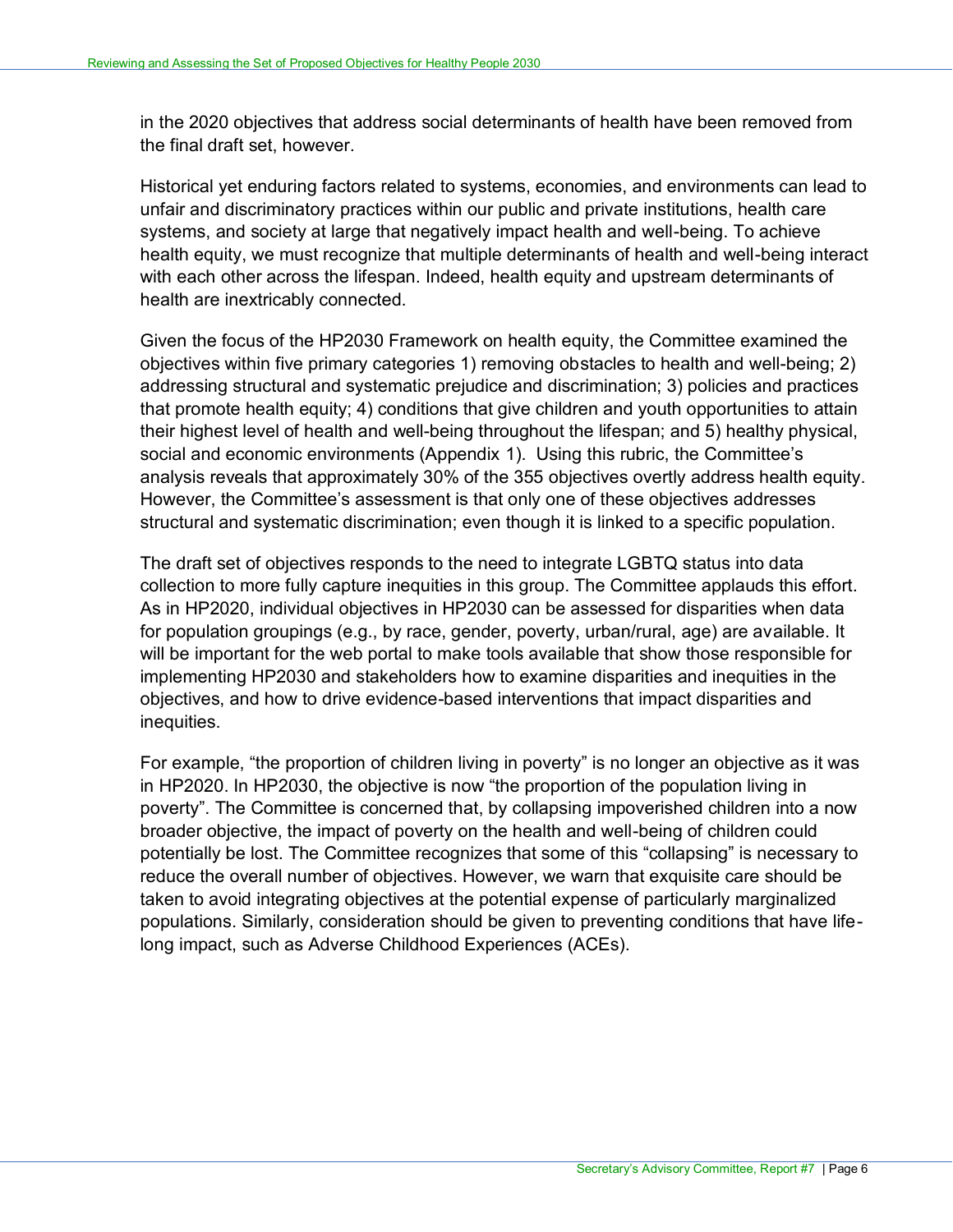### **5. Are there substantive gaps? If so, what are the gaps for which objectives should be identified? What is the rationale?**

The Committee believes there are substantive gaps that should be addressed to round out the proposed set of objectives and align them with the HP2030 Framework. For example, given the focus of HP2030 on health and well-being, it is of concern to the Committee that the topic area of Health-related Quality of Life and Well-being has been eliminated. Specific areas that should be reconsidered include: A few overarching objectives of health and wellbeing; public health infrastructure; stakeholder engagement; environments (physical, social and economic) that are upstream determinants of health and well-being; community wellbeing; and health promotion. Since law and policy are powerful levers that can be used to improve health and well-being, consider broadening the policy-focused objectives beyond those that are specific to tobacco or environmental toxins.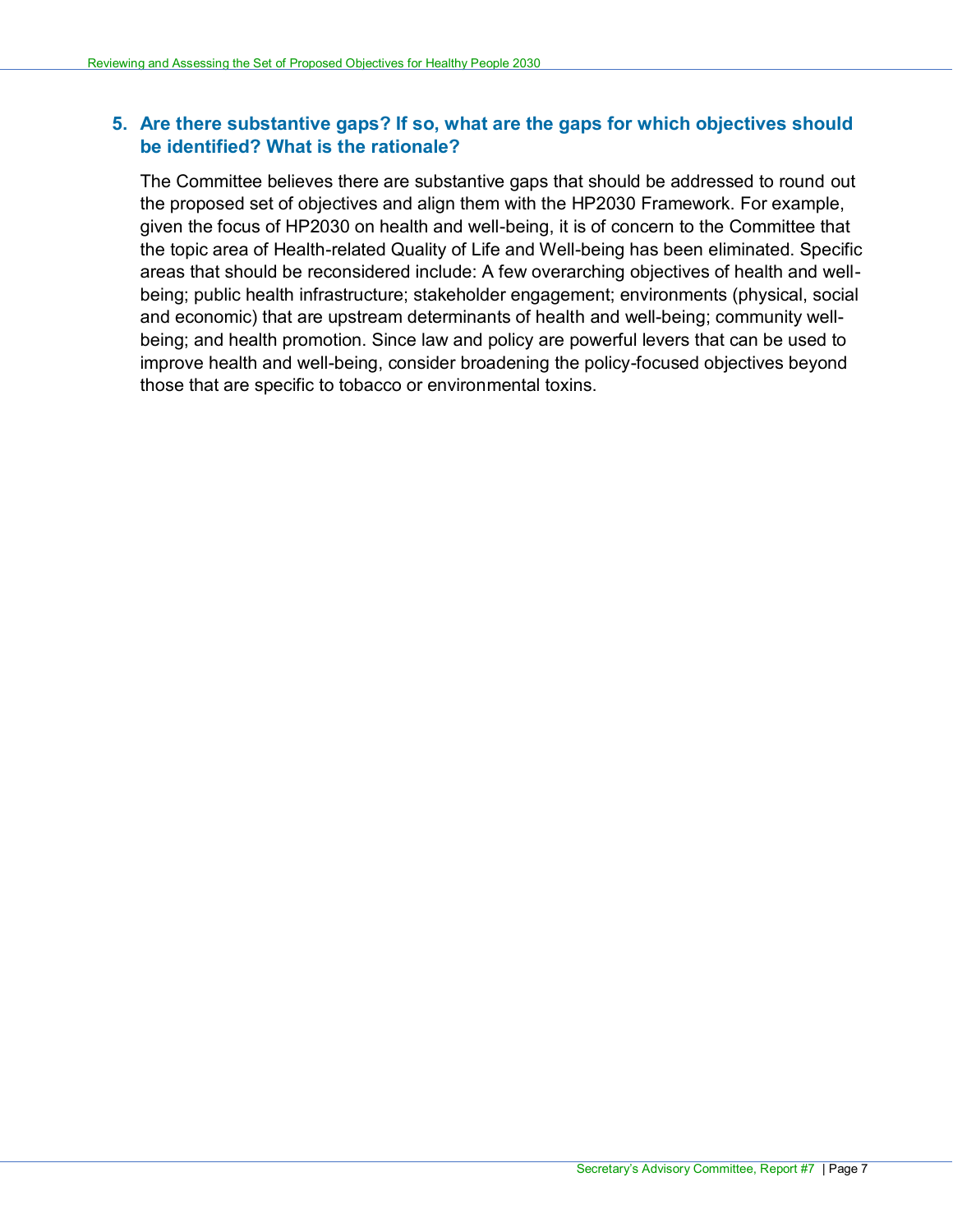# <span id="page-9-0"></span>**V. MAJOR RECOMMENDATIONS**

The Committee recognizes the careful consideration, detailed processes, and tremendous effort that the FIW has expended to create the draft set of core objectives for HP2030. We fully embrace a reduced number of objectives and the intent to leave "space" for adding objectives over the next decade. The FIW's work has allowed the Committee to focus on the high-level relationship between the proposed set of objectives and the HP2030 Framework. The Committee is intentionally providing its recommendations at a broad, conceptual level to support the FIW in creating the final set of HP2030 objectives. The Committee's major recommendations are as follows:

- 1. Given that the preponderance of objectives focused on morbidity and mortality, add a minimum of ten cross-cutting objectives that explicitly address the upstream determinants of health and well-being, health promotion, public health infrastructure and disasterpreparedness, health equity, and health literacy.
- 2. Add cross-cutting objectives that directly address structural and systematic prejudices and discrimination through law, policy, and organizational practices.
- 3. Given the importance of prevention, consider an increased focus on disease incidence.
- 4. The objectives are relatively silent as to the mechanism or processes that will facilitate achieving the objectives. To maximize the likelihood of achieving the objectives, it is essential to link these objectives with information about risks, causes, and protective factors, and with evidence-based practices that are applicable to varied settings in many sectors.
- 5. Provide a clear and detailed narrative that explicitly guides stakeholders in building on strengths and assets, and in reducing the continued disparities and inequities that impede the overall improvement of health and well-being for the nation.
- 6. Objectives should be linked to implementation strategies designed in a way that fully engages stakeholders to a) adopt and adapt the objectives to be relevant to local or specific stakeholder needs; b) provide strategies and tools to facilitate such adaptation; and c) present interventions and approaches that can contribute to achieving the objectives.
- 7. Create a set of objectives that allow meaningful comparison of health and well-being in the U.S. to that in other OECD nations, as detailed in the OECD report, or recast existing objectives to facilitate meaningful comparison.
- 8. Create a systematic and regular process to assess progress in meeting the overarching goals of HP2030. Because this broader assessment is at a higher level than individual objectives, the assessment should involve stakeholders and supplementary national or local data to inform progress in meeting the overarching goals and may be informed by the ideas expressed in the forthcoming issue brief on summary measures of health and well-being.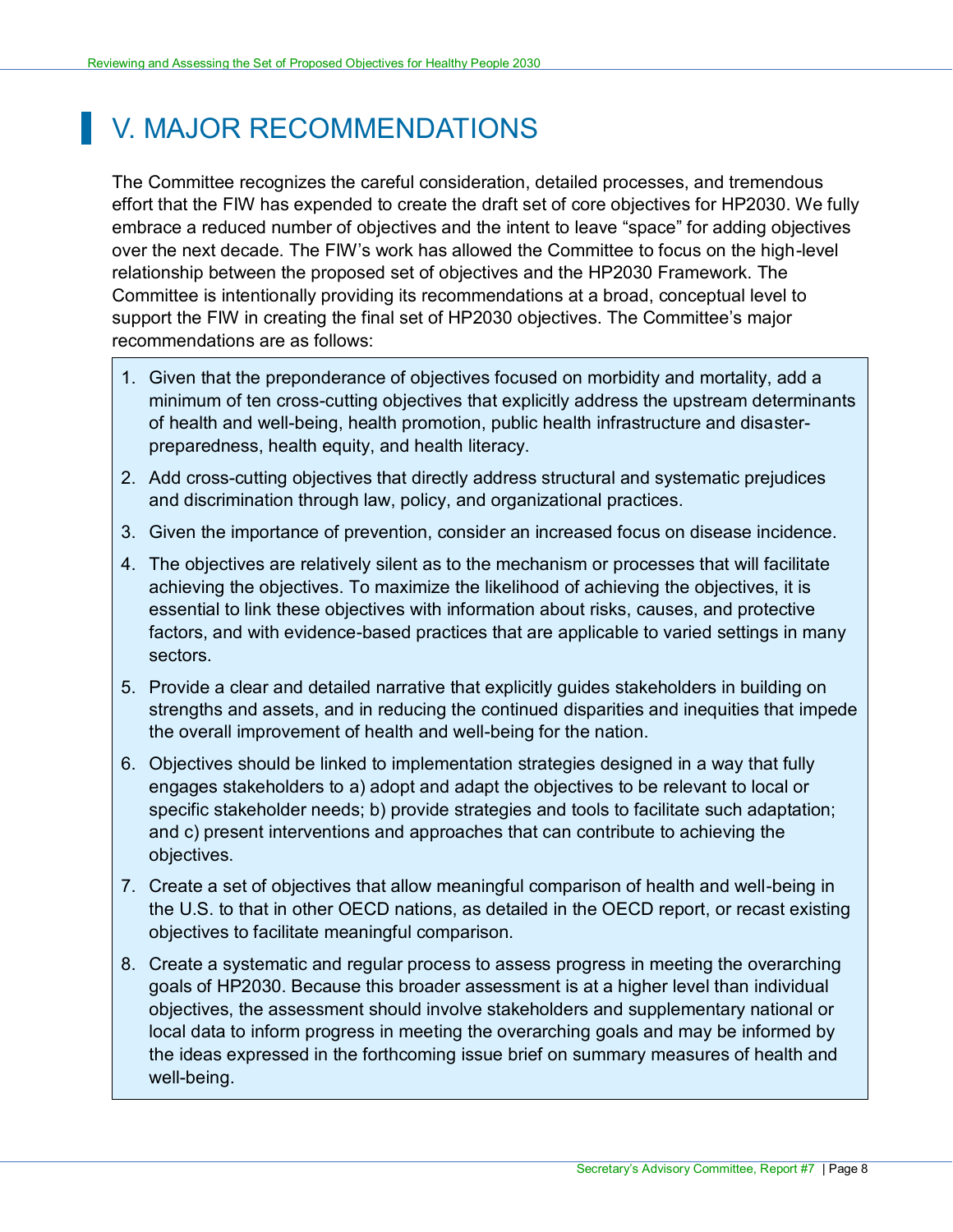# <span id="page-10-0"></span>VI. COMMENTS ABOUT SPECIFIC OBJECTIVES FOR **CONSIDERATION**

Committee members provided reflections from their individual reviews specific to considerations six and seven below. Themes emerging from these individual reviews informed the Committee's discussions and overall recommendations and are presented here. In addition, the appendices provide a general capture of the input from individual members, as well as areas where comments converged.

### **1. Are there objectives that were selected for inclusion that should be reconsidered? If so, why?**

The primary reasons provided for reconsidering objectives selected for inclusion include: Clarification of intent, redundancy among objectives, and consideration of possible combinations (Appendix 1).

### **2. Are there objectives that were proposed but were not include in the slate of hp2030 objectives that should be reconsidered? If so why?**

Individual Committee members addressed this question by using the HP2030 Framework to analyze omitted objectives. Comments include mention of both specific objectives and categories of objectives. In addition, members proposed other areas to consider for objectives (Appendix 2).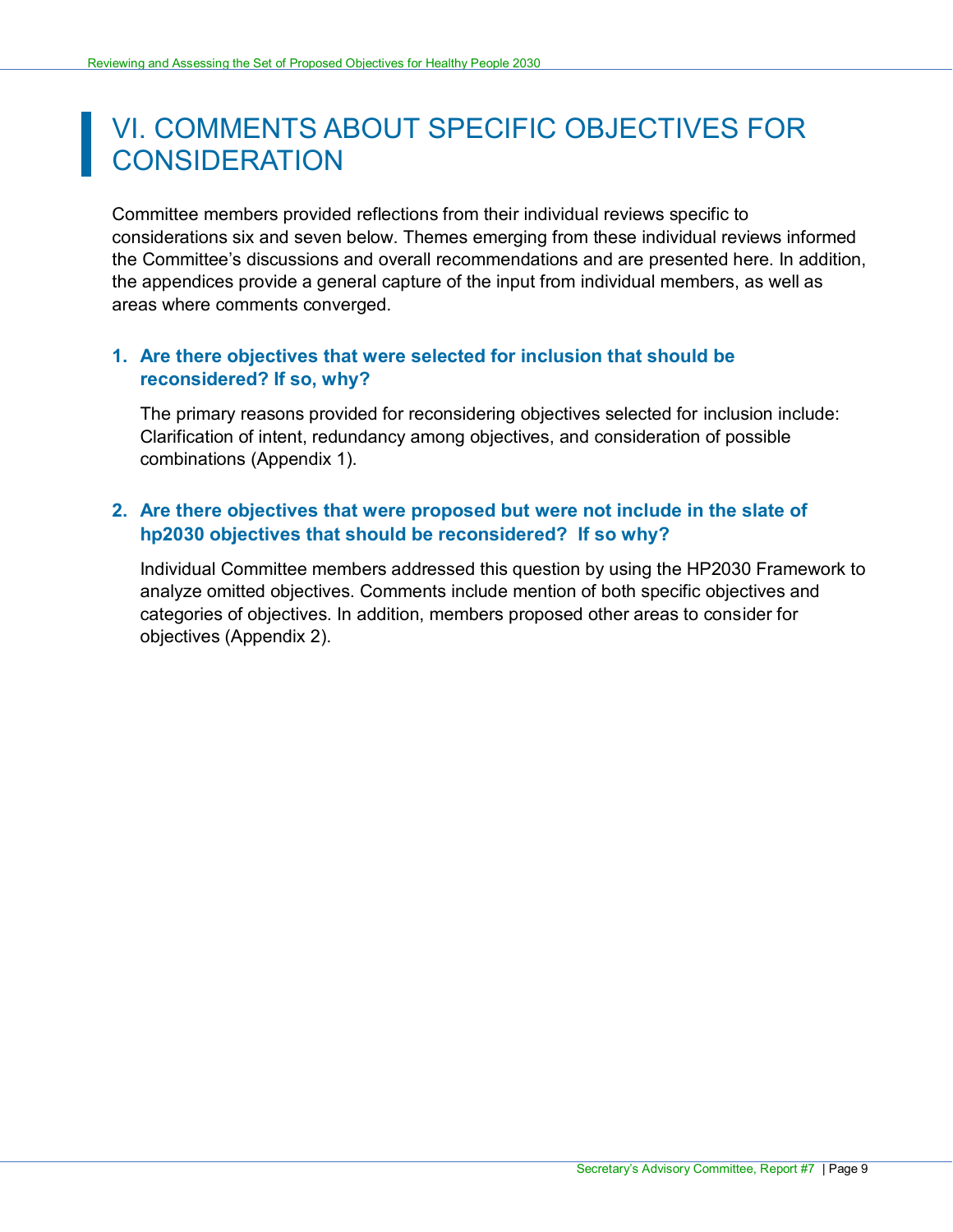# <span id="page-11-0"></span>APPENDIX 1. INDIVIDUAL MEMBERS' COMMENTS: INCLUDED OBJECTIVES THAT THAT THE FIW MAY WISH TO RECONSIDER

Are there objectives that were selected for inclusion that should be reconsidered?

The primary reasons provided for reconsidering objectives selected for inclusion include: Clarification of intent, redundancy among objectives, and consideration of possible combinations.

## **Clarification**

- DH-2030-05: Language ("visitable") is not intuitively clear.
- DIA-2030-01: Revisit the wording of this objective. Currently the intent is not clear. Is it meant to say, increase the proportion of providers who make sure their patients who are diagnosed with Alzheimer's disease and other dementias, or their caregiver, are aware of the diagnosis?
- $\bullet$  EH-2030-05 versus wording for EH2030-09. Are measures for both blood and urine needed?
- HDS-2030-04: How is baseline for this objective handled and tracked for changes when the definition or diagnostic criteria change?
- HDS-2030 05: How meaningful is mean cholesterol versus a proportion over 200?
- HOSCD-2030-04: Are ear infections in children preventable?
- HOSCD-2030-09: Is tinnitus treatable?
- IID-2030-16: What is the rationale for stating "maintain vaccination rate" versus improving it?
- $\bullet$  IVP-2030-12: Does include both homicide and suicide? Will data be broken out?
- MHMD-2030-01: Will this include mechanism? Why not call out firearm suicide?
- NWS-2030-04: Why are only physician office visits mentioned what about other providers?
- STD-2030-1-2: Increase the proportion of sexually active females aged 16-24 years enrolled in Medicaid and commercial health plans who are screened for chlamydial infections. Clarify the intent – to increase plans that reimburse or increase providers offering screening?
- General Clarification Issue: For objectives that mention "most recent guidelines," assume references to these guidelines will be documented.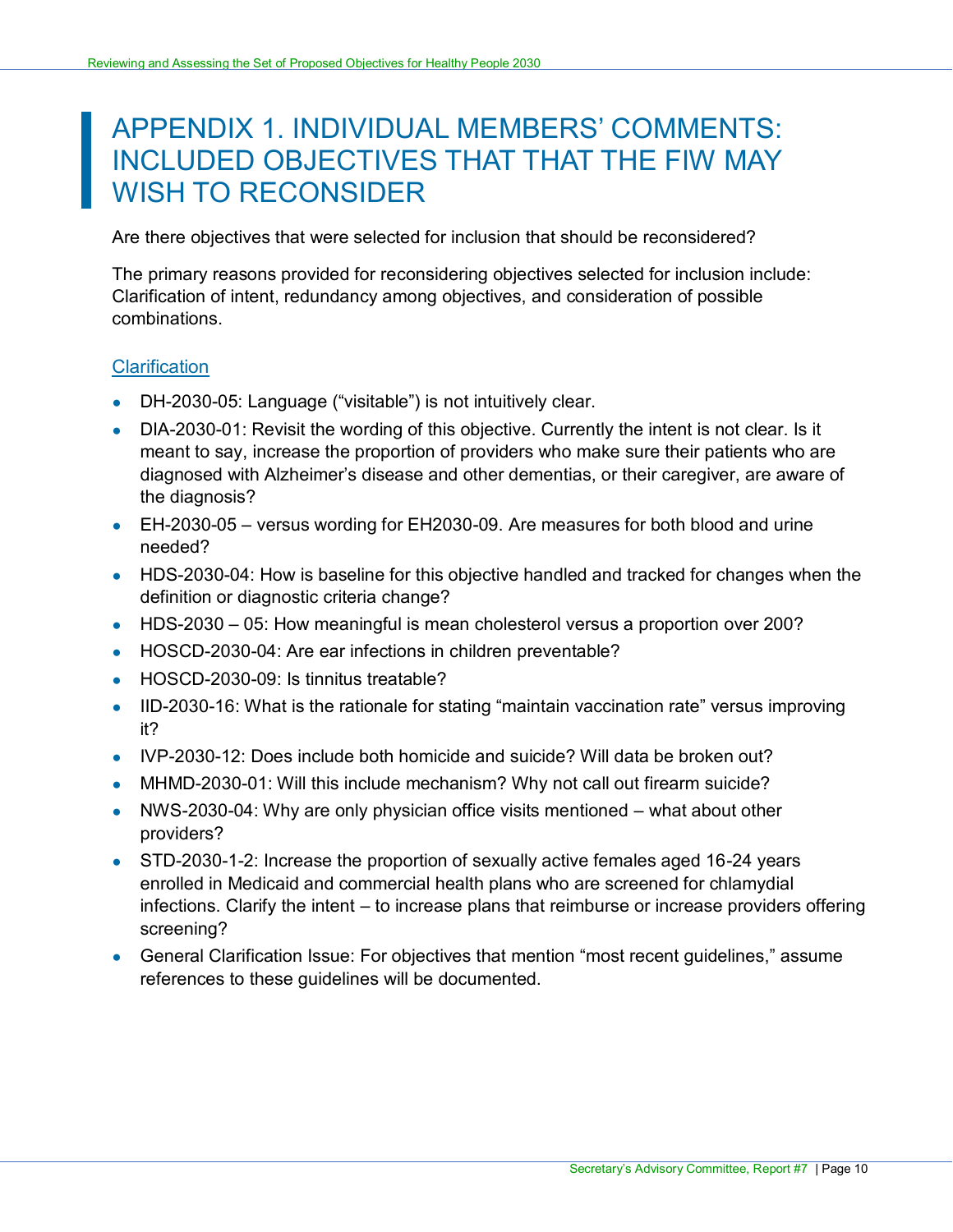#### **Redundancy**

- MICH-2030-03: Reduce the rate of deaths among children and adolescents aged 1-19 years. Is this one needed given that the four major causes of deaths are captured in other objectives (motor vehicle crashes, other unintentional injuries, suicide and homicide)? Or is this a function of emphasis?
- EH-2030-13-15: Increase the number of states, territories, tribes, and the District of Columbia that monitor diseases or conditions that can be caused by exposure to… Consider combining into a single composite objective.

#### Consider Combination

- MHMD-2030-05-06: Consider making this one since it could be broken out by age?
- SH-2030-01 and SU-2030-01: Both focus on reducing motor vehicle crashes (one on drowsy driving and one for drunk driving).
- Were any objectives left out of the final set that should be reconsidered?

Individual Subcommittee members used the HP2030 Framework to address this question. Comments included mention of both specific objectives and categories of objectives. In addition, members proposed other areas to consider for objectives.

## **Specific Objectives**

Given the importance of well-being in the overall Framework, reconsider:

- HRQOL/WB 1.1: Increase the proportion of adults who self-report good or better physical health.
- HRQOL/WB 1.2: Increase the proportion of adults who self-report good or better mental health.

#### In light of the epidemic of violence, and the burden of disability on health and well-being, reconsider:

- IVP-39.1: Reduce physical violence by intimate partners. Concern about the epidemic of violence.
- IVP-39.2: Reduce sexual violence by intimate partners. Concern about the epidemic of violence.
- IVP-1.3: Reduce emergency department visits for nonfatal injuries. Unclear as to why this was dropped given the significant burden of disability and impact on health and well-being.
- ADD new objective on ACES, such as Reduce the proportion of children aged 0-17 years with three or more adverse childhood events (ACES). Sufficient evidence exists to document cumulative effects of ACES.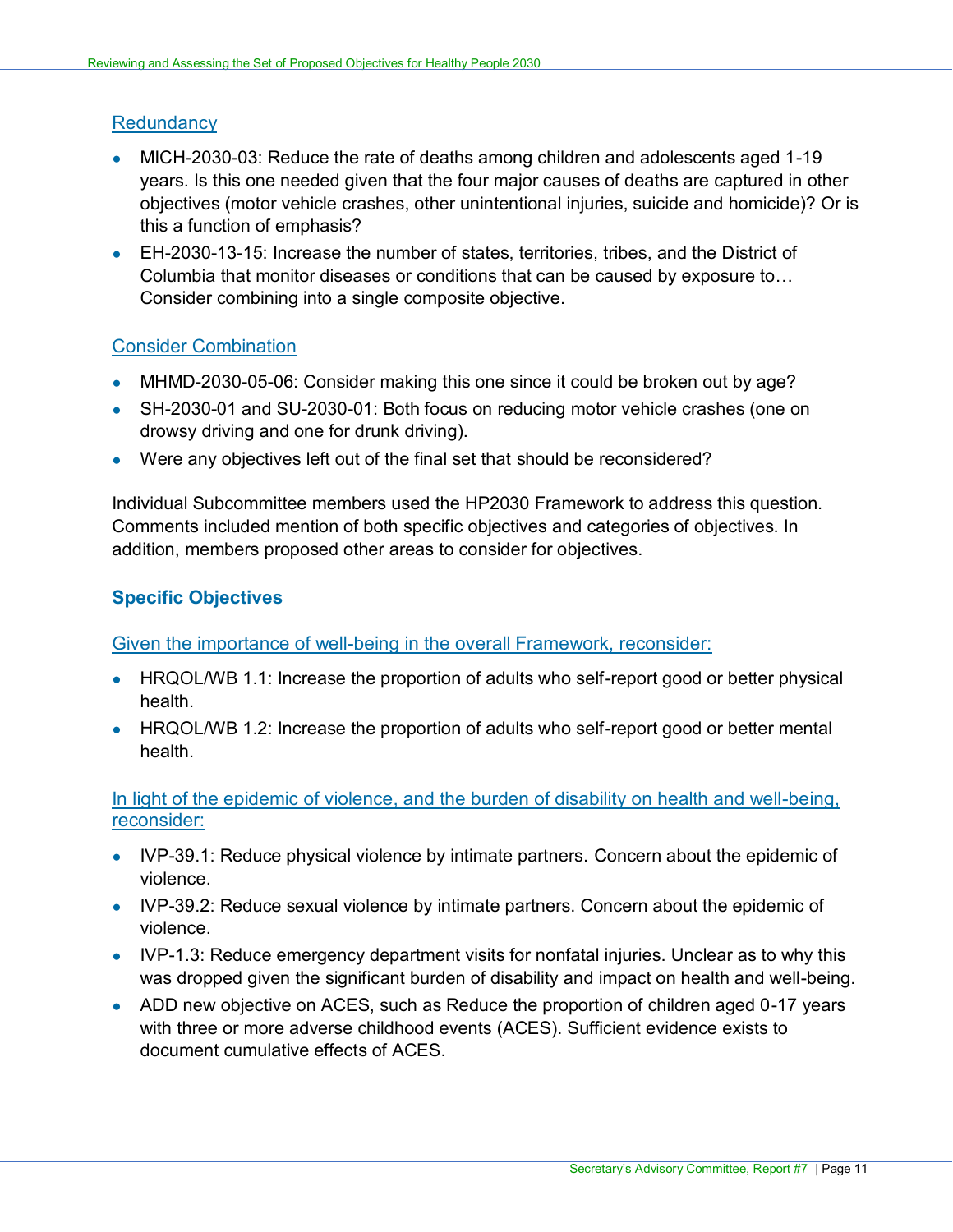#### To address inequities, reconsider:

- $\bullet$  EH 18.1 (# of homes with lead-based paint). Concern that the current lead-based objective focuses on adults but not on exposures that affect children. Further, the current lead-based objective focuses only on paint and not on water which is a second major avenue for children's exposure, therefore consider an objective addressing increased monitoring and reporting of levels of lead exposure in community water supplies.
- FP-3.1: Increase the proportion of publicly funded family planning clinics that offer the full range of reversible contraceptive methods onsite. Concern that this is a critical infrastructure objective.
- MICH-8.1: Reduce low birth weight. Critical to addressing health disparities among Black women.
- MICH-21: Increase the proportion of infants who are breastfed. Unclear as to why this was removed. Encouragement is particularly beneficial for low-income women. In addition, the original focus on breast-feeding initiation could be revisited.
- NWS-1: Increase the number of States with nutrition standards for foods and beverages provided to preschool-aged children in child care. Addresses structural inequities. Also consider a process objective, to measure access – such as increasing the number of farmers' markets, increasing the number of schools with farm-to-school programs, etc.
- SDOH 3.2: Proportion of children 0-17 living in poverty. Concern that the visibility and focus on children will be lost.
- SDOH 6.1: Proportion of persons eligible to participate in elections who are registered to vote. Important to address inequities and improve well-being through civic engagement.
- TU-16 Consider making this even broader given that local control to improve health is significant.
- V-8: Increase the proportion of FQHCs that provide comprehensive vision health services.

#### Given the likelihood of increased natural (physical environment) and other disasters, reconsider:

- PREP-11: Increase the proportion of adults who received information about disaster preparedness in the last 6 months.
- PREP-12: Increase the proportion of adults who have taken actions to prepare for a possible disaster or emergency within 6 months after being made aware of preparedness information.
- Blood Disorders and Blood Safety consider one or two on the safety and adequacy of the blood supply

#### Objectives for which clarification is requested:

• OH-2030-12-14: What is the rationale for removing these screens (tobacco, oral/pharyngeal cancer, diabetes) by dentists?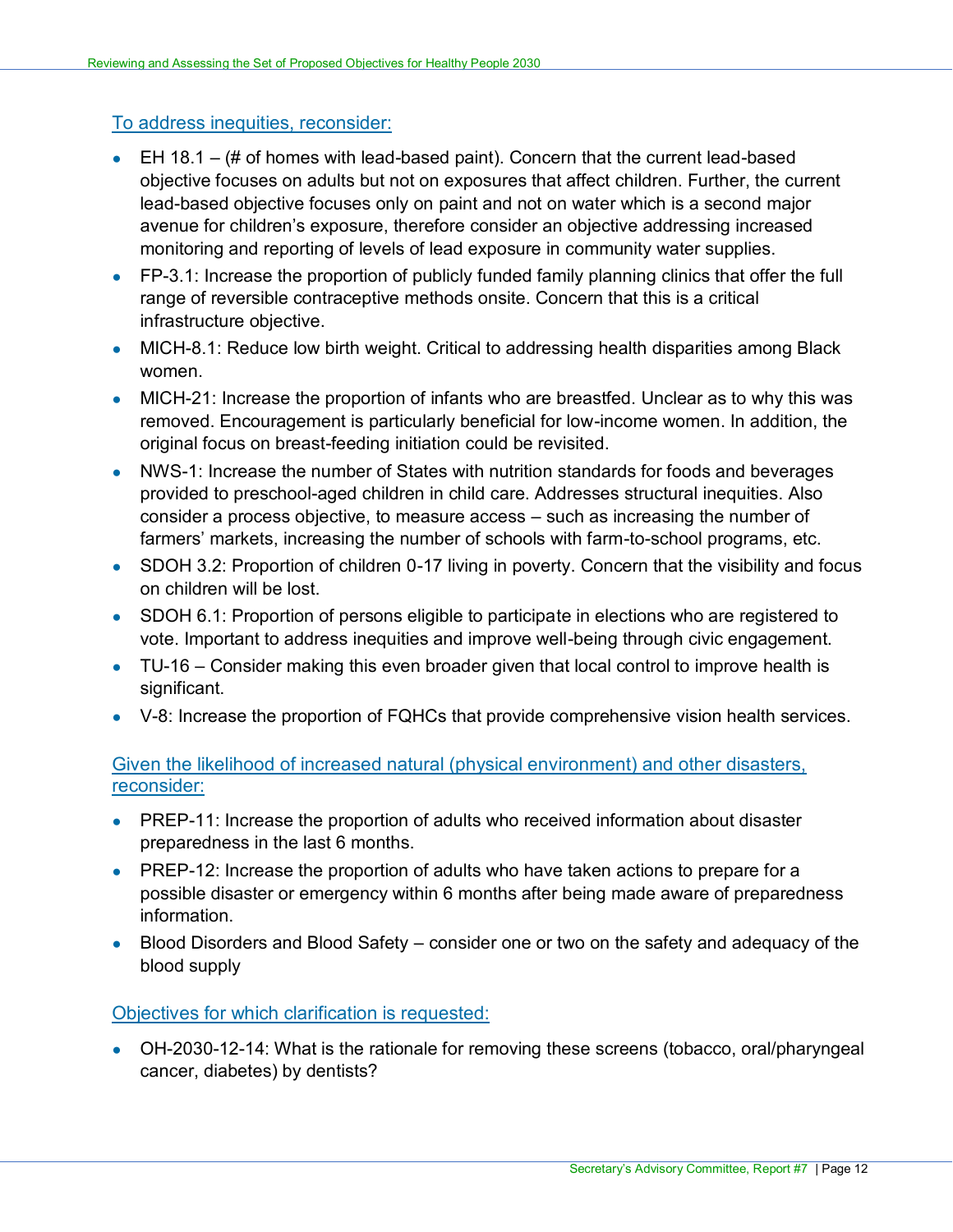### **Categories of Objectives**

Individual member comments suggested considering adding or reconsidering objectives to further address:

- Well-being: Consider life satisfaction (personal level) and social cohesion (social level), given that well-being is considered to be multi-level.
- Health Literacy: Consider objectives for community and system levels
- Determinants of health in social, physical and economic categories: Objectives in areas such as the following would allow partners who have not been involved in Healthy People to see their role (decreasing incarceration rates; increasing high school graduation rates; increasing number of state/communities with minimum wage higher than that of federal level; increasing availability of affordable housing)
- Capacity to implement EBPs, monitor trends, and address inequities:
	- Reconsider public health infrastructure objectives. Accreditation criteria are important and help provide clarity and visibility to engage essential stakeholders, such as academic health centers, state/county/municipal legislators, businesses, etc. The accreditation process likely encompasses various potential objectives within public health infrastructure.
	- Identify some workforce objectives such as increasing the number of demographically diverse (race/ethnicity, culture, sexual/gender minority) health care professionals; increasing the number of culturally competent/humble health care professionals serving low-income, ethnic minority persons in both rural and urban areas with poorest health outcomes.
- Populations with poor health or at high risk for poor health: Consider the homeless and individuals who have a disability - homelessness is an increasing and challenging social condition affecting the health and well-being of the nation. Consider adding an objective: Decrease the number of homeless and/or unstably housed adults, youth and children.
- Educational and community programs
- Lifespan focus
	- Early and Middle Childhood objectives- such as adding a school health education objective (HP2020 EMC-4 as an example).
	- Older adults

## **Additional Areas to Consider - Structural suggestions:**

- To "engage leadership, key constituents, and the public across multiple sectors" consider at least one upstream prevention-focused objective for disease-specific objectives – such as for Diabetes: Increase proportion of adults and children with diagnosed diabetes with access to healthy foods and locations conducive to physical activities.
- To allow for US/Global comparisons as mentioned in the Framework: Identify several objectives to permit global comparisons, and/or build into existing objectives.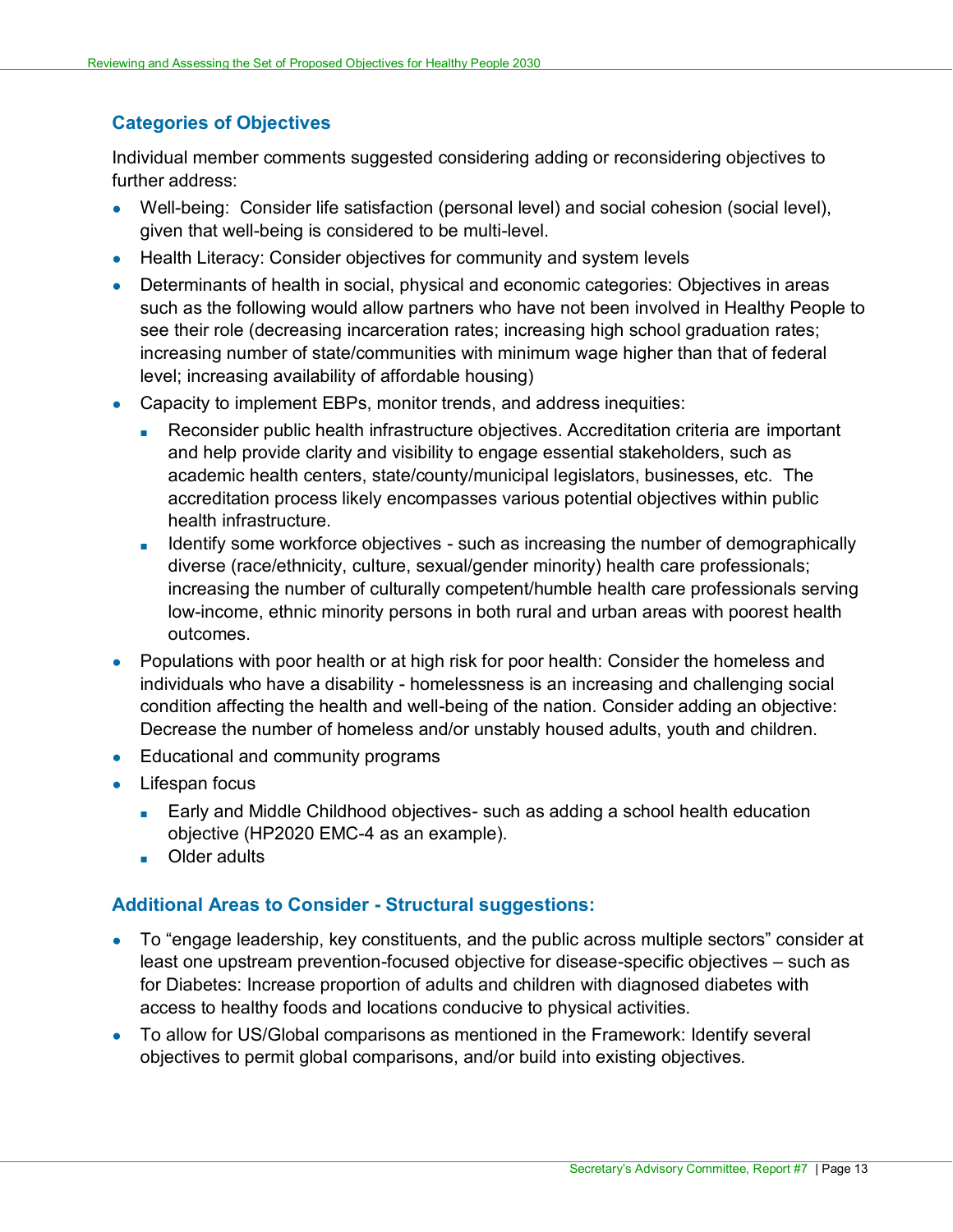# <span id="page-15-0"></span>APPENDIX 2: HEALTH EQUITY FOCUSED OBJECTIVES

### **LANGUAGE FROM HEALTH EQUITY BRIEF**

"Health equity means that everyone has a fair and just opportunity to be healthy. This requires removing obstacles to health such as poverty, discrimination, and their consequences, including powerlessness and lack of access to good jobs with fair pay, quality education and housing, safe environments, and health care." – RWJF

The emphasis on health equity in HP2030 marks a critical shift from focusing on disease outcomes, which can often be attributed to individual behaviors, to addressing historical and current structural and systematic prejudice and discrimination. These factors lead to unfair practices within our public and private institutions, broader health systems, and society at-large.

Policies and practices to promote health equity must reduce or eliminate health inequities and healthcare disparities that are determinants of people's health and well-being…Children have the most to gain if they are born into a society with fair and just societal conditions, free of inequities and health care disparities. Such a society would offer conditions and opportunities that would allow them to attain their highest level of health and well-being throughout their lifespan.

To achieve health equity, we must recognize that multiple determinants of health and wellbeing interact with each other across the lifespan. In HP2030, we have created a framework that emphasizes the need for healthy physical, social and economic environments that promote attaining full potential for health and well-being for all.

#### **PROPOSED OBJECTIVES THAT ADDRESS SOME ASPECT OF HEALTH EQUITY**

Based on the Health People 2030 Framework and more detailed expansion of our definition of health equity, we would expect to see objectives that fall under these primary categories:

- Remove Obstacles to Health (mostly SDOH) [RO]
- Address structural and systematic prejudice and discrimination [DISC]
- Policies & Practices that Promote Health Equity (including preventative care) [PROMO]
- Children/Youth are given conditions and opportunities that would allow them to attain their highest level of health and well-being throughout their lifespan. [CHILD]
- Healthy physical, social and economic environments [ENVIRON]

After reviewing all proposed objectives, I created a table of objectives under each of these five categories (although they could fall under more than one category). I have also created sub categories within each major category. On the appended original list, I have highlighted HE objectives in purple and added a column to identify which of the five categories the objective falls under using the above abbreviations. Objectives that refer to individual change, but are dependent on systems change are included, but if the mechanism of change is intended to be the individual and not the system, then I would not consider it a HE objective.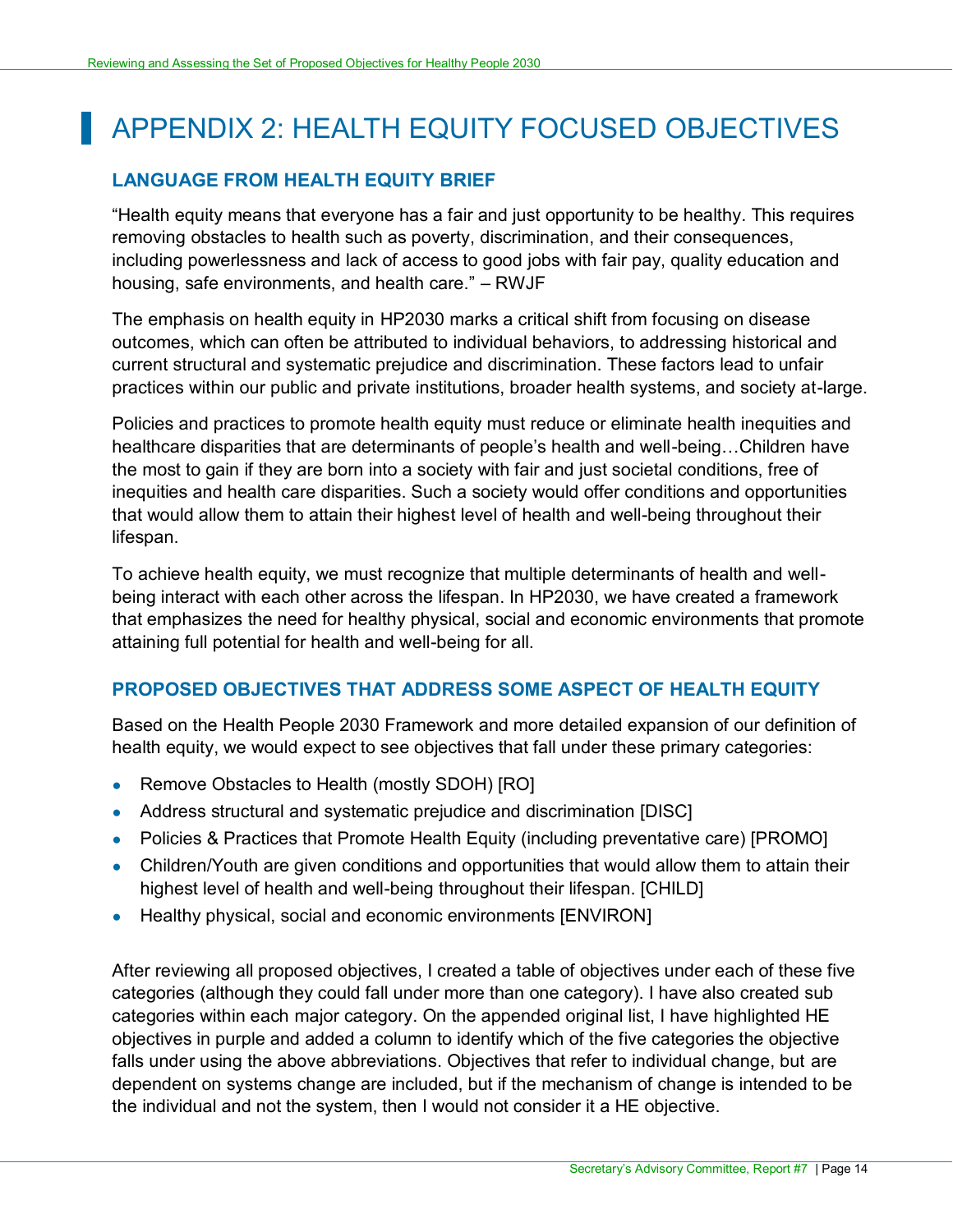|                           | 1. Remove Obstacles to Health<br><b>[RO]</b>                                                                                                                         |  |  |
|---------------------------|----------------------------------------------------------------------------------------------------------------------------------------------------------------------|--|--|
| <b>Economic-Related</b>   |                                                                                                                                                                      |  |  |
| AHS-2030-1                | Increase the proportion of persons with medical insurance                                                                                                            |  |  |
| AHS-2030-2                | Increase the proportion of persons with dental insurance                                                                                                             |  |  |
| AHS-2030-3                | Increase the proportion of persons with prescription drug insurance                                                                                                  |  |  |
| AHS-2030-4                | Increase the Proportion of Persons with a Usual Primary Care Provider                                                                                                |  |  |
| AH-2030-7                 | Increase the proportion of students participating in the School Breakfast<br>Program                                                                                 |  |  |
| <b>HC/HIT-2030-5</b>      | Increase the proportion of persons with broadband access to the Internet                                                                                             |  |  |
| NWS-2030-1                | Reduce household food insecurity and in doing so reduce hunger                                                                                                       |  |  |
| SDOH-2030-3               | (Decrease) Proportion of persons living in poverty                                                                                                                   |  |  |
| SDOH-2030-4               | (Decrease) Proportion of all households that spend more than 30% of<br>income on housing                                                                             |  |  |
| SDOH-2030-6               | Increase employment among working-age individuals, ages 16-64                                                                                                        |  |  |
| <b>Health Care Access</b> |                                                                                                                                                                      |  |  |
| AHS-2030-7                | Reduce the proportion of persons who are unable to obtain or delay in<br>obtaining necessary medical care                                                            |  |  |
| AHS-2030-8                | Reduce the proportion of persons who are unable to obtain or delay in<br>obtaining necessary dental care                                                             |  |  |
| AHS-2030-9                | Reduce the proportion of persons who are unable to obtain or delay in<br>obtaining necessary prescription medicines                                                  |  |  |
| DH-2030-3                 | Reduce the proportion of adults with disabilities aged 18 years and older<br>who experience delays in receiving primary and periodic preventive care<br>due to cost. |  |  |
| FP-2030-18                | Increase the proportion of females in need of publicly supported<br>contraceptive services and supplies who receive those services and<br>supplies                   |  |  |
| MHMD-2030-4               | Increase the proportion of adults with serious mental illness (SMI) who<br>receive treatment                                                                         |  |  |
| MHMD-2030-5               | Increase the proportion of adults with major depressive episodes (MDEs)<br>who receive treatment                                                                     |  |  |
| MHMD-2030-7               | Increase the proportion of persons with co-occurring substance use<br>disorders and mental disorders who received treatment for both disorders                       |  |  |
| MICH-2030-9               | Increase the proportion of pregnant women who receive early and adequate<br>prenatal care                                                                            |  |  |
| SU-2030-3                 | Increase the proportion of persons who need alcohol and/or illicit drug<br>treatment and received specialty treatment for substance use problem in the<br>past year  |  |  |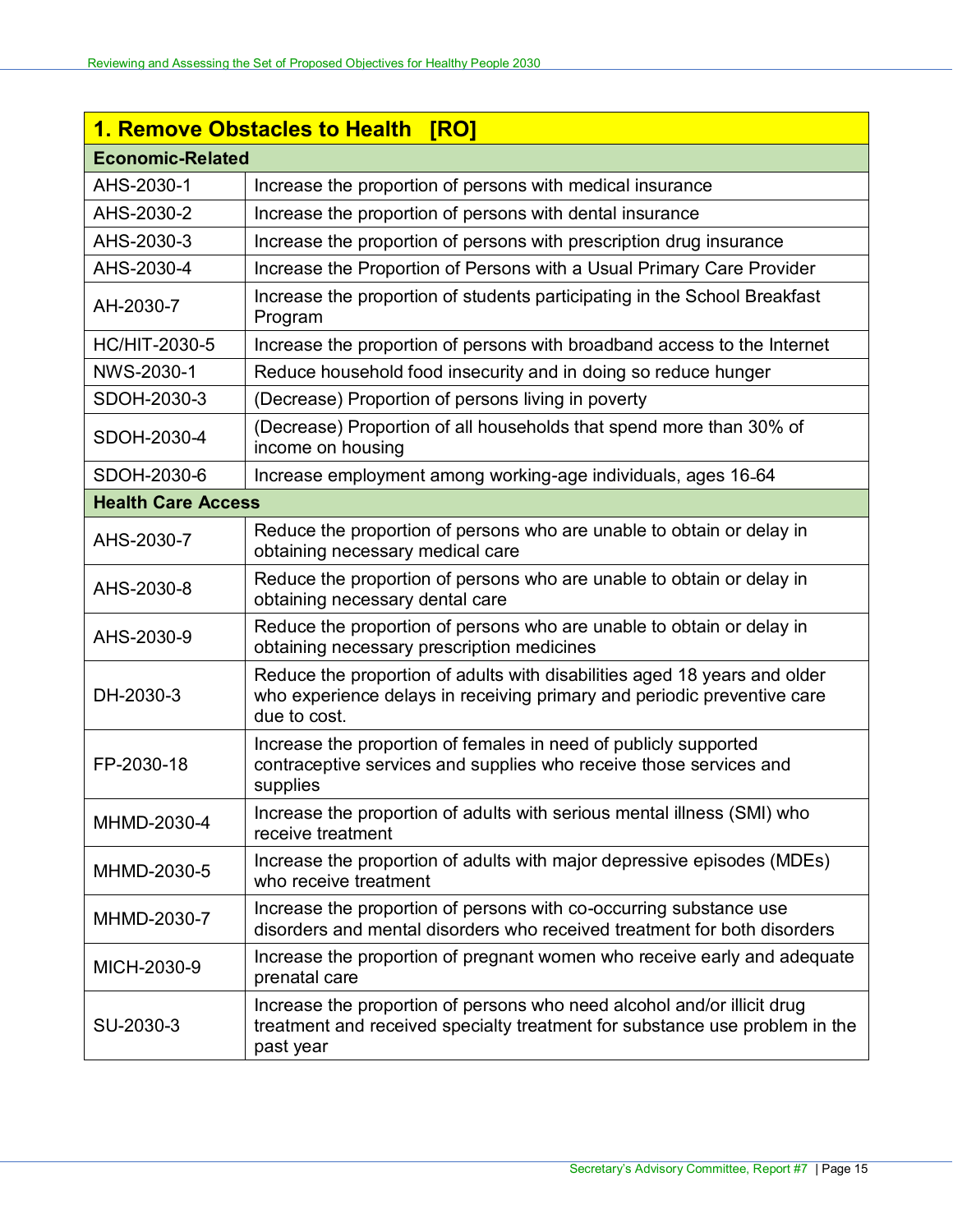| Increase the proportion of students who graduate with a regular diploma 4<br>years after starting 9th grade                                                              |
|--------------------------------------------------------------------------------------------------------------------------------------------------------------------------|
| Increase the proportion of 4th grade students whose reading skills are at or<br>above the proficient achievement level for their grade                                   |
| Increase the proportion of 4th grade students whose mathematics skills are<br>at or above the proficient achievement level for their grade                               |
| Decrease chronic school absence among early adolescents                                                                                                                  |
| Decrease the percentage of youth and young adults aged 16 to 24 who are<br>neither enrolled in school nor working                                                        |
| Increase the proportion of children and youth with disabilities who spend at<br>least 80 percent of their time in regular education programs                             |
| (Increase) Proportion of high school completers who were enrolled in<br>college the October immediately after completing high school                                     |
| 2. Address structural and systematic prejudice and discrimination [DISC]                                                                                                 |
| Reduce bullying of sexual minority (gay, lesbian, bisexual) adolescents.                                                                                                 |
| 3. Policies & Practices that Promote Health Equity [PROMO]                                                                                                               |
|                                                                                                                                                                          |
| Increase the proportion of adults who receive appropriate evidence-based<br>clinical preventive services                                                                 |
| Increase the proportion of adults who receive a lung cancer screening<br>based on the most recent guidelines                                                             |
| Increase the proportion of women who receive a breast cancer screening<br>based on the most recent guidelines                                                            |
| Increase the proportion of adults who receive a colorectal cancer screening<br>based on the most recent guidelines                                                       |
| Increase the proportion of women who receive a cervical cancer screening<br>based on the most recent guidelines                                                          |
| Increase the proportion of sexually active females aged 16 to 24 years<br>enrolled in Medicaid and commercial health plans who are screened for<br>chlamydial infections |
| Increase the proportion of adults who have a comprehensive eye<br>examination, including dilation, within the past 2 years                                               |
|                                                                                                                                                                          |
| Increase the proportion of persons who report their health care provider<br>always asked them to describe how they will follow instructions                              |
| Decrease the proportion of persons who report poor patient/provider<br>communication (e.g. Listening, Explanations, Disrespect, Time)                                    |
|                                                                                                                                                                          |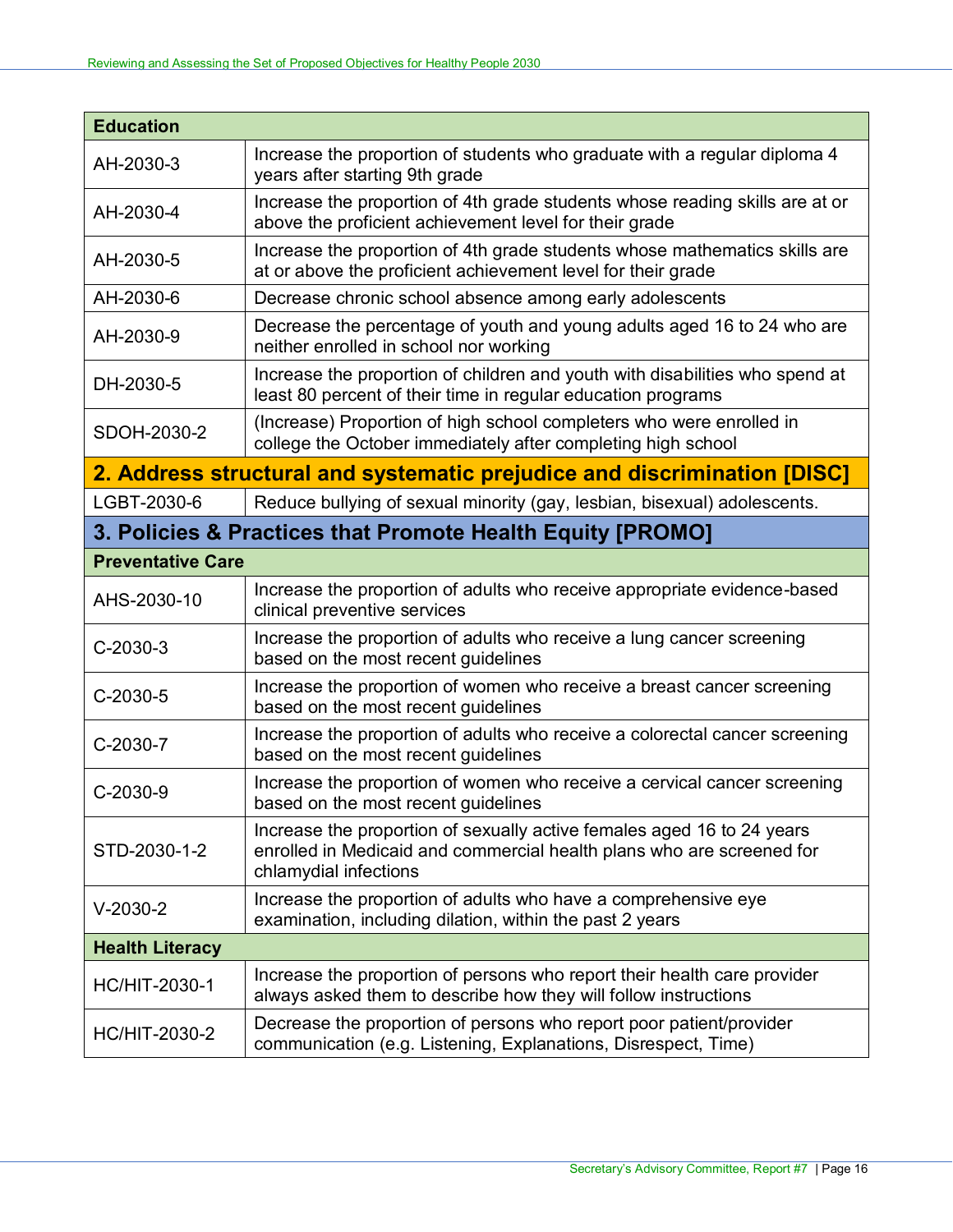| <b>HC/HIT-2030-3</b>           | Increase the proportion of persons who report that their health care<br>providers always involved them in decisions about their health care as much<br>as they wanted                                            |  |
|--------------------------------|------------------------------------------------------------------------------------------------------------------------------------------------------------------------------------------------------------------|--|
| <b>HC/HIT-2030-4</b>           | Increase proportion of persons who use HIT to track health care data OR<br>communicate with providers                                                                                                            |  |
| <b>HC/HIT-2030-6</b>           | Increase the proportion of persons offered online access to their medical<br>record                                                                                                                              |  |
| <b>HC/HIT-2030-7</b>           | Increase the proportion of adults who report having social support (having<br>friends or family members that they talk to about their health)                                                                    |  |
| <b>Better Data</b>             |                                                                                                                                                                                                                  |  |
| DH-2030-1                      | Increase the proportion of nationally-representative, population-based<br>surveys that include in their core a standardized set of questions that<br>identify people with disabilities.                          |  |
| LGBT-2030-1                    | Increase the number of nationally representative, population-based surveys<br>that collect data on (or for) lesbian, gay and bisexual populations.                                                               |  |
| LGBT-2030-2                    | Increase the number of nationally representative, population-based surveys<br>that collect data on (or for) transgender populations.                                                                             |  |
| LGBT-2030-3                    | Increase the number of states, territories, and the District of Columbia that<br>include questions on sexual orientation and gender identity in the Behavioral<br>Risk Factor Surveillance System (BRFSS).       |  |
| LGBT-2030-4                    | Increase the number of states, territories, and the District of Columbia that<br>use the standard module on sexual orientation and gender identity in the<br>Behavioral Risk Factor Surveillance System (BRFSS). |  |
| <b>Health Systems Planning</b> |                                                                                                                                                                                                                  |  |
| PHI-2030-4 and 6               | Increase the proportion of States that have developed a health improvement<br>plan                                                                                                                               |  |
| PHI-2030-5                     | Increase the proportion of local jurisdictions that have developed a health<br>improvement plan                                                                                                                  |  |
| <b>Policies</b>                |                                                                                                                                                                                                                  |  |
| TU-2030-18                     | Increase the number of States, the District of Columbia, and Territories that<br>have smoke-free policies that prohibit smoking in all indoor areas of<br>worksites, restaurants and bars                        |  |
| TU-2030-19                     | Increase the number of States, the District of Columbia, and Territories that<br>have smoke-free policies that prohibit smoking in all indoor areas of<br>multiunit housing                                      |  |
| TU-2030-25                     | Increase the number of states, the District of Columbia, and Territories that<br>establish 21 years as the minimum age for purchasing tobacco products                                                           |  |
| PA-2030-13                     | Increase the proportion of middle and high schools that, either directly or<br>through the school district, had a joint use agreement for shared use of<br>school or community physical activity facilities      |  |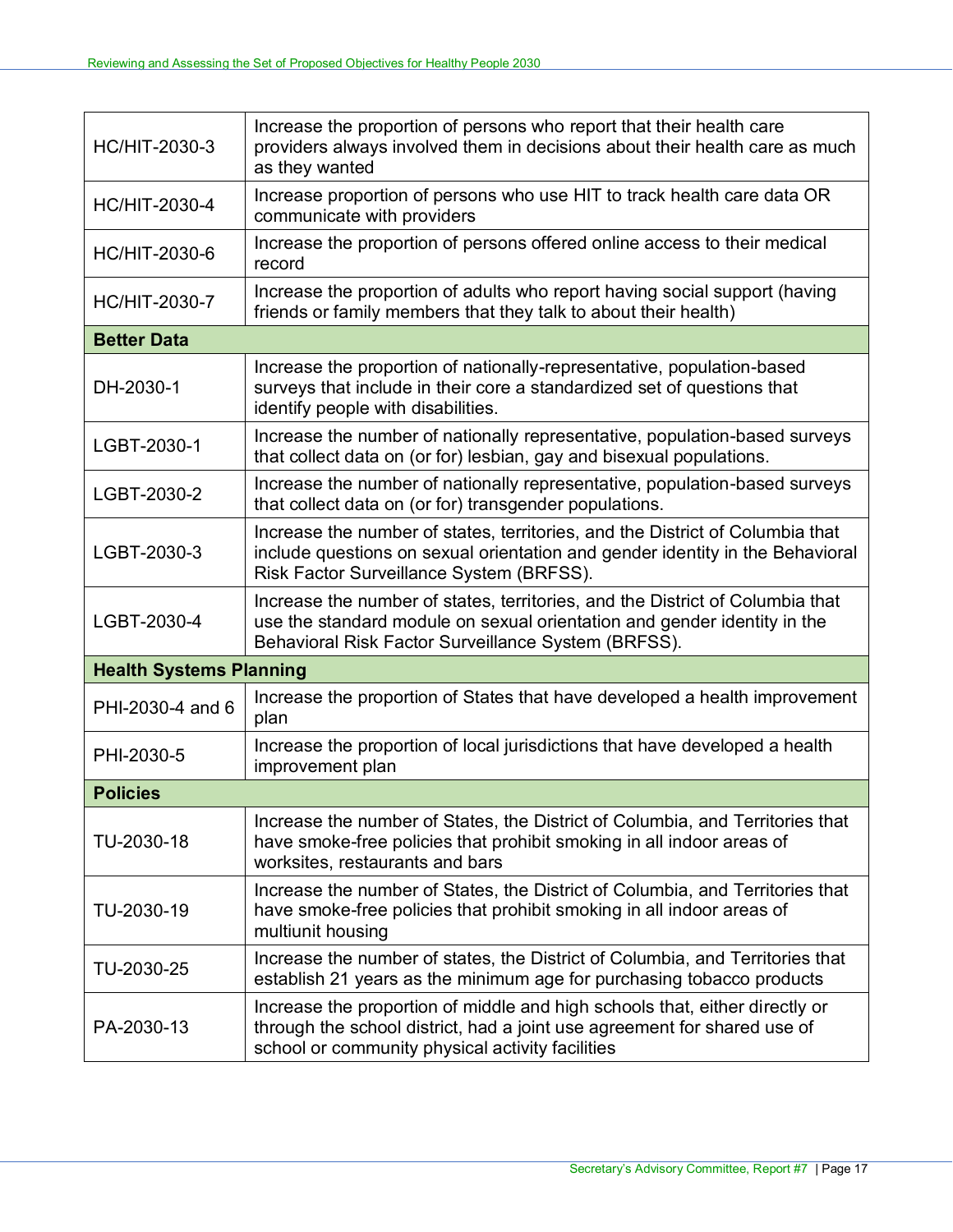## **4. Children/Youth are given conditions and opportunities that would allow them to attain their highest level of health and well-being throughout their lifespan. [CHILD]**

## **Developmental/Preventative**

| AH-2030-1           | Increase the proportion of adolescents aged 12 to 17 who received a<br>preventive health care visit in the past 12 months                                                 |  |
|---------------------|---------------------------------------------------------------------------------------------------------------------------------------------------------------------------|--|
| C-2030-10           | Reduce the proportion of adolescents in grades 9 through 12 who report<br>sunburn                                                                                         |  |
| EMC-2030-4          | Increase the proportion of children who get sufficient sleep                                                                                                              |  |
| EMC-2030-2          | Increase the proportion of young children whose parents read to them                                                                                                      |  |
| ECBP-2030-1         | Increase the proportion of adolescents who participate in daily school<br>physical education                                                                              |  |
| EH-2030-5           | Reduce blood lead level in children aged 1-5 years                                                                                                                        |  |
| EH-2030-12          | Reduce exposure to mercury among children aged 1 to 5 years, as<br>measured by blood or urine concentrations of the substance or its<br>metabolites                       |  |
| FP-2030-6-7         | Increase the proportion of adolescents aged 15-17 years who have never<br>had sexual intercourse                                                                          |  |
| FP-2030-10-11       | Increase the proportion of sexually active adolescents aged 15 to 19 years<br>who use any method of contraception at first intercourse                                    |  |
| FP-2030-20          | Increase the proportion of adolescent females aged 15 to 19 at risk of<br>unintended pregnancy who use most effective or moderately effective<br>methods of contraception |  |
| <b>HOSCD-2030-1</b> | Increase the proportion of newborns who are screened for hearing loss by<br>no later than age 1 month                                                                     |  |
| IID-2030-9          | Reduce cases of pertussis among children under 1 year of age                                                                                                              |  |
| IID-2030-11         | Increase the vaccination coverage level of 4 doses of the diphtheria-tetanus-<br>acellular pertussis (DTaP) vaccine among children by age 2 years                         |  |
| IID-2030-12         | Maintain an effective vaccination coverage level of 1 dose of measles-<br>mumps-rubella vaccine (MMR) among children by age 2 years                                       |  |
| IID-2030-13         | Decrease the percentage of children in the United States who receive 0<br>doses of recommended vaccines by age 2 years                                                    |  |
| IID-2030-14         | Increase the percentage of adolescents aged 13 through 15 years who<br>receive recommended doses of human papillomavirus (HPV) vaccine                                    |  |
| IID-2030-15-17      | Increase the percentage of noninstitutionalized persons aged 6 months and<br>older who are vaccinated annually against seasonal influenza                                 |  |
| IID-2030-20         | Maintain the vaccination coverage level of 2 doses of measles-mumps-<br>rubella (MMR) vaccine for children in kindergarten                                                |  |
| IVP-2030-17         | Reduce nonfatal child abuse and neglect                                                                                                                                   |  |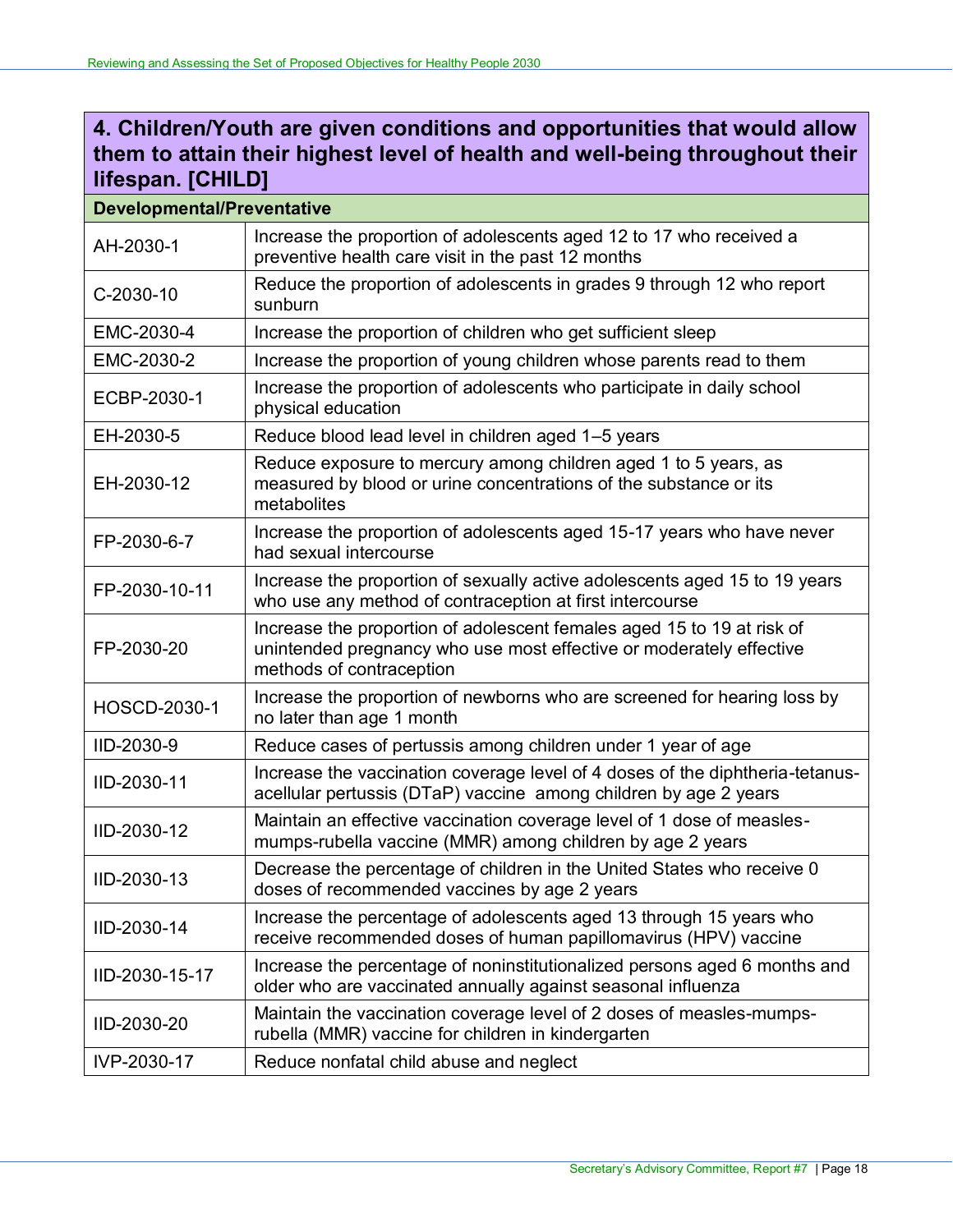| MICH-2030-19            | Increase the proportion of infants who are breastfed exclusively through 6<br>months                                                                                                                           |  |
|-------------------------|----------------------------------------------------------------------------------------------------------------------------------------------------------------------------------------------------------------|--|
| MICH-2030-20            | Increase the proportion of children (aged 9-35 months) who have completed<br>a developmental screening                                                                                                         |  |
| OH-2030-9               | Increase the proportion of low income youth who have a preventive dental<br>visit                                                                                                                              |  |
| TU-2030-24              | Reduce the proportion of adolescents in grades 6-12 who are exposed to<br>tobacco product marketing                                                                                                            |  |
| $V-2030-1$              | Increase the proportion of preschool children aged 3-5 years who receive<br>vision screening                                                                                                                   |  |
| <b>Social Support</b>   |                                                                                                                                                                                                                |  |
| AH-2030-2               | Increase the proportion of adolescents who have an adult in their lives with<br>whom they can talk about serious problems                                                                                      |  |
| EMC-2030-1              | Increase the proportion of children aged 6-17 years who communicate<br>positively with their parents                                                                                                           |  |
| SDOH-2030-1             | (Increase) Proportion of children aged 0-17 years living with at least one<br>parent employed year round, full time                                                                                            |  |
| SDOH-2030-5             | (Decrease) Proportion of children who had ever experienced a parent who<br>has served time in jail                                                                                                             |  |
| <b>Health Literacy</b>  |                                                                                                                                                                                                                |  |
| AH-2030-10              | Increase the proportion of adolescents, ages 12-17, who spoke privately<br>with a physician or other health care provider during their preventive medical<br>visit in the past 12 months                       |  |
| FP-2030-14-17           | Increase the proportion of female adolescents who received formal<br>instruction on abstinence, birth control methods, HIV/AIDS prevention, and<br>sexually transmitted diseases before they were 18 years old |  |
| <b>Treatment Access</b> |                                                                                                                                                                                                                |  |
| EMC-2030-5              | Increase the proportion of children with ADHD who receive recommended<br>behavioral treatment                                                                                                                  |  |
| <b>HOSCD-2030-2</b>     | Increase the proportion of infants who did not pass the hearing screening<br>test that receive diagnostic audiologic evaluation for hearing loss no later<br>than age 3 months                                 |  |
| HOSCD-2030-3            | Increase the proportion of infants with confirmed hearing loss who are<br>enrolled for intervention services no later than age 6 months                                                                        |  |
| HOSCD-2030-13           | Increase the proportion of children with communication disorders of voice,<br>speech, or language who have seen a health care specialist for evaluation<br>or treatment in the past 12 months                  |  |
| MICH-2030-21            | Increase the proportion of children with autism spectrum disorder (ASD)<br>enrolled in special services by 48 months of age                                                                                    |  |
| MICH-2030-22            | Increase the proportion of children who have access to a medical home                                                                                                                                          |  |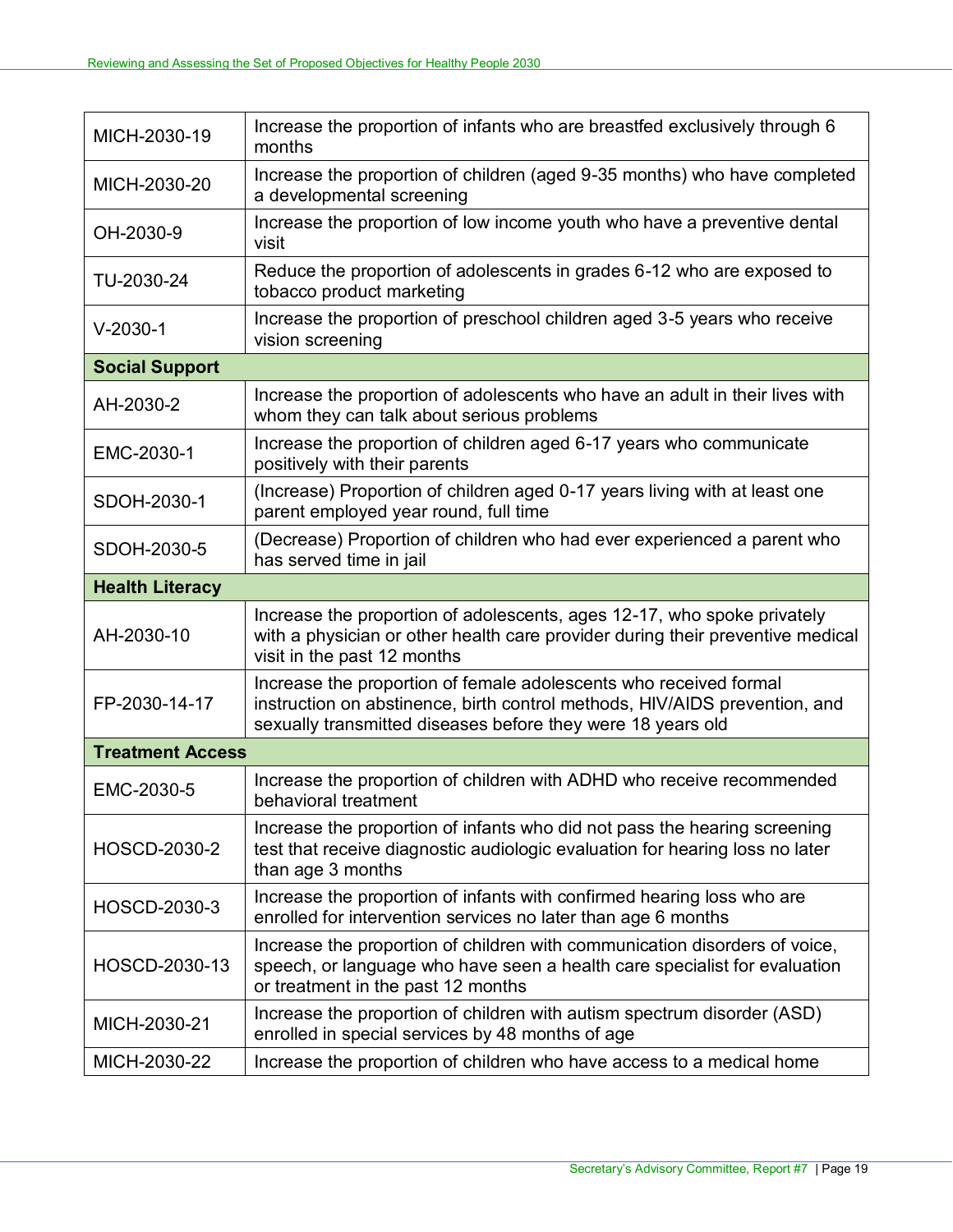| MICH-2030-23                | Increase the proportion of children with special health care needs who<br>receive care in a family-centered, comprehensive, and coordinated system                             |  |  |
|-----------------------------|--------------------------------------------------------------------------------------------------------------------------------------------------------------------------------|--|--|
| MHMD-2030-3                 | Increase the proportion of children with mental health problems who receive<br>treatment                                                                                       |  |  |
| MHMD-2030-6                 | Increase the proportion of adolescents with major depressive episodes<br>(MDEs) who receive treatment                                                                          |  |  |
|                             | 5. Healthy physical, social and economic environments [ENVIRON]                                                                                                                |  |  |
| <b>Physical Environment</b> |                                                                                                                                                                                |  |  |
| EH-2030-1                   | Reduce the number of days the Air Quality Index (AQI) exceeds 100,<br>weighted by population and AQI                                                                           |  |  |
| EH-2030-4                   | Increase the proportion of persons served by community water systems who<br>receive a supply of drinking water that meets the regulations of the Safe<br>Drinking Water Act.   |  |  |
| EH-2030-7                   | Minimize the risks to human health and the environment posed by<br>hazardous sites                                                                                             |  |  |
| EH-2030-8                   | Reduce the amount of toxic pollutants released into the environment                                                                                                            |  |  |
| EH-2030-9                   | Reduce exposure to arsenic in the population, as measured by blood or<br>urine concentrations of the substance or its metabolites                                              |  |  |
| EH-2030-11                  | Reduce exposure to lead in the population, as measured by blood or urine<br>concentrations of the substance or its metabolites                                                 |  |  |
| EH-2030-17                  | Reduce exposure to bisphenol A in the population, as measured by blood or<br>urine concentrations of the substance or its metabolites                                          |  |  |
| EH-2030-18                  | Reduce exposure to perchlorate in the population, as measured by blood or<br>urine concentrations of the substance or its metabolites                                          |  |  |
| <b>Better Data</b>          |                                                                                                                                                                                |  |  |
| EH-2030-21                  | Improve quality, utility, awareness, and use of existing information systems<br>for environmental health                                                                       |  |  |
| <b>Policy</b>               |                                                                                                                                                                                |  |  |
| EH-2030-22                  | Increase the number of states, territories, tribes, and the District of Columbia<br>that monitor diseases or conditions that can be caused by exposure to lead<br>poisoning    |  |  |
| EH-2030-24                  | Increase the number of states, territories, tribes, and the District of Columbia<br>that monitor diseases or conditions that can be caused by exposure to<br>mercury poisoning |  |  |
| EH-2030-25                  | Increase the number of states, territories, tribes, and the District of Columbia<br>that monitor diseases or conditions that can be caused by exposure to<br>arsenic poisoning |  |  |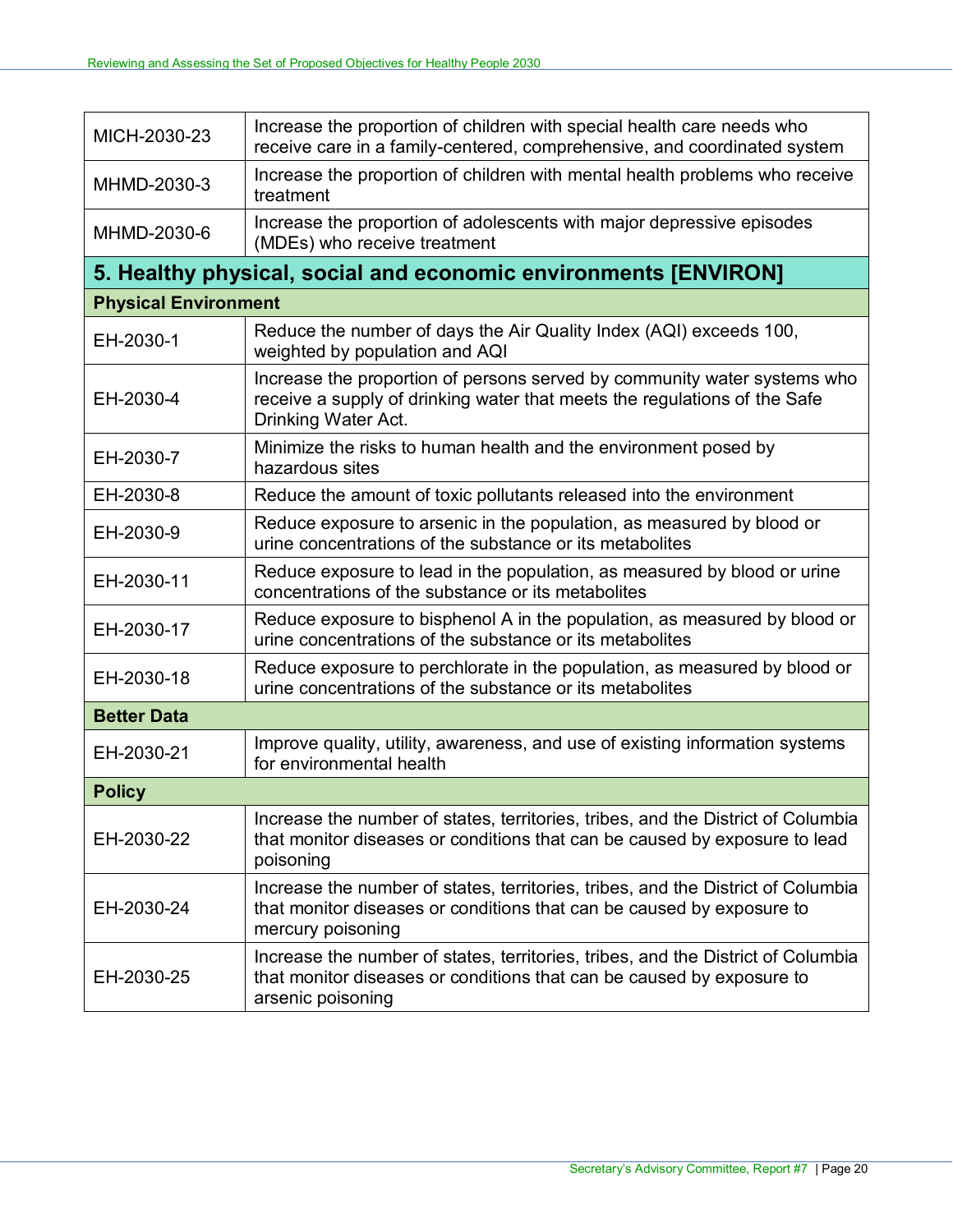| <b>Preventative</b> |                                                                                                                              |
|---------------------|------------------------------------------------------------------------------------------------------------------------------|
| FS-2030-16          | Increase the proportion of retail food store delis where food employees<br>practice proper handwashing.                      |
| FS-2030-18          | Increase the proportion of retail food store delis where food contact surfaces<br>are properly cleaned and sanitized.        |
| FS-2030-19          | Increase the proportion of retail food store delis where foods requiring<br>refrigeration are held at the proper temperature |
| FS-2030-20          | Increase the proportion of retail food store delis where foods displayed or<br>stored hot are held at the proper temperature |
| OH-2030-11          | Increase the proportion of the US population served by community systems<br>with optimally fluoridated water systems         |
| TU-2030-20          | Increase the proportion of smoke free homes                                                                                  |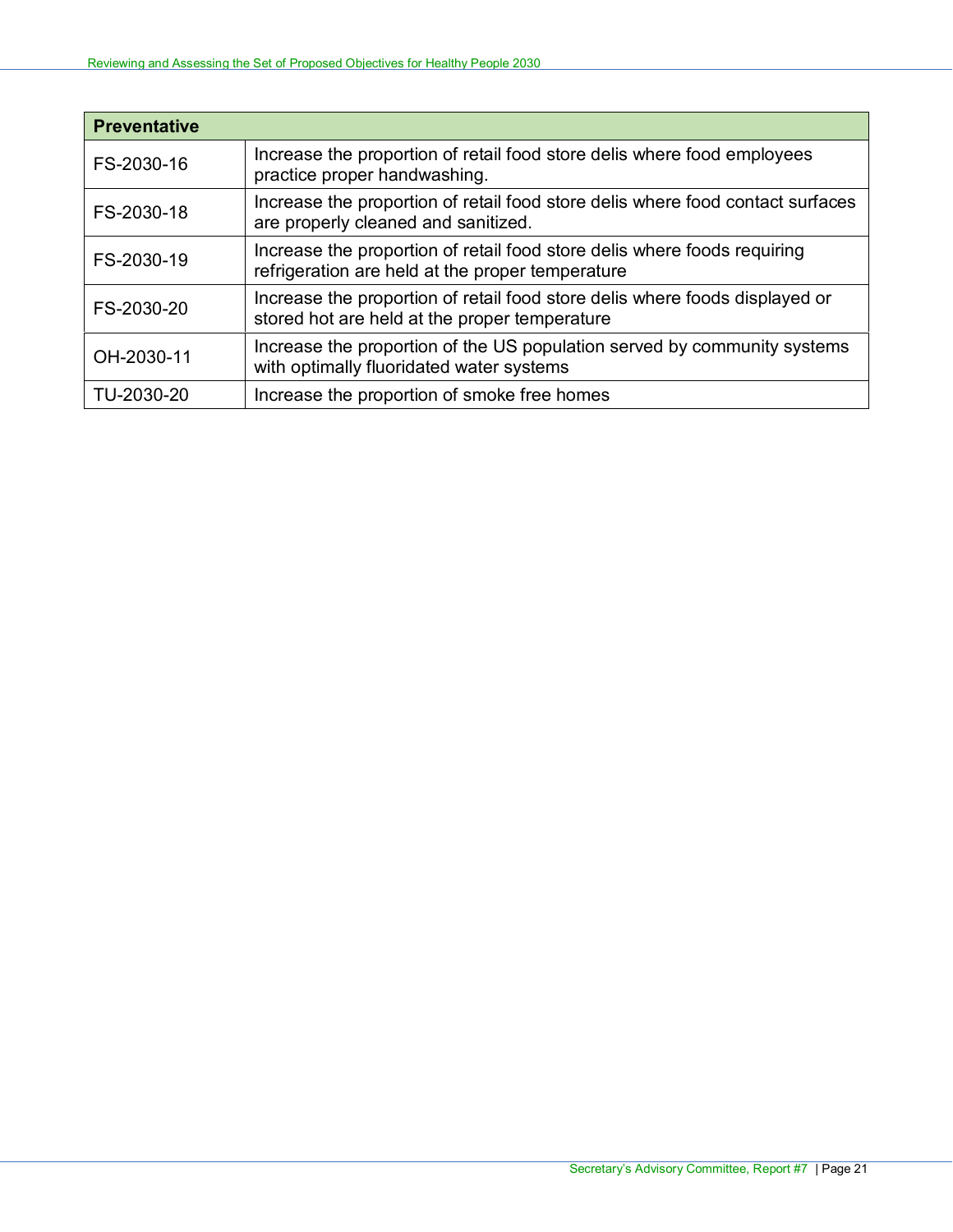## **PROPOSED OBJECTIVES FOR INCLUSION IN HEALTHY PEOPLE 2030**

| ARTHRITIS, OSTEOPOROSIS, AND CHRONIC BACK CONDITIONS (AOCBC)  26 |  |
|------------------------------------------------------------------|--|
|                                                                  |  |
|                                                                  |  |
|                                                                  |  |
|                                                                  |  |
|                                                                  |  |
|                                                                  |  |
|                                                                  |  |
| EDUCATIONAL AND COMMUNITY-BASED PROGRAMS (ECBP)  31              |  |
|                                                                  |  |
|                                                                  |  |
|                                                                  |  |
|                                                                  |  |
| HEALTH COMMUNICATION AND HEALTH INFORMATION TECHNOLOGY           |  |
|                                                                  |  |
| HEARING AND OTHER SENSORY OR COMMUNICATION DISORDERS             |  |
|                                                                  |  |
|                                                                  |  |
|                                                                  |  |
|                                                                  |  |
| LESBIAN, GAY, BISEXUAL, AND TRANSGENDER HEALTH (LGBT)  41        |  |
|                                                                  |  |
|                                                                  |  |
|                                                                  |  |
|                                                                  |  |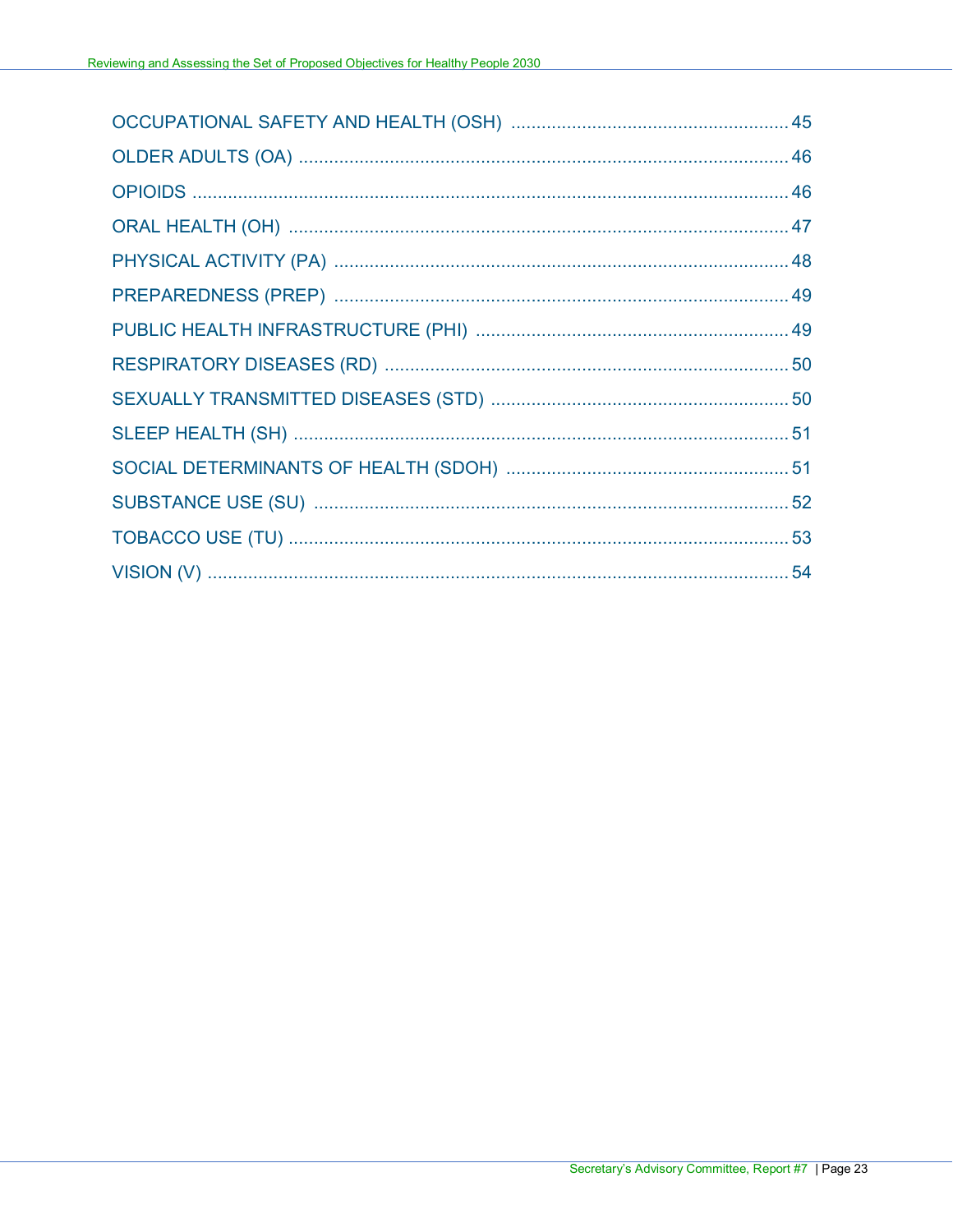# **COLOR CODES** RED: REMOVED PURPLE: HEALTH EQUITY RELATED

# <span id="page-25-0"></span>**ACCESS TO HEALTH SERVICES (AHS) – 8/7/18**

| <b>Objective Number</b> | <b>Objective Statement</b>                                                                                                                                                   | <b>Health Equity</b> |
|-------------------------|------------------------------------------------------------------------------------------------------------------------------------------------------------------------------|----------------------|
| AHS-2030-1              | Increase the proportion of persons with medical<br>insurance                                                                                                                 | <b>RO</b>            |
| AHS-2030-2              | Increase the proportion of persons with dental<br>insurance                                                                                                                  | <b>RO</b>            |
| AHS-2030-3              | Increase the proportion of persons with<br>prescription drug insurance                                                                                                       | <b>RO</b>            |
| AHS-2030-4              | Increase the Proportion of Persons with a Usual<br><b>Primary Care Provider</b>                                                                                              | <b>RO</b>            |
| AHS-2030-5              | Increase the proportion of persons of all ages<br>who have a specific source of ongoing care                                                                                 |                      |
| AHS-2030-6              | Reduce the proportion of persons who are<br>unable to obtain or delay in obtaining necessary<br>medical care, dental care, or prescription<br>medicines                      |                      |
| AHS-2030-7              | Reduce the proportion of persons who are<br>unable to obtain or delay in obtaining necessary<br>medical care                                                                 | <b>RO</b>            |
| AHS-2030-8              | Reduce the proportion of persons who are<br>unable to obtain or delay in obtaining necessary<br>dental care                                                                  | <b>RO</b>            |
| AHS-2030-9              | Reduce the proportion of persons who are<br>unable to obtain or delay in obtaining necessary<br>prescription medicines                                                       | <b>RO</b>            |
| AHS-2030-10             | Increase the proportion of adults who receive<br>appropriate evidence-based clinical preventive<br>services                                                                  | <b>PROMO</b>         |
| AHS-2030-11             | Reduce the proportion of all hospital emergency<br>department visits in which the wait time to see<br>an emergency department clinician exceeds the<br>recommended timeframe |                      |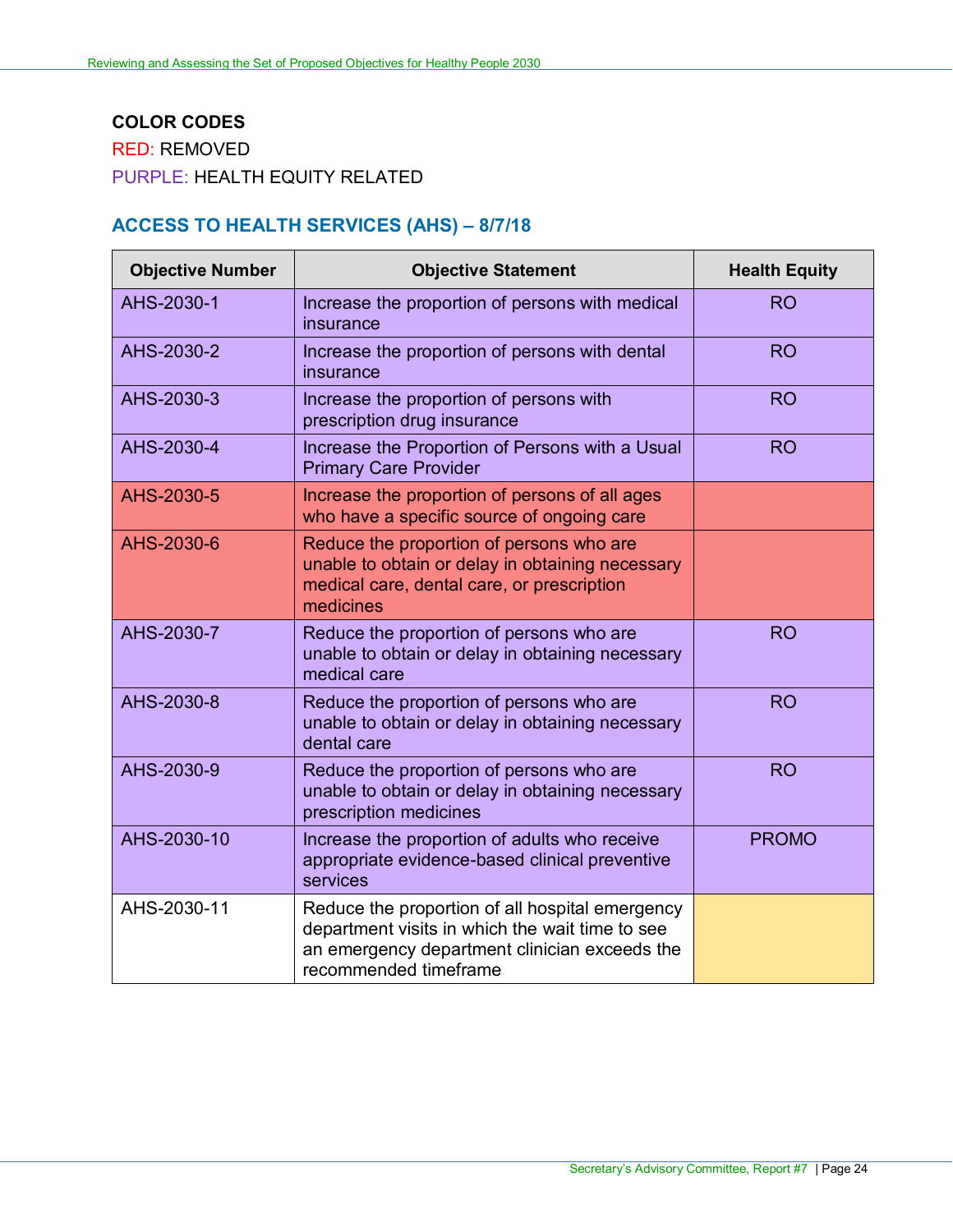# <span id="page-26-0"></span>**ADOLESCENT HEALTH (AH) – 8/7/18**

| <b>Objective Number</b> | <b>Objective Statement</b>                                                                                                                                                                  | <b>Health Equity</b> |
|-------------------------|---------------------------------------------------------------------------------------------------------------------------------------------------------------------------------------------|----------------------|
| AH-2030-1               | Increase the proportion of adolescents aged 12<br>to 17 who received a preventive health care visit<br>in the past 12 months                                                                | <b>CHILD</b>         |
| AH-2030-2               | Increase the proportion of adolescents who<br>have an adult in their lives with whom they can<br>talk about serious problems                                                                | <b>CHILD</b>         |
| AH-2030-3               | Increase the proportion of students who<br>graduate with a regular diploma 4 years after<br>starting 9th grade                                                                              | <b>RO</b>            |
| AH-2030-4               | Increase the proportion of 4th grade students<br>whose reading skills are at or above the<br>proficient achievement level for their grade                                                   | <b>CHILD</b>         |
| AH-2030-5               | Increase the proportion of 4th grade students<br>whose mathematics skills are at or above the<br>proficient achievement level for their grade                                               | <b>CHILD</b>         |
| AH-2030-6               | Decrease chronic school absence among early<br>adolescents                                                                                                                                  | <b>CHILD</b>         |
| AH-2030-7               | Increase the proportion of students participating<br>in the School Breakfast Program                                                                                                        | <b>RO</b>            |
| AH-2030-8               | Reduce the rate of minor and young adult<br>perpetration of violent crimes                                                                                                                  |                      |
| AH-2030-9               | Decrease the percentage of youth and young<br>adults aged 16 to 24 who are neither enrolled in<br>school nor working                                                                        | <b>CHILD</b>         |
| AH-2030-10              | Increase the proportion of adolescents, ages<br>12-17, who spoke privately with a physician or<br>other health care provider during their<br>preventive medical visit in the past 12 months | <b>CHILD</b>         |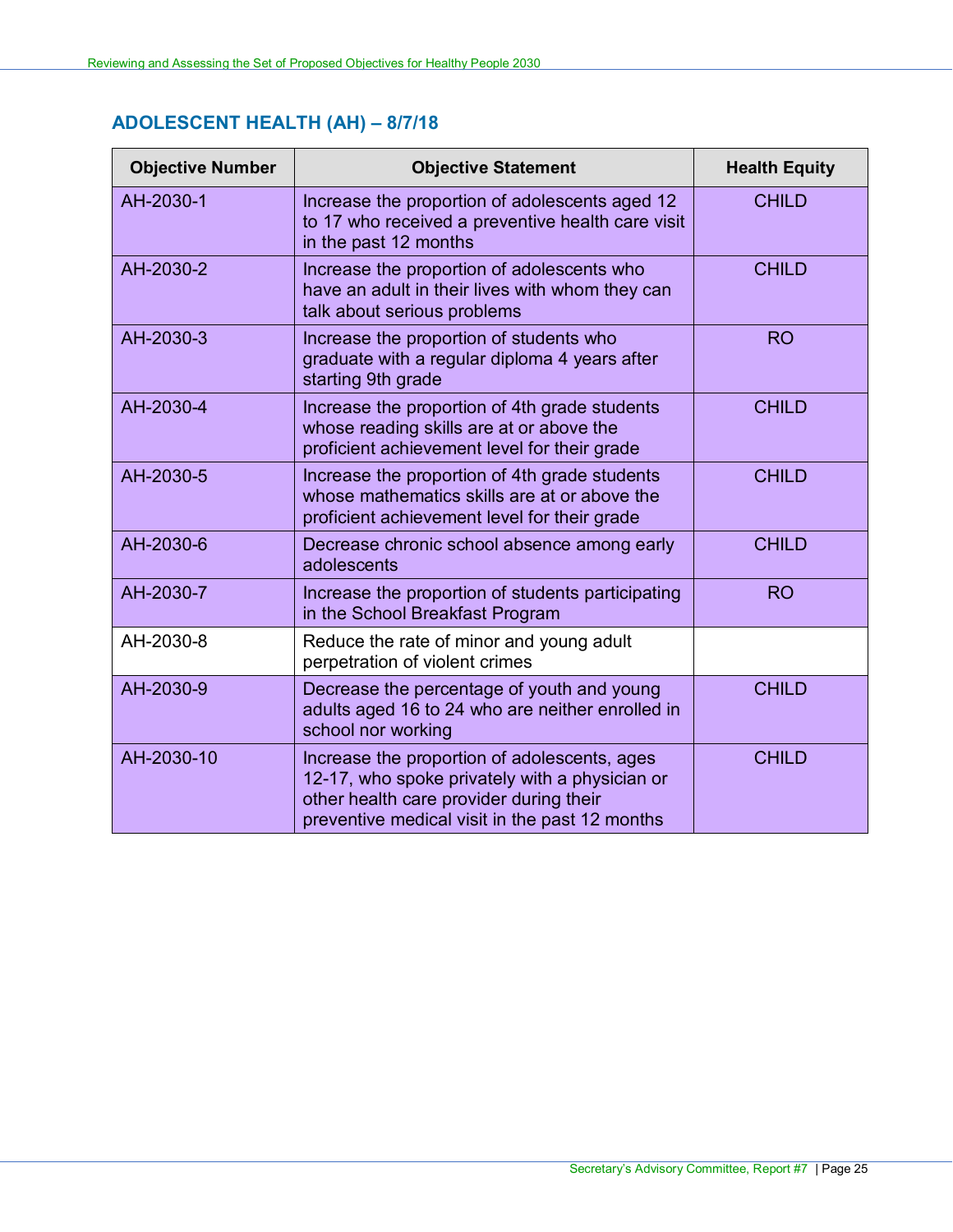## <span id="page-27-0"></span>**ARTHRITIS, OSTEOPOROSIS, AND CHRONIC BACK CONDITIONS (AOCBC) – 8/21/18**

| <b>Objective Number</b> | <b>Objective Statement</b>                                                                                                                                       |
|-------------------------|------------------------------------------------------------------------------------------------------------------------------------------------------------------|
| AOCBC-2030-1            | Reduce the proportion of severe and moderate joint pain among<br>adults with provider-diagnosed arthritis                                                        |
| AOCBC-2030-2            | Reduce the proportion of adults with provider-diagnosed arthritis who<br>experience a limitation in activity due to arthritis or joint symptoms                  |
| AOCBC-2030-3            | Reduce the proportion of adults with provider-diagnosed arthritis who<br>are limited in their ability to work for pay due to arthritis                           |
| AOCBC-2030-4            | Increase the proportion of overweight and obese adults with provider-<br>diagnosed arthritis who receive health care provider counseling for<br>weight reduction |
| AOCBC-2030-5            | Increase the proportion of adults with provider-diagnosed arthritis who<br>receive health care provider counseling for physical activity or<br>exercise          |
| AOCBC-2030-6            | Reduce the proportion of adults with osteoporosis                                                                                                                |
| AOCBC-2030-7            | Reduce hip fractures among older adults - aged 65 years and older                                                                                                |
| AOCBC-2030-8            | Decrease the prevalence of adults having high impact chronic pain                                                                                                |

### <span id="page-27-1"></span>**BLOOD DISORDERS AND BLOOD SAFETY (BDBS) – 9/5/18**

| <b>Objective Number</b> | <b>Objective Statement</b>                                                                                            |
|-------------------------|-----------------------------------------------------------------------------------------------------------------------|
| BDBS-2030-1             | Reduce the proportion of persons with severe hemophilia who have<br>more than four joint bleeds per year              |
| BDBS-2030-2             | Increase the proportion of Medicare beneficiaries with sickle cell<br>disease who receive disease modifying therapies |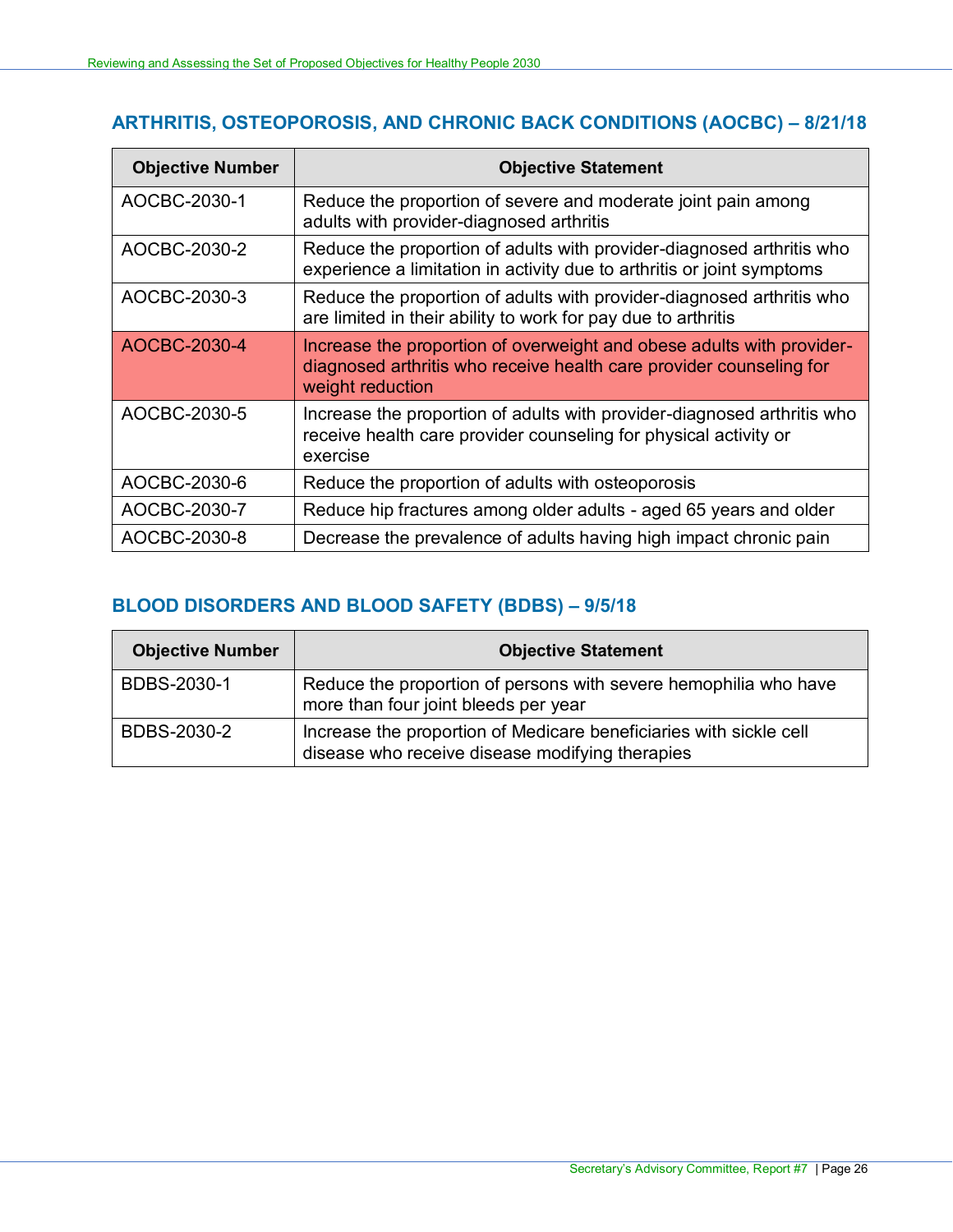# <span id="page-28-0"></span>**CANCER (C) – 7/24/18**

| <b>Objective Number</b> | <b>Objective Statement</b>                                                                                            | <b>HEALTH EQUITY</b> |
|-------------------------|-----------------------------------------------------------------------------------------------------------------------|----------------------|
| $C-2030-1$              | Reduce the overall cancer death rate                                                                                  |                      |
| C-2030-2                | Reduce the lung cancer death rate                                                                                     |                      |
| $C-2030-3$              | Increase the proportion of adults who receive a<br>lung cancer screening based on the most recent<br>guidelines       | <b>PROMO</b>         |
| C-2030-4                | Reduce the female breast cancer death rate                                                                            |                      |
| $C-2030-5$              | Increase the proportion of women who receive a<br>breast cancer screening based on the most<br>recent guidelines      | <b>PROMO</b>         |
| C-2030-6                | Reduce the colorectal cancer death rate                                                                               |                      |
| C-2030-7                | Increase the proportion of adults who receive a<br>colorectal cancer screening based on the most<br>recent guidelines | <b>PROMO</b>         |
| $C-2030-8$              | Reduce the prostate cancer death rate                                                                                 |                      |
| $C-2030-9$              | Increase the proportion of women who receive a<br>cervical cancer screening based on the most<br>recent guidelines    | <b>PROMO</b>         |
| C-2030-10               | Reduce the proportion of adolescents in grades 9<br>through 12 who report sunburn                                     | <b>CHILD</b>         |
| C-2030-11               | Increase the proportion of cancer survivors who<br>are living 5 years or longer after diagnosis                       |                      |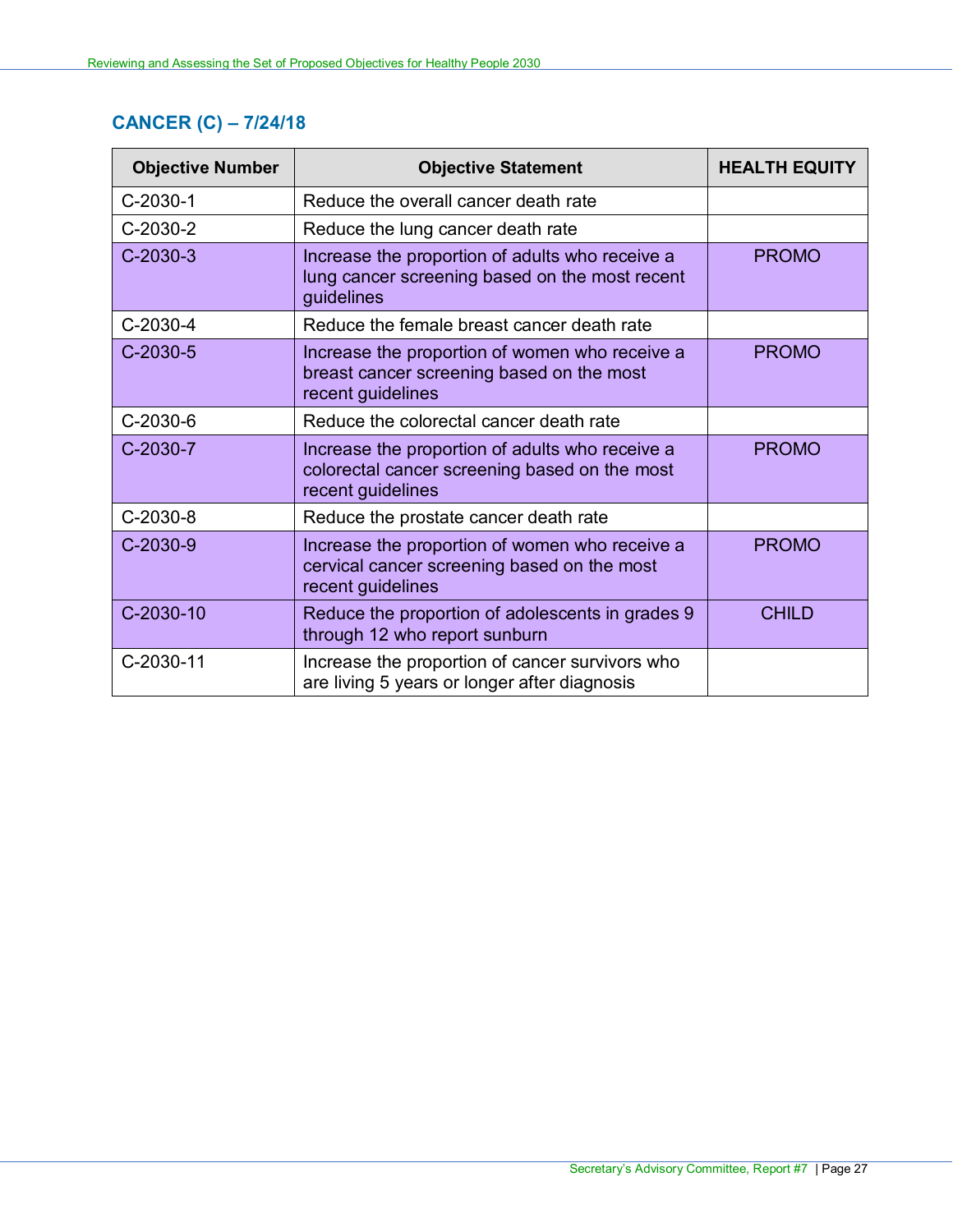# <span id="page-29-0"></span>**CHRONIC KIDNEY DISEASE (CKD) – 8/28/18**

| <b>Objective Number</b> | <b>Objective Statement</b>                                                                                                                                                                                                   |
|-------------------------|------------------------------------------------------------------------------------------------------------------------------------------------------------------------------------------------------------------------------|
| CKD-2030-1              | Reduce the proportion of the US adult population with chronic kidney<br>disease                                                                                                                                              |
| CKD-2030-2              | Increase the proportion of adults with chronic kidney disease who<br>know they have reduced kidney function                                                                                                                  |
| CKD-2030-3              | Increase the proportion of Medicare beneficiaries aged 65 years or<br>older who have a follow-up evaluation of their kidney function 3<br>months after a hospitalization with acute kidney injury                            |
| CKD-2030-4              | Increase the proportion of Medicare beneficiaries aged 65 years or<br>older with chronic kidney disease who receive medical evaluation with<br>serum creatinine, lipids, and urine albumin tests                             |
| CKD-2030-5              | Increase the proportion of adults with diabetes and chronic kidney<br>disease who receive recommended medical treatment with<br>angiotensin-converting enzyme (ACE) inhibitors or angiotensin II<br>receptor blockers (ARBs) |
| CKD-2030-6              | Reduce the proportion of adults with chronic kidney disease who have<br>elevated blood pressure                                                                                                                              |
| CKD-2030-7              | Reduce the rate of new cases of end-stage kidney disease                                                                                                                                                                     |
| CKD-2030-8              | Reduce the proportion of adult hemodialysis patients who use<br>catheters as the only mode of vascular access                                                                                                                |
| CKD-2030-9              | Increase the proportion of persons younger than 70 years receiving a<br>kidney transplant within 3 years of initiating treatment for end-stage<br>kidney disease                                                             |
| CKD-2030-10             | Reduce the death rate for persons on dialysis                                                                                                                                                                                |

## <span id="page-29-1"></span>**DEMENTIAS, INCLUDING ALZHEIMER'S DISEASE (DIA) – 8/15/18**

| <b>Objective Number</b> | <b>Objective Statement</b>                                                                                                                                                                |
|-------------------------|-------------------------------------------------------------------------------------------------------------------------------------------------------------------------------------------|
| DIA-2030-1              | Increase the proportion of adults aged 65 years and older with<br>diagnosed Alzheimer's disease and other dementias, or their<br>caregiver, who are aware of the diagnosis                |
| DIA-2030-2              | Reduce the proportion of preventable hospitalizations in adults aged<br>65 years and older with diagnosed Alzheimer's disease and other<br>dementias                                      |
| DIA-2030-3              | Increase the proportion of adults aged 65 years and older with<br>Subjective Cognitive Decline (SCD) who have discussed their<br>confusion or memory loss with a health care professional |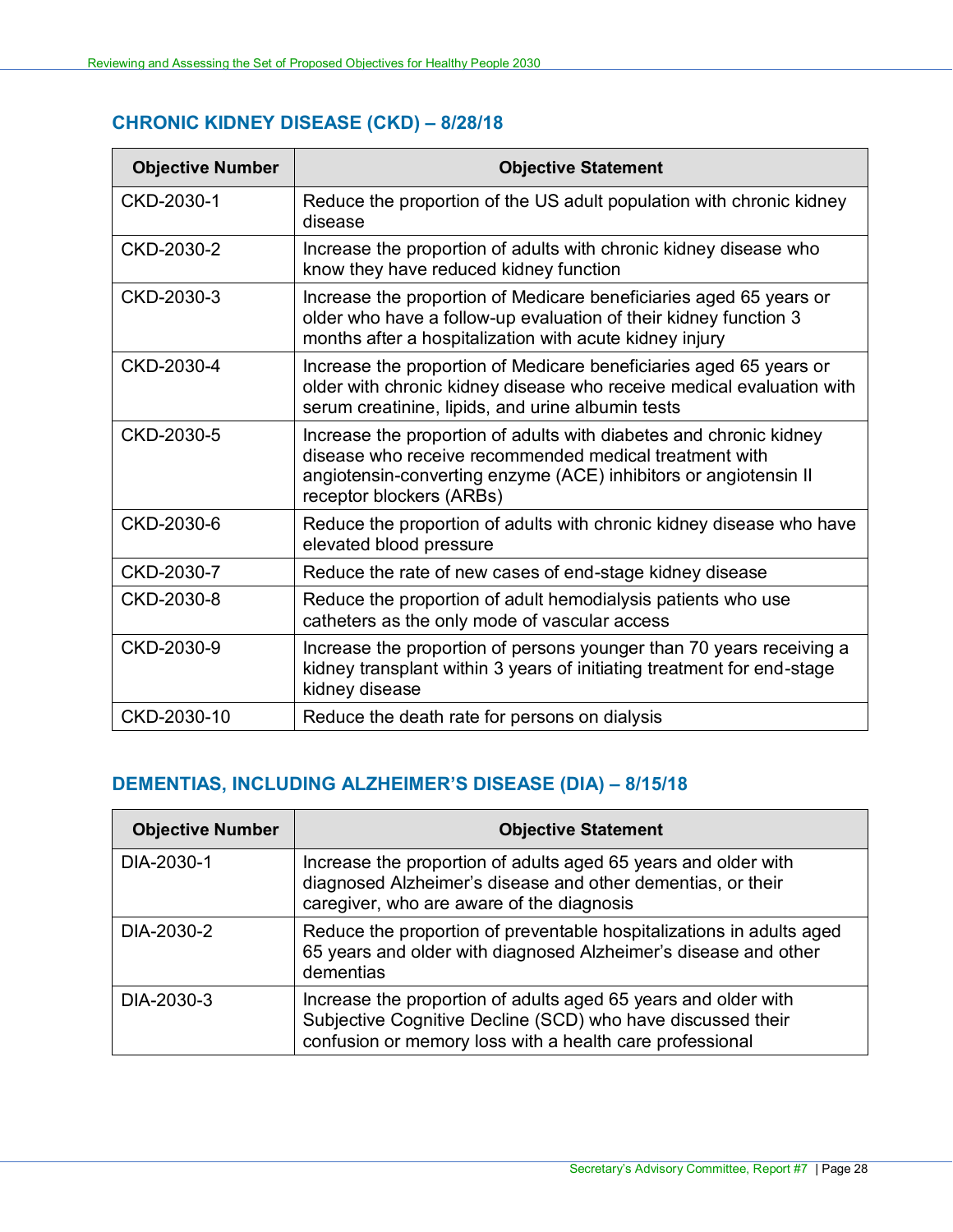# <span id="page-30-0"></span>**DIABETES (D) – 8/21/18**

| <b>Objective Number</b> | <b>Objective Statement</b>                                                                                                        |
|-------------------------|-----------------------------------------------------------------------------------------------------------------------------------|
| D-2030-1                | Reduce the annual number of new cases of diagnosed diabetes in the<br>population                                                  |
| D-2030-2                | Reduce the rate of all-cause mortality among adults with diagnosed<br>diabetes                                                    |
| D-2030-3                | Reduce the rate of lower extremity amputations in adults with<br>diagnosed diabetes                                               |
| D-2030-4                | Reduce the proportion of adults with diagnosed diabetes with an A1c<br>value greater than 9%                                      |
| D-2030-5                | Increase the proportion of adults with diabetes who have an annual<br>eye exam                                                    |
| D-2030-6                | Increase the proportion of adults with known diabetes who receive an<br>annual urinary albumin test                               |
| D-2030-7                | Increase the proportion of adults with diabetes using insulin who<br>perform self-monitoring of blood glucose at least once daily |
| D-2030-8                | Increase the proportion of persons with diagnosed diabetes who ever<br>receive formal diabetes education                          |
| D-2030-9                | Decrease the proportion of adults with undiagnosed diabetes                                                                       |
| D-2030-10               | Decrease the proportion of adults with undiagnosed prediabetes                                                                    |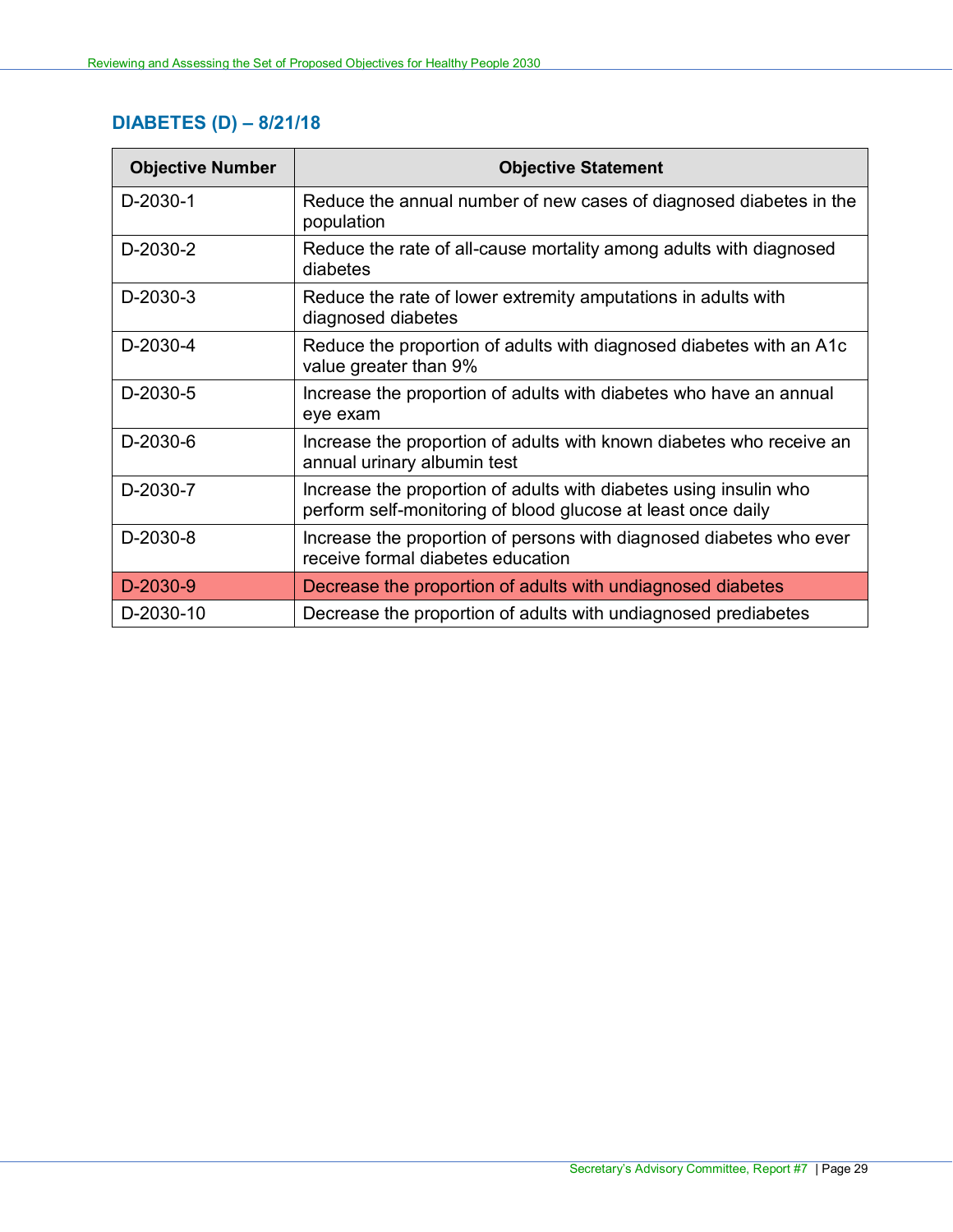# <span id="page-31-0"></span>**DISABILITY AND HEALTH (DH) – 8/23/18, 9/12/18**

| <b>Objective Number</b> | <b>Objective Statement</b>                                                                                                                                                                                         | <b>Health Equity</b> |
|-------------------------|--------------------------------------------------------------------------------------------------------------------------------------------------------------------------------------------------------------------|----------------------|
| DH-2030-1               | Increase the proportion of nationally-representative,<br>population-based surveys that include in their core<br>a standardized set of questions that identify people<br>with disabilities.                         | <b>PROMO</b>         |
| DH-2030-2               | Increase the proportion of State and the District of<br>Columbia health departments that have at least<br>one health promotion program aimed at improving<br>the health and well-being of people with disabilities |                      |
| DH-2030-3               | Reduce the proportion of adults with disabilities<br>aged 18 years and older who experience delays in<br>receiving primary and periodic preventive care due<br>to cost.                                            | <b>PROMO</b>         |
| DH-2030-4               | Reduce the prevalence of anxiety or depression<br>among family caregivers of people with disabling<br>conditions                                                                                                   |                      |
| DH-2030-5               | Increase the proportion of children and youth with<br>disabilities who spend at least 80 percent of their<br>time in regular education programs                                                                    | <b>RO</b>            |
| DH-2030-6               | Reduce the proportion of people with disabilities<br>who receive long-term care services that live in<br>congregate care residences with seven or more<br>people.                                                  |                      |
| DH-2030-7               | Increase the proportion of all occupied homes and<br>residential buildings that have visitable features                                                                                                            |                      |
| DH-2030-8               | Reduce the proportion of adults with disabilities<br>aged 18 years and older who experience serious<br>psychological distress                                                                                      |                      |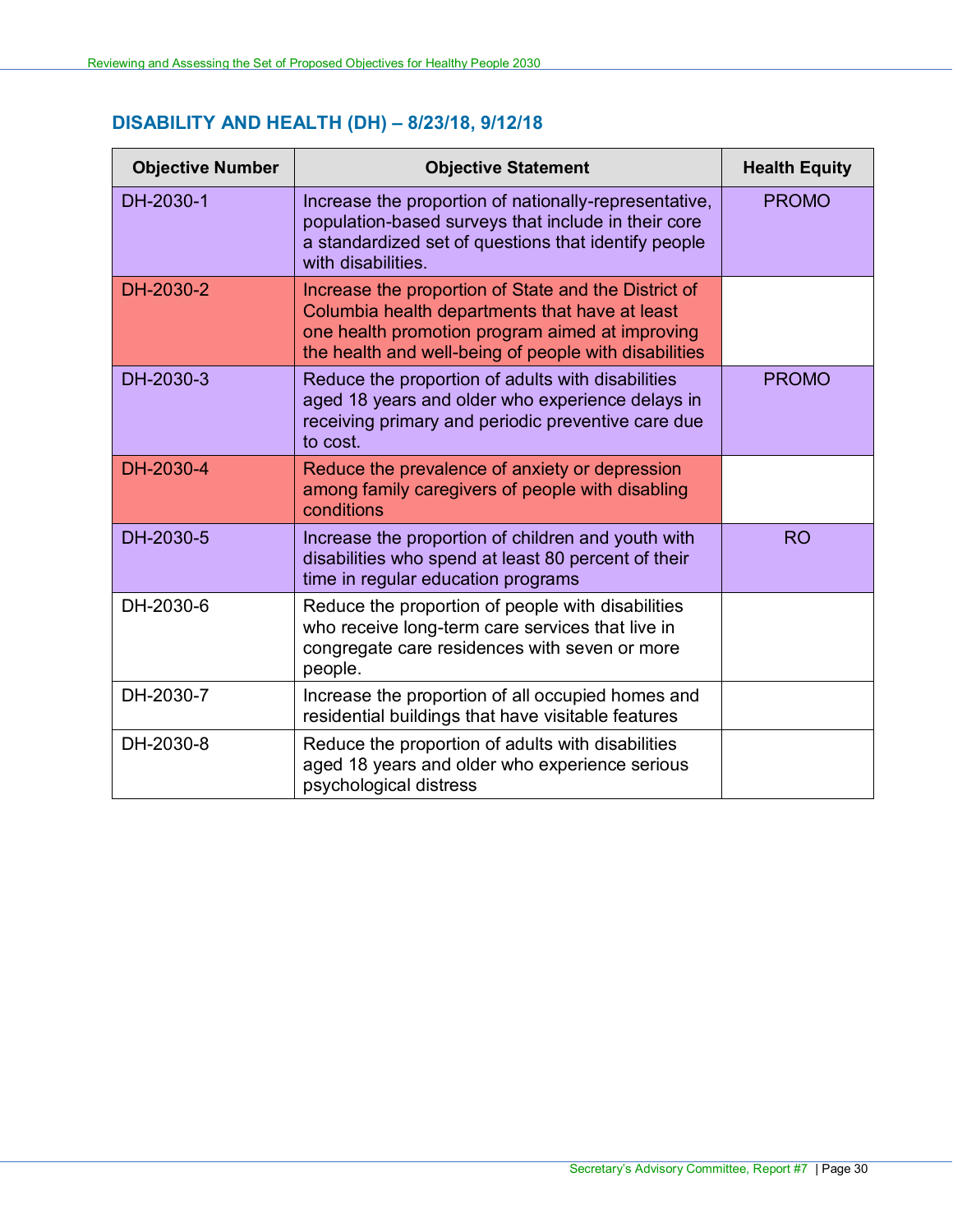# <span id="page-32-0"></span>**EARLY AND MIDDLE CHILDHOOD (EMC) – 8/21/18**

| <b>Objective Number</b> | <b>Objective Statement</b>                                                                                                                                                          | <b>Health Equity</b> |
|-------------------------|-------------------------------------------------------------------------------------------------------------------------------------------------------------------------------------|----------------------|
| EMC-2030-1              | Increase the proportion of children aged 6-17 years<br>who communicate positively with their parents                                                                                | <b>CHILD</b>         |
| EMC-2030-2              | Increase the proportion of young children whose<br>parents read to them                                                                                                             | <b>CHILD</b>         |
| EMC-2030-3              | Increase the proportion of children whose doctors<br>or other health care providers ask the parents<br>about concerns regarding their child's learning,<br>development, or behavior |                      |
| EMC-2030-4              | Increase the proportion of children who get<br>sufficient sleep                                                                                                                     | <b>CHILD</b>         |
| EMC-2030-5              | Increase the proportion of children with ADHD who<br>receive recommended behavioral treatment                                                                                       | <b>CHILD</b>         |

## <span id="page-32-1"></span>**EDUCATIONAL AND COMMUNITY-BASED PROGRAMS (ECBP) – 8/22/18**

| <b>Objective Number</b> | <b>Objective Statement</b>                                                                   | <b>Health Equity</b> |
|-------------------------|----------------------------------------------------------------------------------------------|----------------------|
| ECBP-2030-1             | Increase the proportion of adolescents who<br>participate in daily school physical education | <b>CHILD</b>         |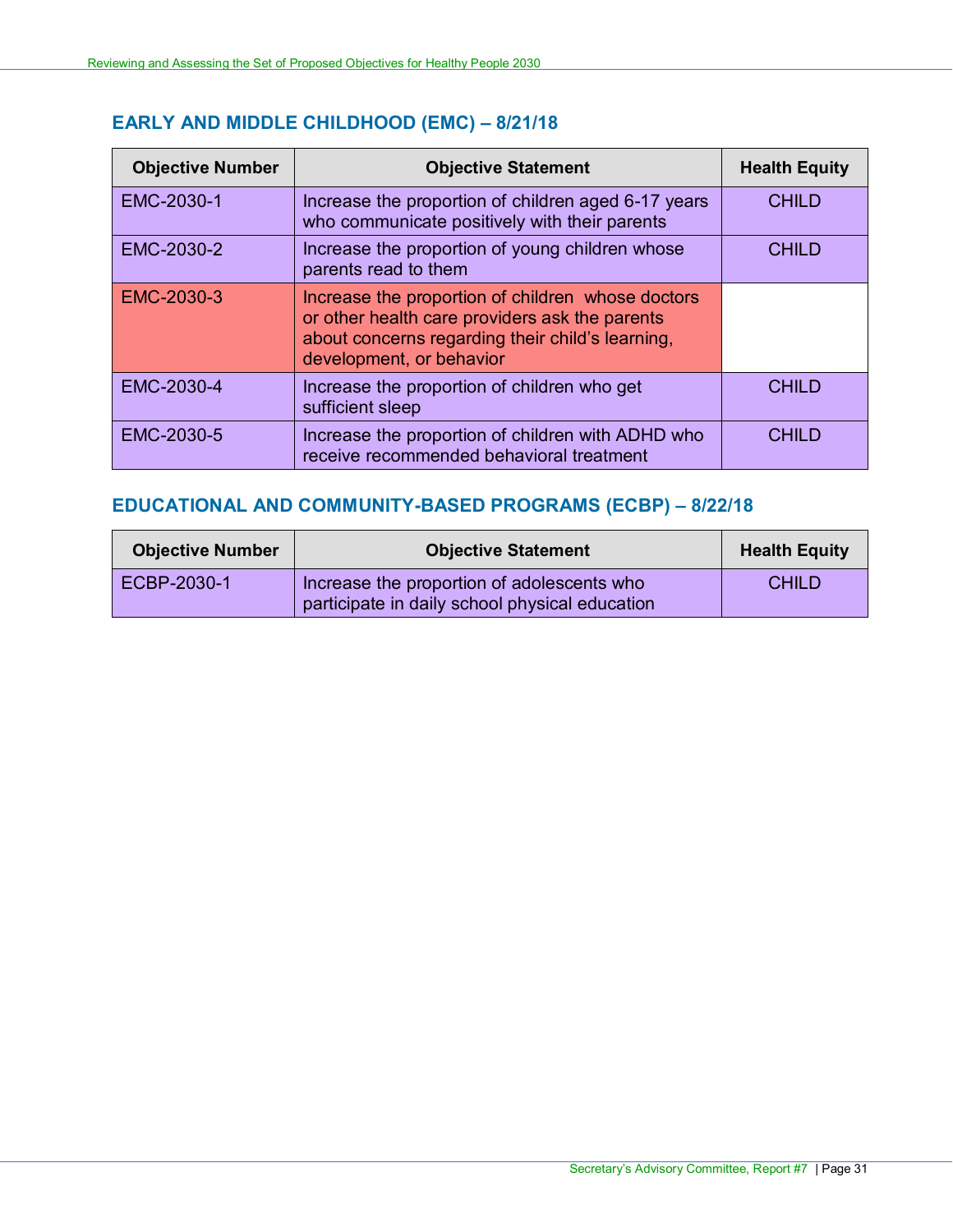# <span id="page-33-0"></span>**ENVIRONMENTAL HEALTH (EH) – 8/27/18**

| <b>Objective Number</b> | <b>Objective Statement</b>                                                                                                                                                      | <b>Health Equity</b> |
|-------------------------|---------------------------------------------------------------------------------------------------------------------------------------------------------------------------------|----------------------|
| EH-2030-1               | Reduce the number of days the Air Quality Index<br>(AQI) exceeds 100, weighted by population and<br><b>AQI</b>                                                                  | <b>ENVIRON</b>       |
| EH-2030-2               | Increase trips to work made by mass transit                                                                                                                                     |                      |
| EH-2030-3               | Increase the proportion of persons who<br>telecommute                                                                                                                           |                      |
| EH-2030-4               | Increase the proportion of persons served by<br>community water systems who receive a supply of<br>drinking water that meets the regulations of the<br>Safe Drinking Water Act. | <b>ENVIRON</b>       |
| EH-2030-5               | Reduce blood lead level in children aged 1-5 years                                                                                                                              | <b>CHILD</b>         |
| EH-2030-6               | Reduce mean blood lead level in children aged 1-5<br>years                                                                                                                      |                      |
| EH-2030-7               | Minimize the risks to human health and the<br>environment posed by hazardous sites                                                                                              | <b>ENVIRON</b>       |
| EH-2030-8               | Reduce the amount of toxic pollutants released into<br>the environment                                                                                                          | <b>ENVIRON</b>       |
| EH-2030-9               | Reduce exposure to arsenic in the population, as<br>measured by blood or urine concentrations of the<br>substance or its metabolites                                            | <b>ENVIRON</b>       |
| EH-2030-10              | Reduce exposure to cadmium in the population, as<br>measured by blood or urine concentrations of the<br>substance or its metabolites                                            |                      |
| EH-2030-11              | Reduce exposure to lead in the population, as<br>measured by blood or urine concentrations of the<br>substance or its metabolites                                               | <b>ENVIRON</b>       |
| EH-2030-12              | Reduce exposure to mercury among children aged<br>1 to 5 years, as measured by blood or urine<br>concentrations of the substance or its metabolites                             | <b>CHILD</b>         |
| EH-2030-15              | Reduce exposure to 3,4,6-trichloro-2-pyridinol<br>(chlorpyrifos) in the population, as measured by<br>blood and urine concentrations of the substance or<br>its metabolites     |                      |
| EH-2030-17              | Reduce exposure to bisphenol A in the population,<br>as measured by blood or urine concentrations of<br>the substance or its metabolites                                        | <b>ENVIRON</b>       |
| EH-2030-18              | Reduce exposure to perchlorate in the population,<br>as measured by blood or urine concentrations of<br>the substance or its metabolites                                        | <b>ENVIRON</b>       |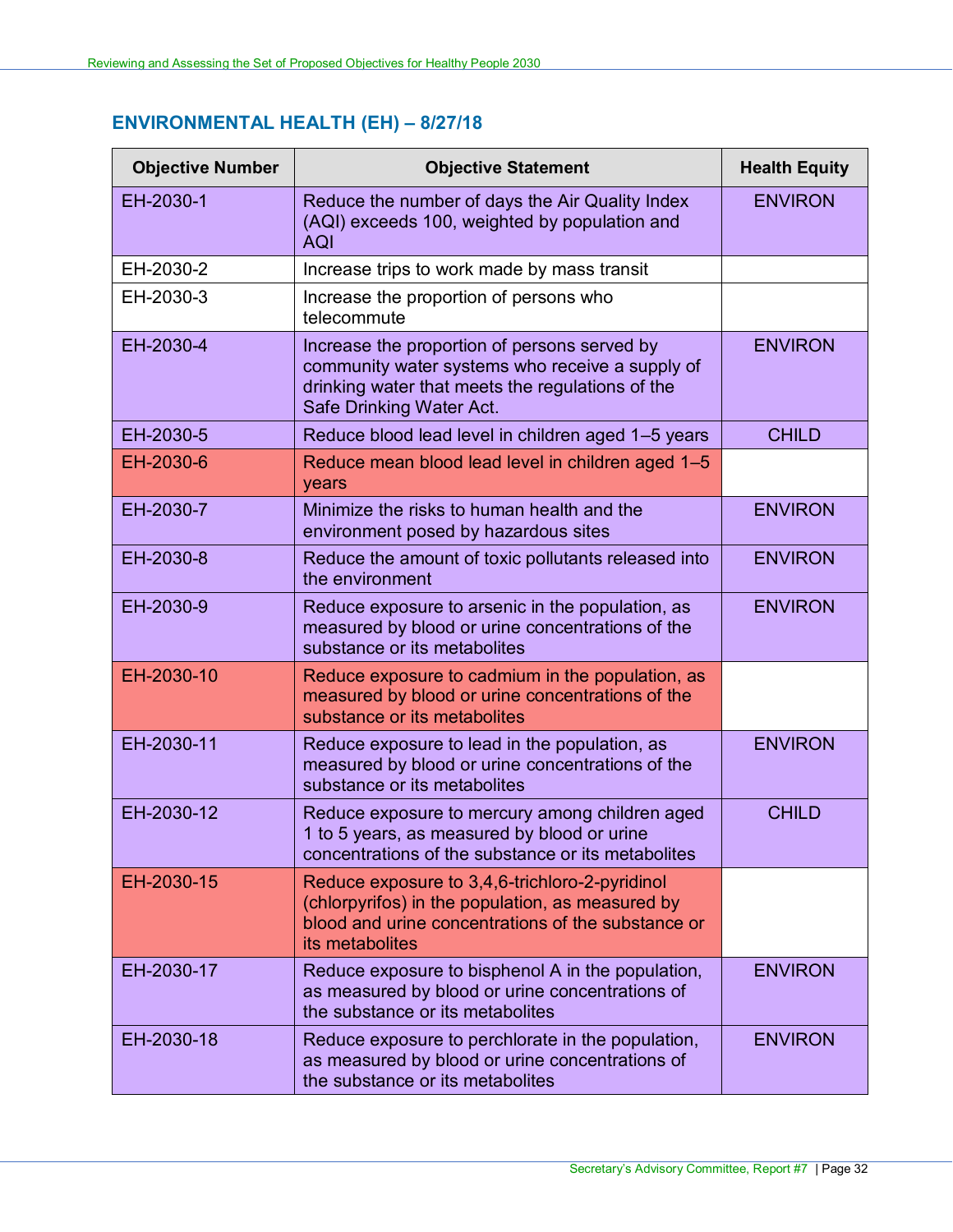| <b>Objective Number</b> | <b>Objective Statement</b>                                                                                                                                                                                                                                                                                                                                                                  | <b>Health Equity</b> |
|-------------------------|---------------------------------------------------------------------------------------------------------------------------------------------------------------------------------------------------------------------------------------------------------------------------------------------------------------------------------------------------------------------------------------------|----------------------|
| EH-2030-19              | Reduce exposure to mono-n-butyl phthalate in the<br>population, as measured by blood or urine<br>concentrations of the substance or its metabolites                                                                                                                                                                                                                                         |                      |
| EH-2030-21              | Improve quality, utility, awareness, and use of<br>existing information systems for environmental<br>health                                                                                                                                                                                                                                                                                 | <b>PROMO</b>         |
| EH-2030-22              | Increase the number of states, territories, tribes,<br>and the District of Columbia that monitor diseases<br>or conditions that can be caused by exposure to<br>lead poisoning                                                                                                                                                                                                              | <b>PROMO</b>         |
| EH-2030-23              | Increase the number of states, territories, tribes,<br>and the District of Columbia that monitor diseases<br>or conditions that can be caused by exposure to<br>pesticide poisoning                                                                                                                                                                                                         |                      |
| EH-2030-24              | Increase the number of states, territories, tribes,<br>and the District of Columbia that monitor diseases<br>or conditions that can be caused by exposure to<br>mercury poisoning                                                                                                                                                                                                           | <b>PROMO</b>         |
| EH-2030-25              | Increase the number of states, territories, tribes,<br>and the District of Columbia that monitor diseases<br>or conditions that can be caused by exposure to<br>arsenic poisoning                                                                                                                                                                                                           | <b>PROMO</b>         |
| EH-2030-26              | Increase the number of states, territories, tribes,<br>and the District of Columbia that monitor diseases<br>or conditions that can be caused by exposure to<br>cadmium poisoning                                                                                                                                                                                                           |                      |
| EH-2030-22-26           | Increase the number of states, territories, tribes,<br>and the District of Columbia that monitor diseases<br>or conditions that can be caused by exposure to<br>[TBD]<br>Note: the FIW voted on a potential composite<br>measure containing some or all of these objectives,<br>but as a memo was not received, this objective was<br>not included in the ODPHP/NCHS review<br>spreadsheet. | <b>PROMO</b>         |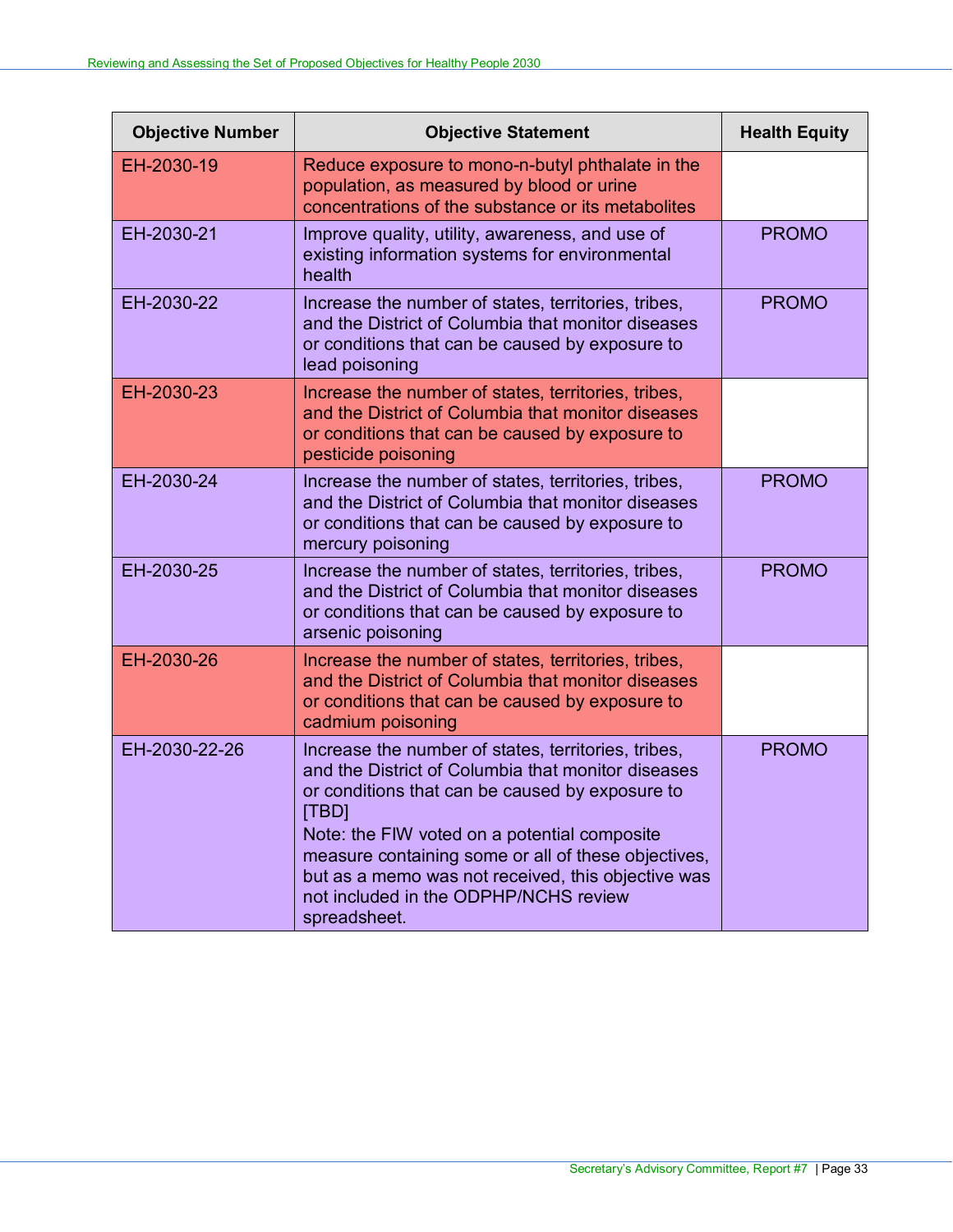# <span id="page-35-0"></span>**FAMILY PLANNING (FP) – 8/2/18, 9/12/18**

| <b>Objective Number</b> | <b>Objective Statement</b>                                                                                                                                                                                           | <b>Health Equity</b> |
|-------------------------|----------------------------------------------------------------------------------------------------------------------------------------------------------------------------------------------------------------------|----------------------|
| FP-2030-1               | Decrease the proportion of pregnancies that are<br>unintended                                                                                                                                                        |                      |
| FP-2030-2               | Increase the proportion of publicly funded family<br>planning clinics that offer the full range of reversible<br>contraceptive methods onsite                                                                        |                      |
| FP-2030-3               | Reduce the proportion of pregnancies conceived<br>within 18 months of a previous birth                                                                                                                               |                      |
| FP-2030-5               | Reduce pregnancies among adolescent females<br>aged 15 to 19 years                                                                                                                                                   |                      |
| FP-2030-6-7             | Increase the proportion of adolescents aged 15-17<br>years who have never had sexual intercourse                                                                                                                     | <b>CHILD</b>         |
| FP-2030-8               | Increase the proportion of sexually active females<br>aged 15 to 19 years who use a condom and<br>hormonal or intrauterine contraception at last<br>intercourse                                                      |                      |
| FP-2030-9               | Increase the proportion of sexually active males<br>aged 15 to 19 years who used a condom at last<br>intercourse                                                                                                     |                      |
| FP-2030-10-11           | Increase the proportion of sexually active<br>adolescents aged 15 to 19 years who use any<br>method of contraception at first intercourse                                                                            | <b>CHILD</b>         |
| FP-2030-14-17           | Increase the proportion of female adolescents who<br>received formal instruction on abstinence, birth<br>control methods, HIV/AIDS prevention, and<br>sexually transmitted diseases before they were 18<br>years old | <b>CHILD</b>         |
| FP-2030-18              | Increase the proportion of females in need of<br>publicly supported contraceptive services and<br>supplies who receive those services and supplies                                                                   | <b>RO</b>            |
| FP-2030-19              | Increase the proportion of females aged 20 to 44<br>years at risk of unintended pregnancy who use<br>most effective or moderately effective methods of<br>contraception                                              | <b>PROMO</b>         |
| FP-2030-20              | Increase the proportion of adolescent females aged<br>15 to 19 at risk of unintended pregnancy who use<br>most effective or moderately effective methods of<br>contraception                                         | <b>CHILD</b>         |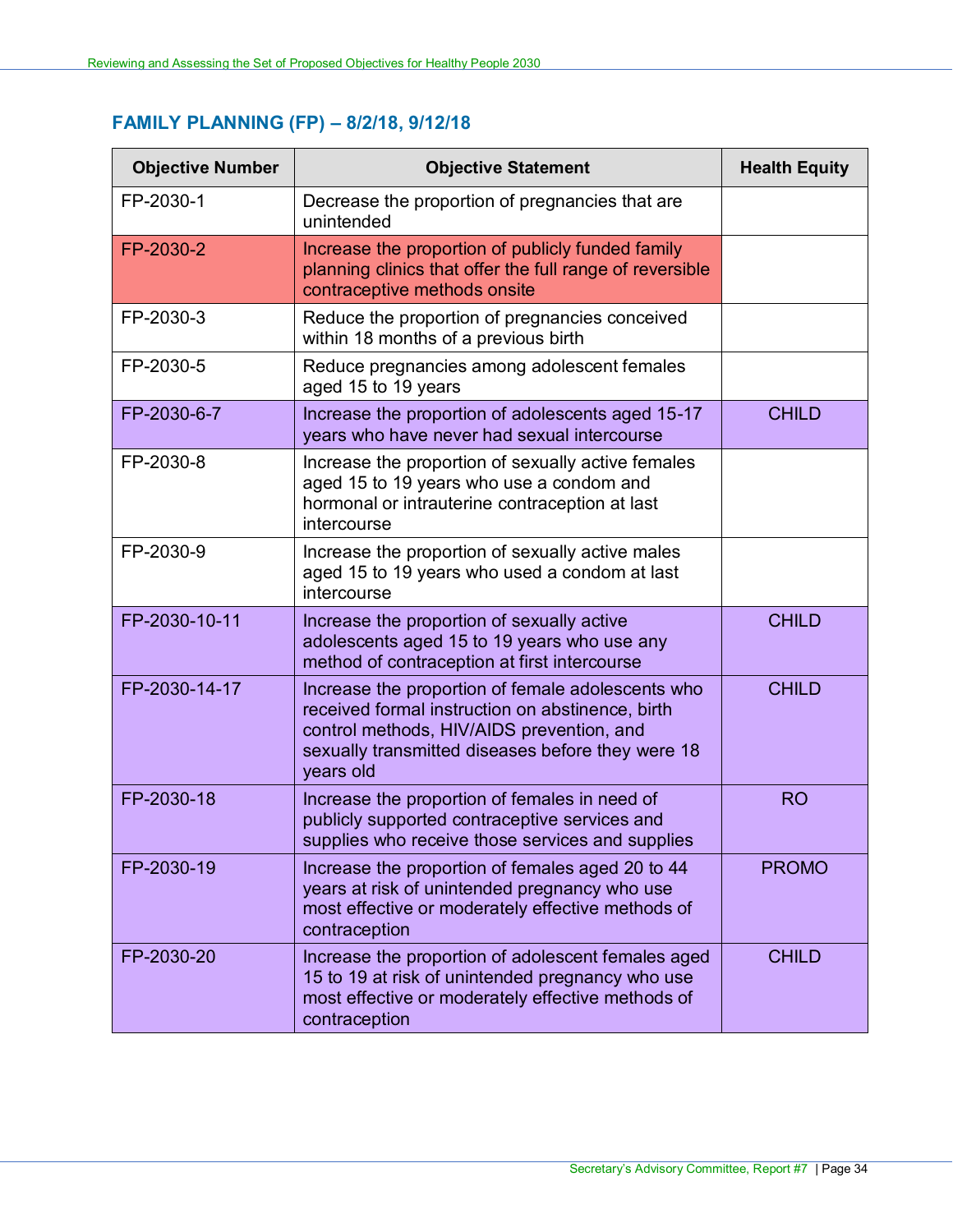## <span id="page-36-0"></span>**FOOD SAFETY (FS) – 8/28/18**

| <b>Objective Number</b> | <b>Objective Statement</b>                                                                                                                       | <b>Health Equity</b> |
|-------------------------|--------------------------------------------------------------------------------------------------------------------------------------------------|----------------------|
| FS-2030-1               | Reduce the incidence of laboratory- diagnosed,<br>domestically-acquired Campylobacter infections                                                 |                      |
| FS-2030-2               | Reduce the incidence of laboratory-diagnosed,<br>domestically-acquired Shiga toxin-producing<br>Escherichia coli (STEC) infections               |                      |
| FS-2030-3               | Reduce the incidence of laboratory-diagnosed,<br>domestically-acquired Listeria monocytogenes<br>infections                                      |                      |
| FS-2030-4               | Reduce the incidence of laboratory-diagnosed,<br>domestically-acquired Salmonella infections                                                     |                      |
| FS-2030-10              | Prevent an increase in the proportion of nontyphoidal<br>Salmonella infections in humans that are resistant to<br>three or more drug classes     |                      |
| FS-2030-11              | Prevent an increase in the proportion of domestically-<br>acquired Campylobacter jejuni infections in humans<br>that are resistant to macrolides |                      |
| FS-2030-12              | Increase the proportion of consumers who follow the<br>key food safety practice of "Clean: wash hands and<br>surfaces often."                    |                      |
| FS-2030-14              | Increase the proportion of consumers who follow the<br>key food safety practice of "Cook: cook to the safe<br>internal temperature."             |                      |
| FS-2030-16              | Increase the proportion of retail food store delis<br>where food employees practice proper handwashing.                                          | <b>ENVIRON</b>       |
| FS-2030-18              | Increase the proportion of retail food store delis<br>where food contact surfaces are properly cleaned<br>and sanitized.                         | <b>ENVIRON</b>       |
| FS-2030-19              | Increase the proportion of retail food store delis<br>where foods requiring refrigeration are held at the<br>proper temperature                  | <b>ENVIRON</b>       |
| FS-2030-20              | Increase the proportion of retail food store delis<br>where foods displayed or stored hot are held at the<br>proper temperature                  | <b>ENVIRON</b>       |

## <span id="page-36-1"></span>**GLOBAL HEALTH (GH) – 8/22/18**

| <b>Objective Number</b> | <b>Objective Statement</b>                                           |
|-------------------------|----------------------------------------------------------------------|
| GH-2030-1               | Increase the number of field epidemiologists trained globally by HHS |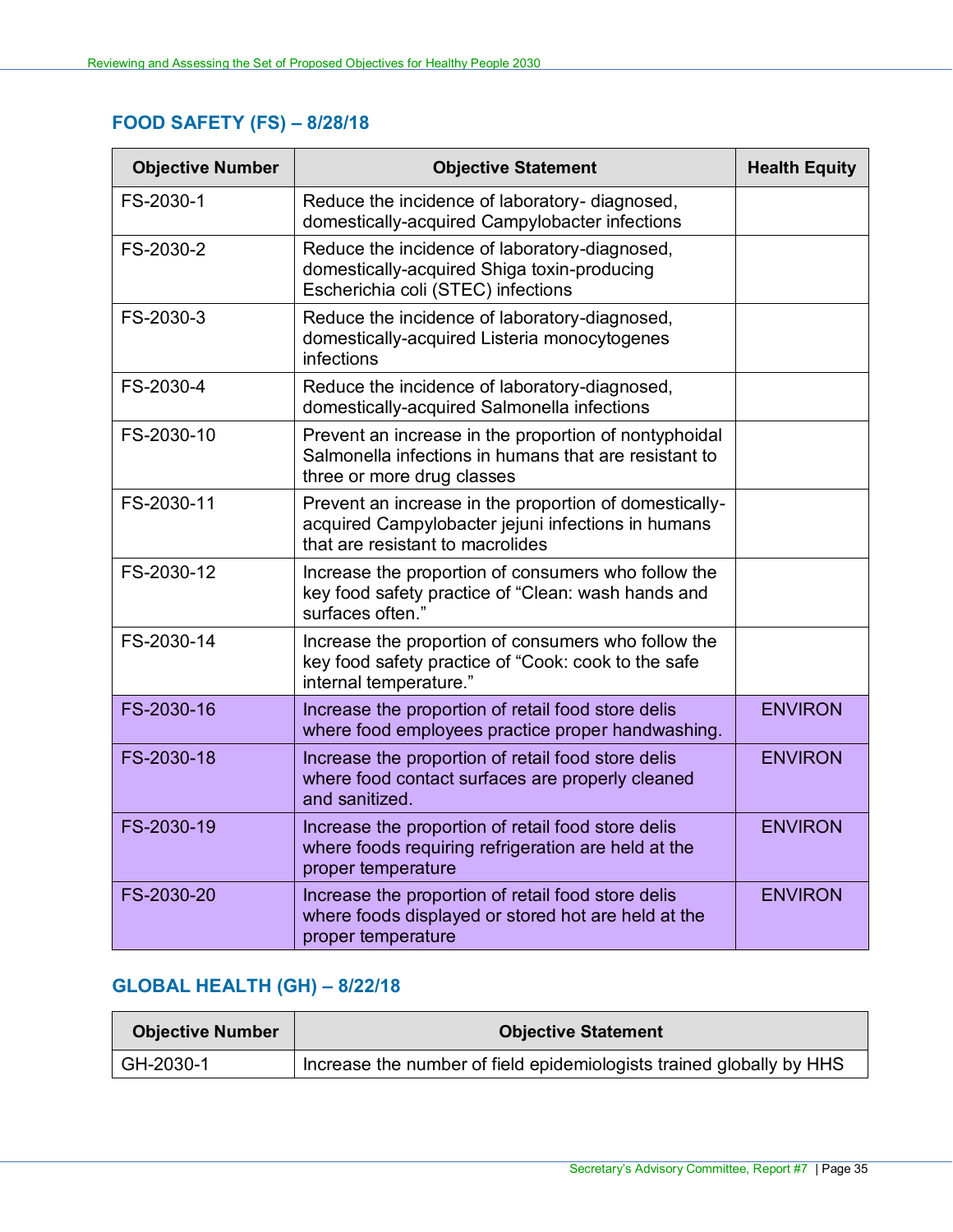## <span id="page-37-0"></span>**HEALTH COMMUNICATION AND HEALTH INFORMATION TECHNOLOGY (HC/HIT) – 7/24/18**

| <b>Objective Number</b> | <b>Objective Statement</b>                                                                                                                                               | <b>Health Equity</b> |
|-------------------------|--------------------------------------------------------------------------------------------------------------------------------------------------------------------------|----------------------|
| <b>HC/HIT-2030-1</b>    | Increase the proportion of persons who report their<br>health care provider always asked them to<br>describe how they will follow instructions                           | <b>PROMO</b>         |
| <b>HC/HIT-2030-2</b>    | Decrease the proportion of persons who report<br>poor patient/provider communication (e.g.<br>Listening, Explanations, Disrespect, Time)                                 | <b>PROMO</b>         |
| <b>HC/HIT-2030-3</b>    | Increase the proportion of persons who report that<br>their health care providers always involved them in<br>decisions about their health care as much as they<br>wanted | <b>PROMO</b>         |
| <b>HC/HIT-2030-4</b>    | Increase proportion of persons who use HIT to<br>track health care data OR communicate with<br>providers                                                                 | <b>PROMO</b>         |
| <b>HC/HIT-2030-5</b>    | Increase the proportion of persons with broadband<br>access to the Internet                                                                                              | <b>RO</b>            |
| <b>HC/HIT-2030-6</b>    | Increase the proportion of persons offered online<br>access to their medical record                                                                                      | <b>PROMO</b>         |
| <b>HC/HIT-2030-7</b>    | Increase the proportion of adults who report<br>having social support (having friends or family<br>members that they talk to about their health)                         | <b>PROMO</b>         |

## <span id="page-37-1"></span>**HEALTHCARE-ASSOCIATED INFECTIONS (HAI) – 7/18/18**

| <b>Objective Number</b> | <b>Objective Statement</b>                                                                                                 |
|-------------------------|----------------------------------------------------------------------------------------------------------------------------|
| HAI-2030-1              | Reduce hospital-onset Clostridioides difficile infections (CDI)                                                            |
| HAI-2030-2              | Reduce hospital-onset methicillin-resistant Staphyloccocus aureus<br>(MRSA) bacteremia infections (a.k.a. MRSA bacteremia) |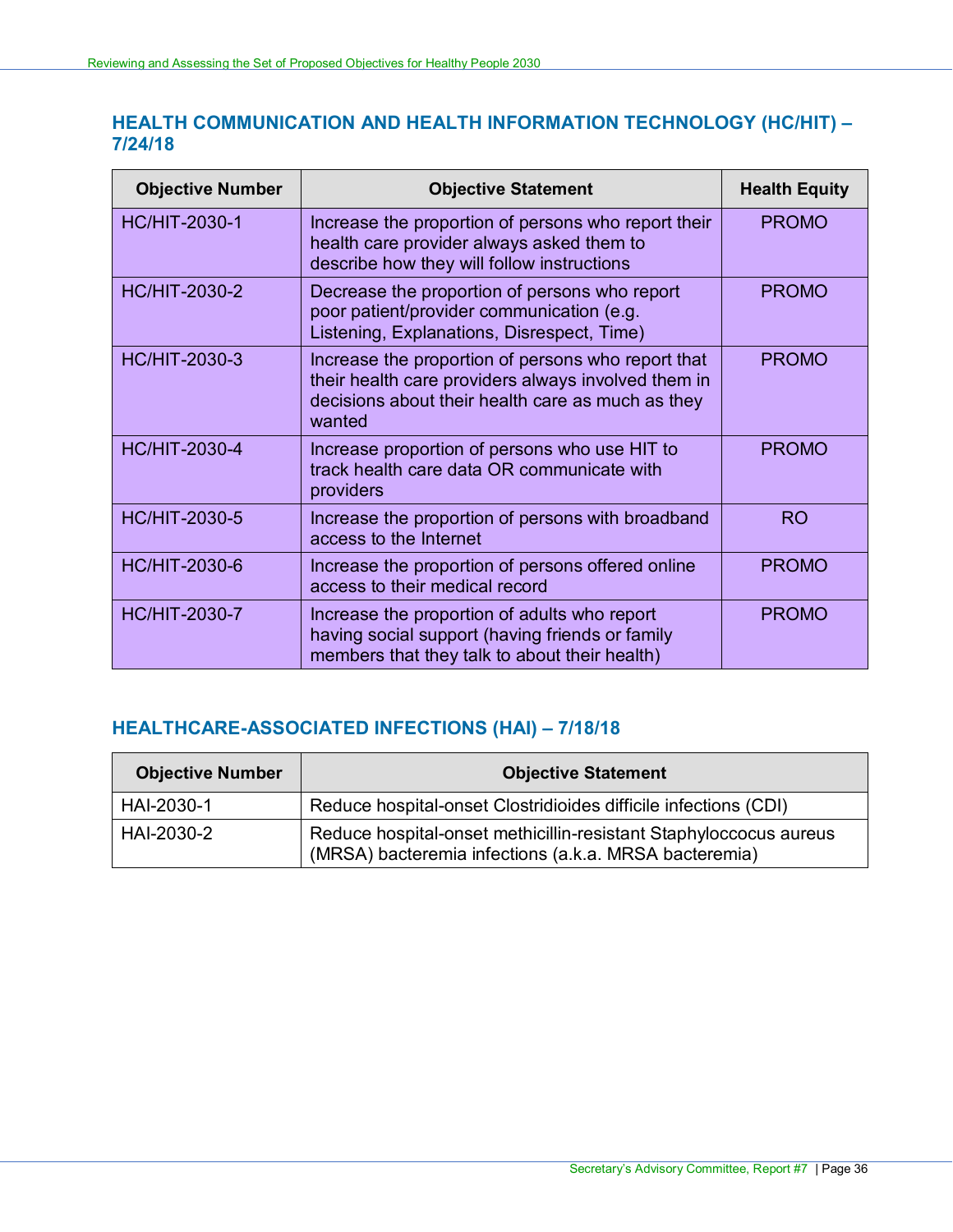## <span id="page-38-0"></span>**HEARING AND OTHER SENSORY OR COMMUNICATION DISORDERS (HOSCD) – 8/29/18**

| <b>Objective Number</b> | <b>Objective Statement</b>                                                                                                                                                                       | <b>Health Equity</b> |
|-------------------------|--------------------------------------------------------------------------------------------------------------------------------------------------------------------------------------------------|----------------------|
| <b>HOSCD-2030-1</b>     | Increase the proportion of newborns who are<br>screened for hearing loss by no later than age 1<br>month                                                                                         | <b>CHILD</b>         |
| <b>HOSCD-2030-2</b>     | Increase the proportion of infants who did not pass<br>the hearing screening test that receive diagnostic<br>audiologic evaluation for hearing loss no later than<br>age 3 months                | <b>CHILD</b>         |
| <b>HOSCD-2030-3</b>     | Increase the proportion of infants with confirmed<br>hearing loss who are enrolled for intervention<br>services no later than age 6 months                                                       | <b>CHILD</b>         |
| <b>HOSCD-2030-4</b>     | Reduce frequent ear infections (otitis media) in<br>children                                                                                                                                     |                      |
| <b>HOSCD-2030-5</b>     | Increase the proportion of adults with hearing loss<br>who use a hearing aid                                                                                                                     |                      |
| HOSCD-2030-6            | Increase the proportion of adults who have had a<br>hearing examination within the past 5 years                                                                                                  |                      |
| <b>HOSCD-2030-7</b>     | Increase the proportion of adults who use hearing<br>protection devices (earplugs, earmuffs) when<br>exposed to loud sounds or music                                                             |                      |
| <b>HOSCD-2030-8</b>     | Reduce the proportion of adults who have hearing<br>loss due to noise exposure                                                                                                                   |                      |
| HOSCD-2030-9            | Increase the proportion of adults with onset of<br>bothersome tinnitus in the past 5 years who have<br>seen a health care specialist                                                             |                      |
| HOSCD-2030-10           | Increase the proportion of adults with moderate to<br>severe balance or dizziness problems who have<br>seen or been referred to a health care specialist<br>for evaluation and treatment         |                      |
| HOSCD-2030-11           | Reduce the proportion of adults with balance and<br>dizziness problems who have fallen in the past 5<br>years                                                                                    |                      |
| HOSCD-2030-12           | Increase the proportion of adults with smell or<br>taste disorders who have ever seen a health care<br>provider about their disorder                                                             |                      |
| HOSCD-2030-13           | Increase the proportion of children with<br>communication disorders of voice, speech, or<br>language who have seen a health care specialist<br>for evaluation or treatment in the past 12 months | <b>CHILD</b>         |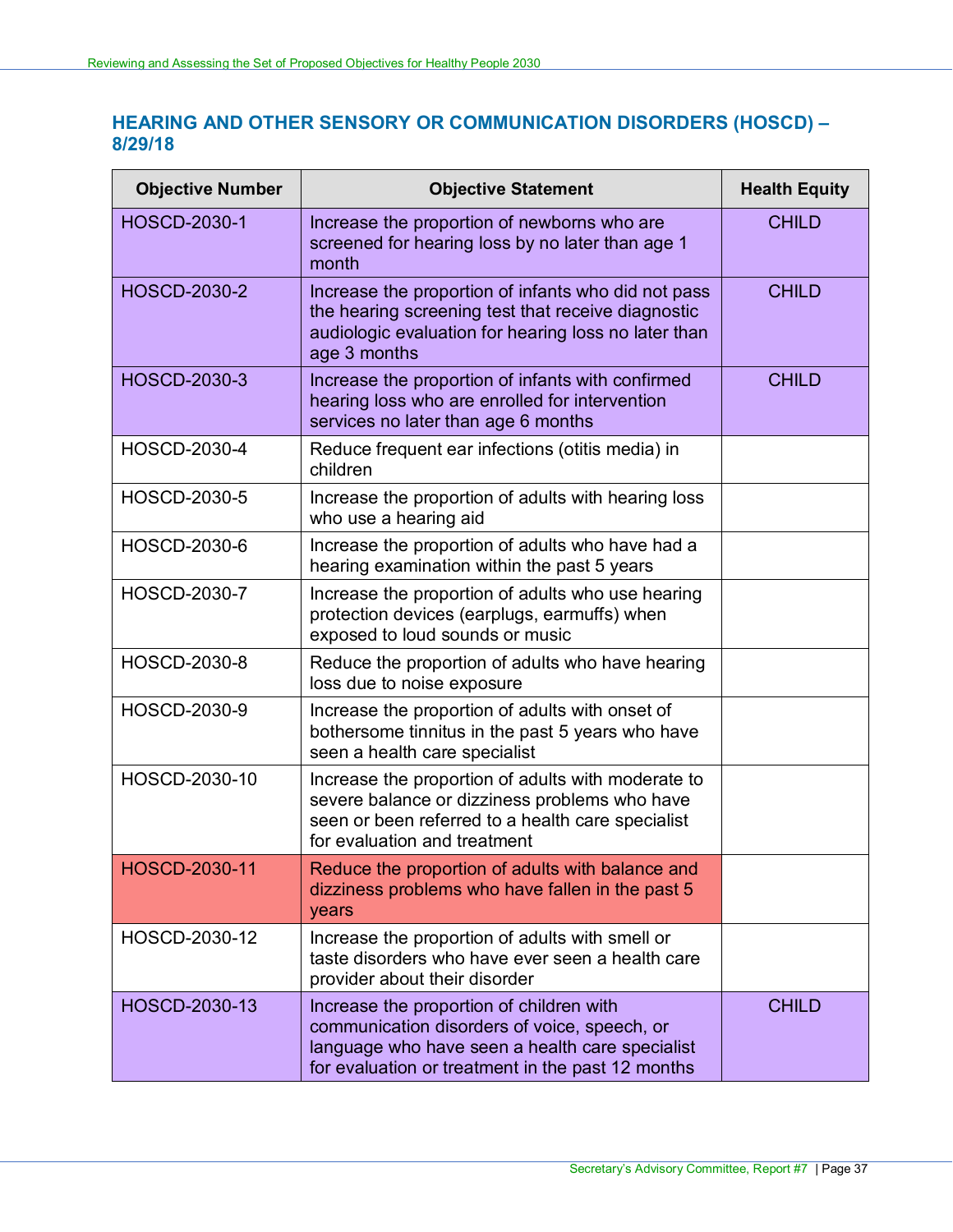# <span id="page-39-0"></span>**HEART DISEASE AND STROKE (HDS) – 8/9/18**

| <b>Objective Number</b> | <b>Objective Statement</b>                                                                                                                                |
|-------------------------|-----------------------------------------------------------------------------------------------------------------------------------------------------------|
| HDS-2030-1              | Increase overall cardiovascular health in U.S. adults                                                                                                     |
| HDS-2030-2              | Reduce coronary heart disease deaths                                                                                                                      |
| HDS-2030-3              | Reduce stroke deaths                                                                                                                                      |
| HDS-2030-4              | Reduce the proportion of adults with hypertension                                                                                                         |
| HDS-2030-5              | Reduce the mean total blood cholesterol levels among adults                                                                                               |
| HDS-2030-6              | Increase the proportion of adults with hypertension whose blood<br>pressure is under control                                                              |
| <b>HDS-2030-7</b>       | Increase aspirin therapy use among those with no history of<br>cardiovascular disease based on current recommendations                                    |
| HDS-2030-8              | Increase the proportion of adults with a history of cardiovascular<br>disease who are using aspirin therapy to prevent recurrent<br>cardiovascular events |
| HDS-2030-9              | Reduce hospitalizations among adults with heart failure as the<br>principal diagnosis                                                                     |
| HDS-2030-10             | Increase the proportion of patients with hypertension in clinical health<br>systems whose blood pressure is under control                                 |
| HDS-2030-11             | Increase the treatment of blood cholesterol among eligible adults                                                                                         |

#### <span id="page-39-1"></span>**HIV– 9/5/18**

| <b>Objective Number</b> | <b>Objective Statement</b>                                                                                                                |
|-------------------------|-------------------------------------------------------------------------------------------------------------------------------------------|
| HIV-2030-1              | Reduce the number of new HIV infections among adolescents and<br>adults, 13 years and older                                               |
| HIV-2030-2              | Increase the proportion of persons 13 years and older who know<br>their HIV status                                                        |
| HIV-2030-3              | Reduce the number of new HIV diagnoses among persons of all<br>ages                                                                       |
| HIV-2030-4              | Increase the percentage of persons, 13 years and older, with newly<br>diagnosed HIV infection linked to HIV medical care within one month |
| HIV-2030-5              | Increase the percentage of persons 13 years and older with<br>diagnosed HIV infection who are virally suppressed                          |
| HIV-2030-6              | Reduce rate of newly diagnosed perinatally acquired HIV infections                                                                        |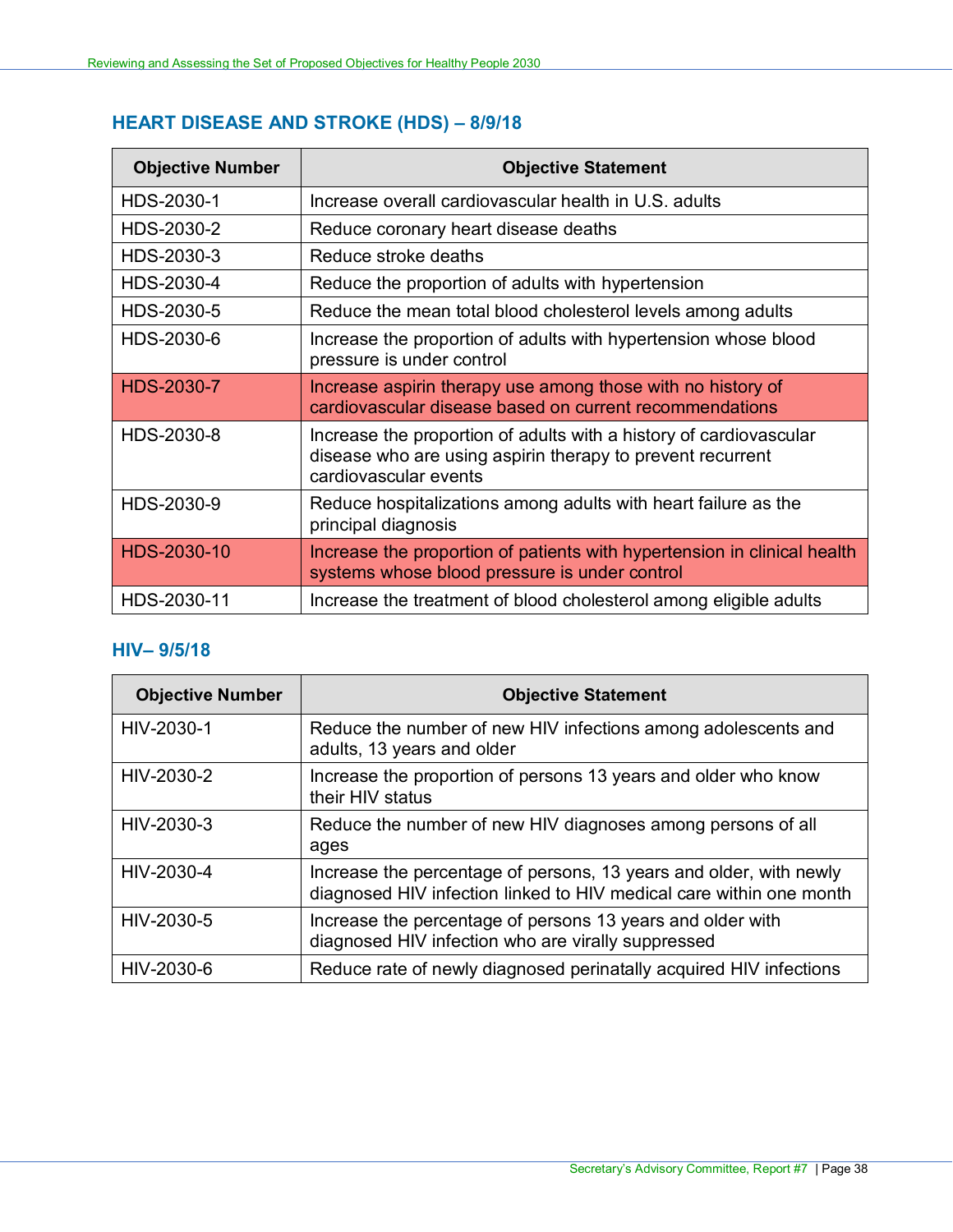## <span id="page-40-0"></span>**IMMUNIZATION AND INFECTIOUS DISEASES (IID) – 8/23/18**

| <b>Objective Number</b> | <b>Objective Statement</b>                                                                                                                          | <b>Health Equity</b> |
|-------------------------|-----------------------------------------------------------------------------------------------------------------------------------------------------|----------------------|
| IID-2030-1              | Reduce the rate of hepatitis A                                                                                                                      |                      |
| IID-2030-2              | Reduce the rate of acute hepatitis B                                                                                                                |                      |
| IID-2030-3              | Reduce the rate of acute hepatitis C                                                                                                                |                      |
| IID-2030-4              | Increase the proportion of persons aware they have<br>chronic hepatitis B                                                                           |                      |
| IID-2030-5              | Increase the proportion of persons aware they have<br>chronic hepatitis C                                                                           |                      |
| <b>IID-2030-6</b>       | Reduce the rate of deaths with hepatitis B as the<br>underlying or a contributing cause                                                             |                      |
| IID-2030-7              | Reduce the rate of deaths with hepatitis C as the<br>underlying or a contributing cause                                                             |                      |
| IID-2030-8              | Reduce tuberculosis (TB)                                                                                                                            |                      |
| IID-2030-9              | Reduce cases of pertussis among children under 1<br>year of age                                                                                     | <b>CHILD</b>         |
| <b>IID-2030-10</b>      | Reduce new invasive pneumococcal infections<br>among children under age 5 years                                                                     |                      |
| IID-2030-11             | Increase the vaccination coverage level of 4 doses<br>of the diphtheria-tetanus-acellular pertussis (DTaP)<br>vaccine among children by age 2 years | <b>CHILD</b>         |
| IID-2030-12             | Maintain an effective vaccination coverage level of<br>1 dose of measles-mumps-rubella vaccine (MMR)<br>among children by age 2 years               | <b>CHILD</b>         |
| IID-2030-13             | Decrease the percentage of children in the United<br>States who receive 0 doses of recommended<br>vaccines by age 2 years                           | <b>CHILD</b>         |
| IID-2030-14             | Increase the percentage of adolescents aged 13<br>through 15 years who receive recommended doses<br>of human papillomavirus (HPV) vaccine           | <b>CHILD</b>         |
| IID-2030-15-17          | Increase the percentage of noninstitutionalized<br>persons aged 6 months and older who are<br>vaccinated annually against seasonal influenza        | <b>CHILD</b>         |
| IID-2030-18             | Reduce infections due to human papillomavirus<br>(HPV) types prevented by the 9 valent vaccine                                                      |                      |
| IID-2030-19             | Maintain elimination of measles, rubella, congenital<br>rubella syndrome (CRS), and acute paralytic<br>poliomyelitis.                               |                      |
| IID-2030-20             | Maintain the vaccination coverage level of 2 doses<br>of measles-mumps-rubella (MMR) vaccine for<br>children in kindergarten                        | <b>CHILD</b>         |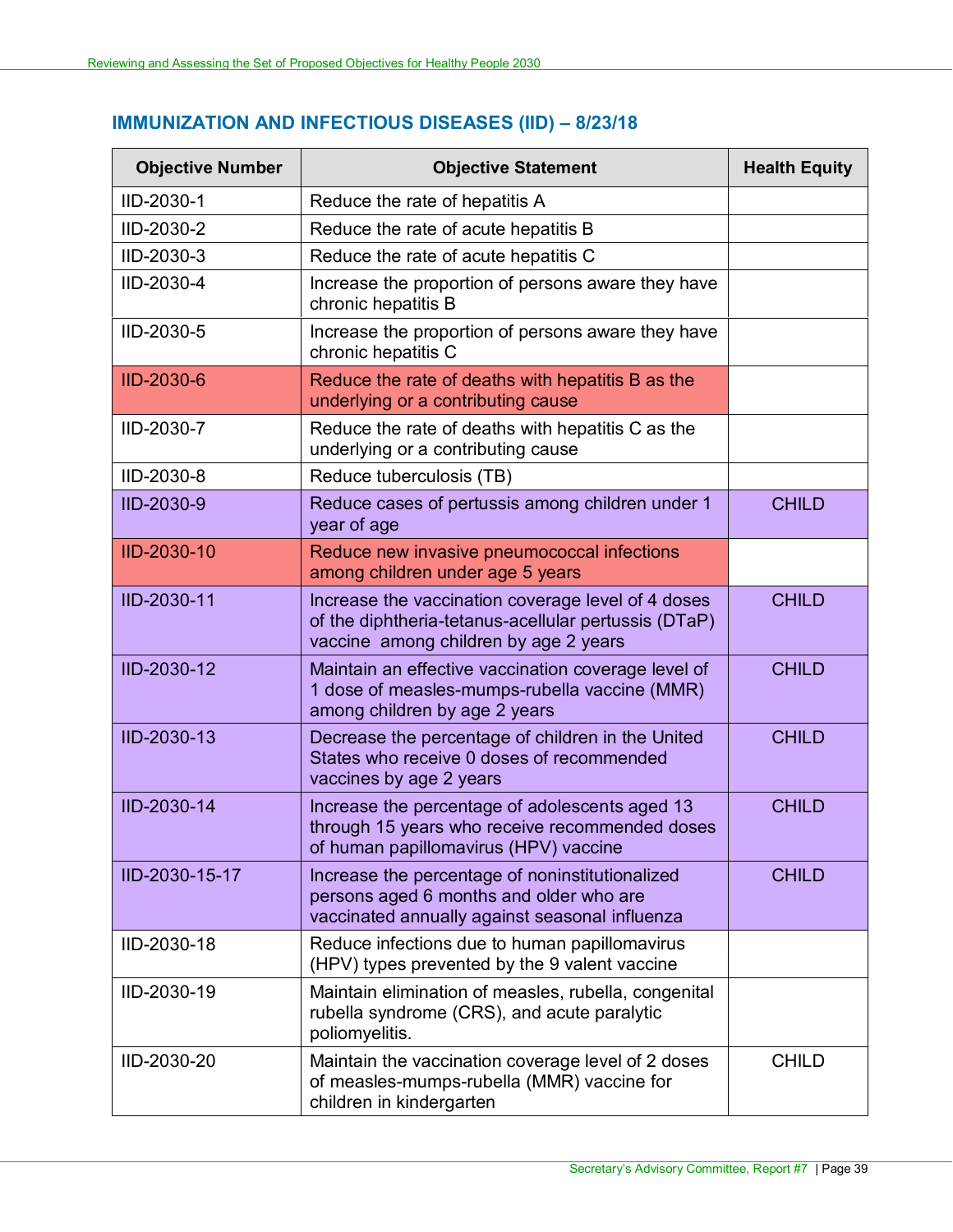# <span id="page-41-0"></span>**INJURY AND VIOLENCE PREVENTION (IVP) – 8/29/18**

| <b>Objective Number</b> | <b>Objective Statement</b>                                                                    | <b>Health Equity</b> |
|-------------------------|-----------------------------------------------------------------------------------------------|----------------------|
| IVP-2030-1              | Reduce fatal injuries                                                                         |                      |
| <b>IVP-2030-2</b>       | Reduce emergency department (ED) visits for<br>nonfatal injuries                              |                      |
| IVP-2030-3              | Reduce fatal traumatic brain injuries.                                                        |                      |
| IVP-2030-4              | Reduce unintentional injury deaths.                                                           |                      |
| IVP-2030-5              | Reduce emergency department (ED) visits for<br>nonfatal unintentional injuries.               |                      |
| IVP-2030-6              | Reduce motor vehicle crash-related deaths per<br>100,000 population.                          |                      |
| IVP-2030-7              | Decrease the proportion of passenger vehicle<br>occupant deaths that were known unrestrained. |                      |
| IVP-2030-8              | Decrease the proportion of alcohol-impaired motor<br>vehicle crash deaths.                    |                      |
| IVP-2030-9              | Prevent an increase in fall-related deaths among<br>adults aged 65 years and older.           |                      |
| IVP-2030-10             | Reduce homicides                                                                              |                      |
| IVP-2030-11             | Reduce nonfatal physical assault injuries                                                     |                      |
| IVP-2030-12             | Reduce physical fighting among adolescents                                                    |                      |
| IVP-2030-13             | Reduce gun carrying among adolescents                                                         |                      |
| IVP-2030-14             | Reduce firearm-related deaths                                                                 |                      |
| IVP-2030-15             | Reduce nonfatal firearm-related injuries                                                      |                      |
| IVP-2030-16             | Reduce child abuse and neglect deaths                                                         |                      |
| IVP-2030-17             | Reduce nonfatal child abuse and neglect                                                       | <b>CHILD</b>         |
| IVP-2030-18             | Reduce adolescent sexual violence by anyone                                                   |                      |
| IVP-2030-19             | Reduce adolescent dating violence (sexual or<br>physical)                                     |                      |
| IVP-2030-20             | Reduce nonfatal intentional self-harm injuries                                                |                      |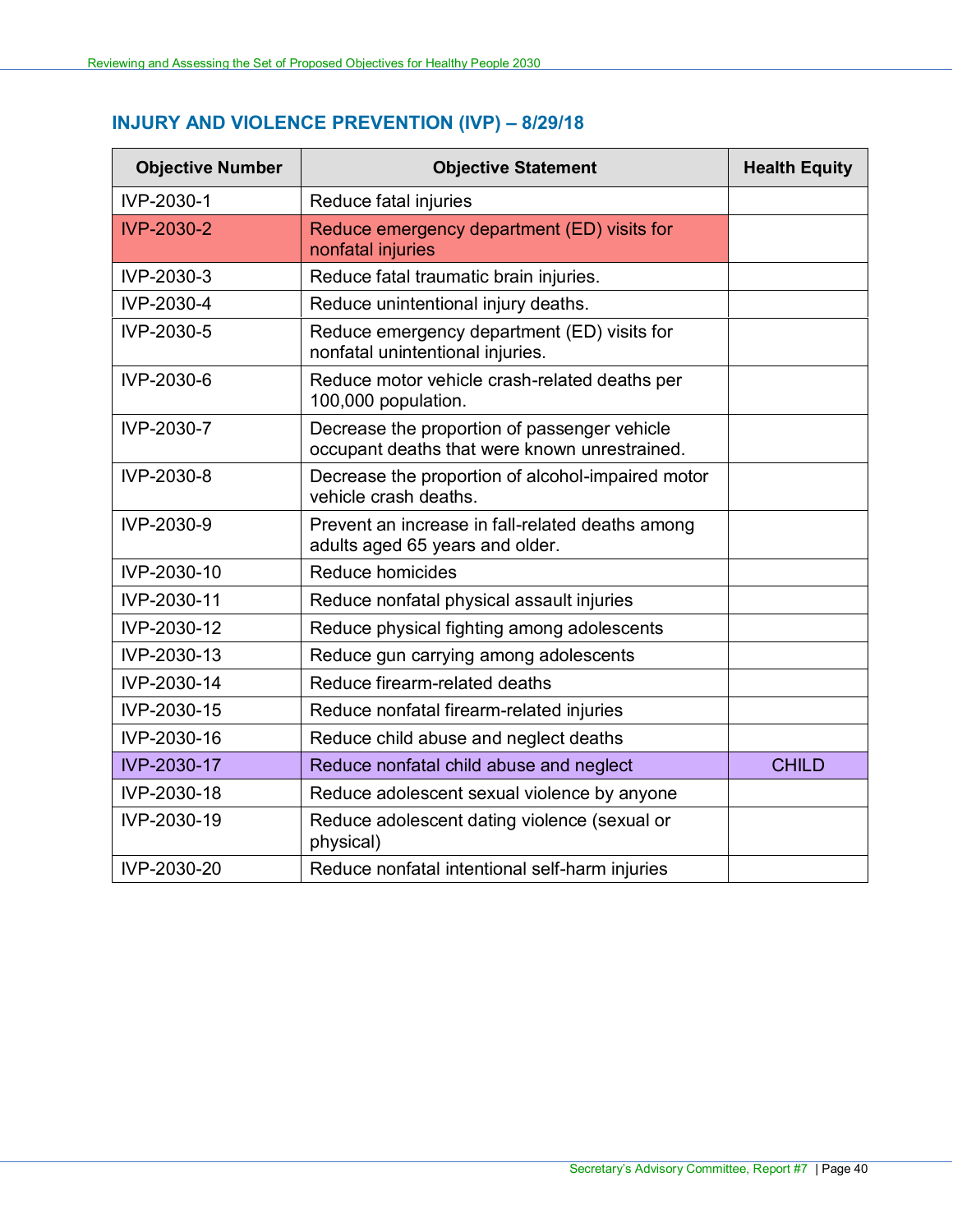# <span id="page-42-0"></span>**LESBIAN, GAY, BISEXUAL, AND TRANSGENDER HEALTH (LGBT) – 8/21/18**

| <b>Objective Number</b> | <b>Objective Statement</b>                                                                                                                                                                                                    | <b>Health Equity</b> |
|-------------------------|-------------------------------------------------------------------------------------------------------------------------------------------------------------------------------------------------------------------------------|----------------------|
| LGBT-2030-1             | Increase the number of nationally representative,<br>population-based surveys that collect data on (or<br>for) lesbian, gay and bisexual populations.                                                                         | <b>PROMO</b>         |
| LGBT-2030-2             | Increase the number of nationally representative,<br>population-based surveys that collect data on (or<br>for) transgender populations.                                                                                       | <b>PROMO</b>         |
| LGBT-2030-3             | Increase the number of states, territories, and the<br>District of Columbia that include questions on<br>sexual orientation and gender identity in the<br><b>Behavioral Risk Factor Surveillance System</b><br>(BRFSS).       | <b>PROMO</b>         |
| LGBT-2030-4             | Increase the number of states, territories, and the<br>District of Columbia that use the standard module<br>on sexual orientation and gender identity in the<br><b>Behavioral Risk Factor Surveillance System</b><br>(BRFSS). | <b>PROMO</b>         |
| LGBT-2030-5             | Increase the number of states and the District of<br>Columbia that include questions related to sexual<br>orientation in the Youth Risk Behavior Surveillance<br>System (YRBSS).                                              |                      |
| LGBT-2030-6             | Reduce bullying of sexual minority (gay, lesbian,<br>bisexual) adolescents.                                                                                                                                                   | <b>DISC</b>          |
| LGBT-2030-7             | Reduce suicidal ideation among Sexual Minority<br>Youth (SMY), including SMY youth who seriously<br>considered suicide, made a plan, or made an<br>attempt in the past year.                                                  |                      |
| LGBT-2030-8             | Reduce proportion of sexual minority (lesbian, gay,<br>or bisexual) high-school students who have ever<br>used illicit drugs.                                                                                                 |                      |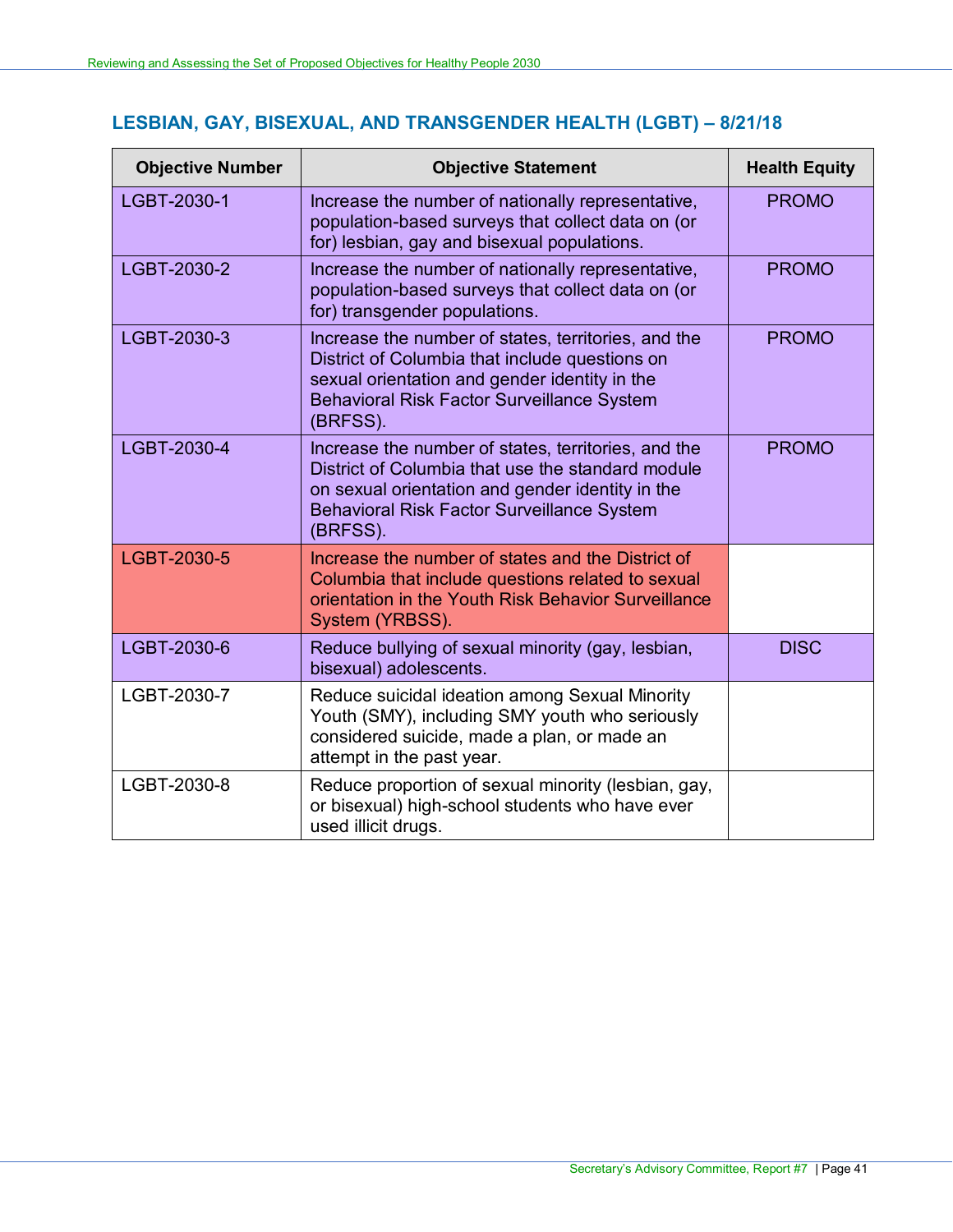# <span id="page-43-0"></span>**MATERNAL, INFANT, AND CHILD HEALTH (MICH) – 8/13/18**

| <b>Objective Number</b> | <b>Objective Statement</b>                                                                                                                       | <b>Health Equity</b> |
|-------------------------|--------------------------------------------------------------------------------------------------------------------------------------------------|----------------------|
| MICH-2030-1             | Reduce the rate of fetal deaths at 20 or more<br>weeks of gestation                                                                              |                      |
| MICH-2030-2             | Reduce the rate of all infant deaths (within 1 year)                                                                                             |                      |
| MICH-2030-3             | Reduce the rate of deaths among children and<br>adolescents aged 1 to 19 years                                                                   |                      |
| MICH-2030-4             | Reduce maternal deaths                                                                                                                           |                      |
| MICH-2030-5             | Reduce severe maternal complications of<br>pregnancy identified during labor and delivery<br>hospitalizations                                    |                      |
| MICH-2030-6             | Reduce cesarean births among low-risk women<br>with no prior births                                                                              |                      |
| <b>MICH-2030-7</b>      | Reduce low birth weight (LBW)                                                                                                                    |                      |
| MICH-2030-8             | Reduce preterm births                                                                                                                            |                      |
| MICH-2030-9             | Increase the proportion of pregnant women who<br>receive early and adequate prenatal care                                                        | <b>PROMO</b>         |
| MICH-2030-10            | Increase abstinence from alcohol among pregnant<br>women                                                                                         |                      |
| MICH-2030-11            | Increase abstinence from cigarette smoking among<br>pregnant women                                                                               |                      |
| MICH-2030-12            | Increase abstinence from illicit drugs among<br>pregnant women                                                                                   |                      |
| MICH-2030-13            | Increase the proportion of women of childbearing<br>age who have optimal red blood cell folate<br>concentrations                                 |                      |
| MICH-2030-14            | Increase the proportion of women delivering a live<br>birth who had a healthy weight prior to pregnancy                                          |                      |
| MICH-2030-15            | Increase the proportion of women delivering a live<br>birth who used a most effective or moderately<br>effective contraception method postpartum |                      |
| MICH-2030-16            | Increase the proportion of women giving birth who<br>attend a postpartum care visit with a health care<br>worker                                 |                      |
| MICH-2030-17            | Increase the proportion of infants who are put to<br>sleep on their backs                                                                        |                      |
| MICH-2030-18            | Increase the proportion of infants who are breastfed                                                                                             |                      |
| MICH-2030-19            | Increase the proportion of infants who are breastfed<br>exclusively through 6 months                                                             | <b>CHILD</b>         |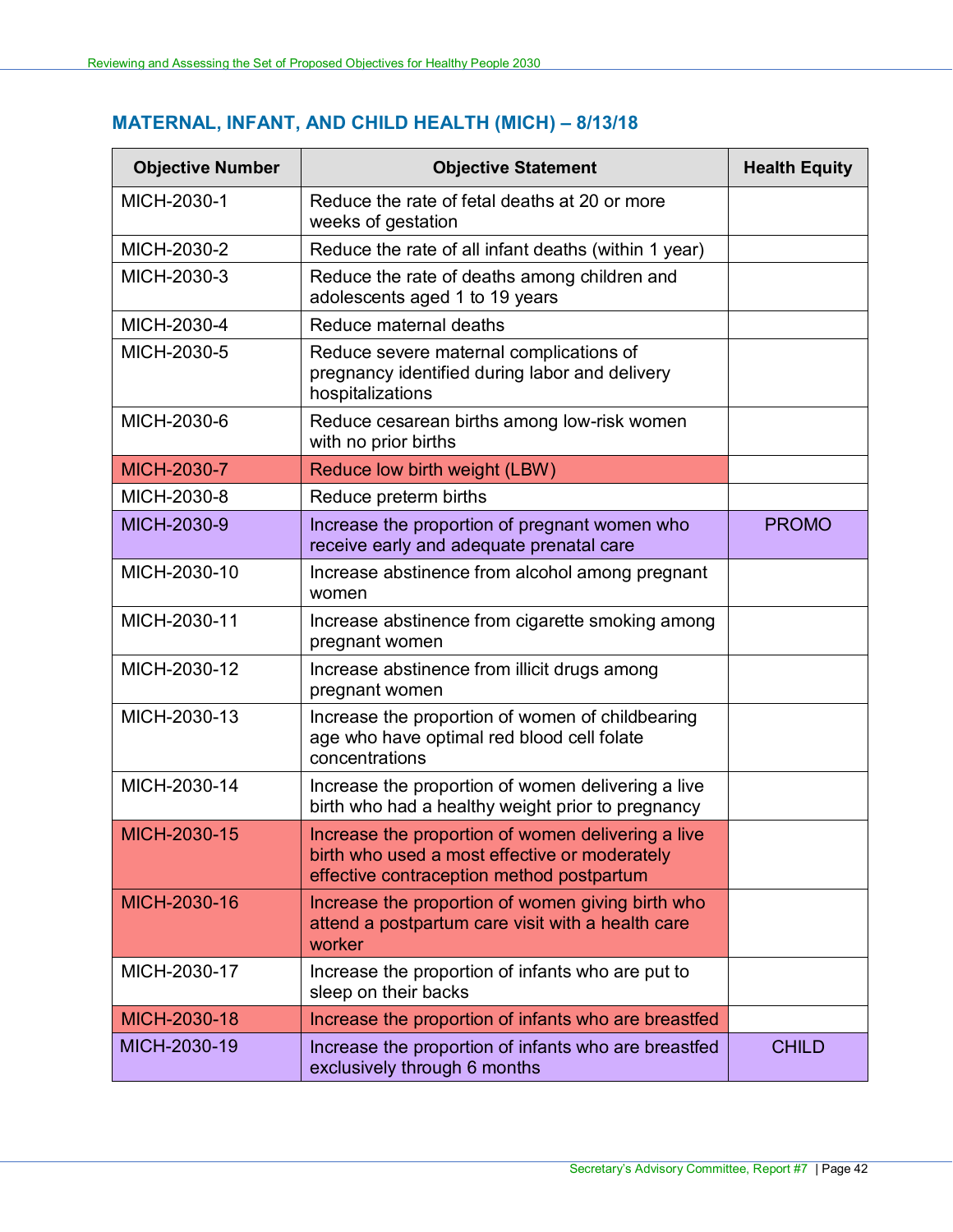| <b>Objective Number</b> | <b>Objective Statement</b>                                                                                                                             | <b>Health Equity</b> |
|-------------------------|--------------------------------------------------------------------------------------------------------------------------------------------------------|----------------------|
| MICH-2030-20            | Increase the proportion of children (aged 9-35)<br>months) who have completed a developmental<br>screening                                             | <b>CHILD</b>         |
| MICH-2030-21            | Increase the proportion of children with autism<br>spectrum disorder (ASD) enrolled in special<br>services by 48 months of age                         | <b>CHILD</b>         |
| MICH-2030-22            | Increase the proportion of children who have<br>access to a medical home                                                                               | <b>CHILD</b>         |
| MICH-2030-23            | Increase the proportion of children with special<br>health care needs who receive care in a family-<br>centered, comprehensive, and coordinated system | CHII D               |

# <span id="page-44-0"></span>**MEDICAL PRODUCT SAFETY (MPS) – 8/7/18**

| <b>Objective Number</b> | <b>Objective Statement</b>                                                                                                                  |
|-------------------------|---------------------------------------------------------------------------------------------------------------------------------------------|
| MPS-2030-1              | Increase the proportion of medical-surgical hospitals that report<br>adverse drug events                                                    |
| MPS-2030-2              | Increase the number of safe and effective medical products -<br>diagnostics, drugs and biologics - associated with predictive<br>biomarkers |
| MPS-2030-3              | Reduce emergency department (ED) visits for medication overdoses<br>among children less than 5 years of age                                 |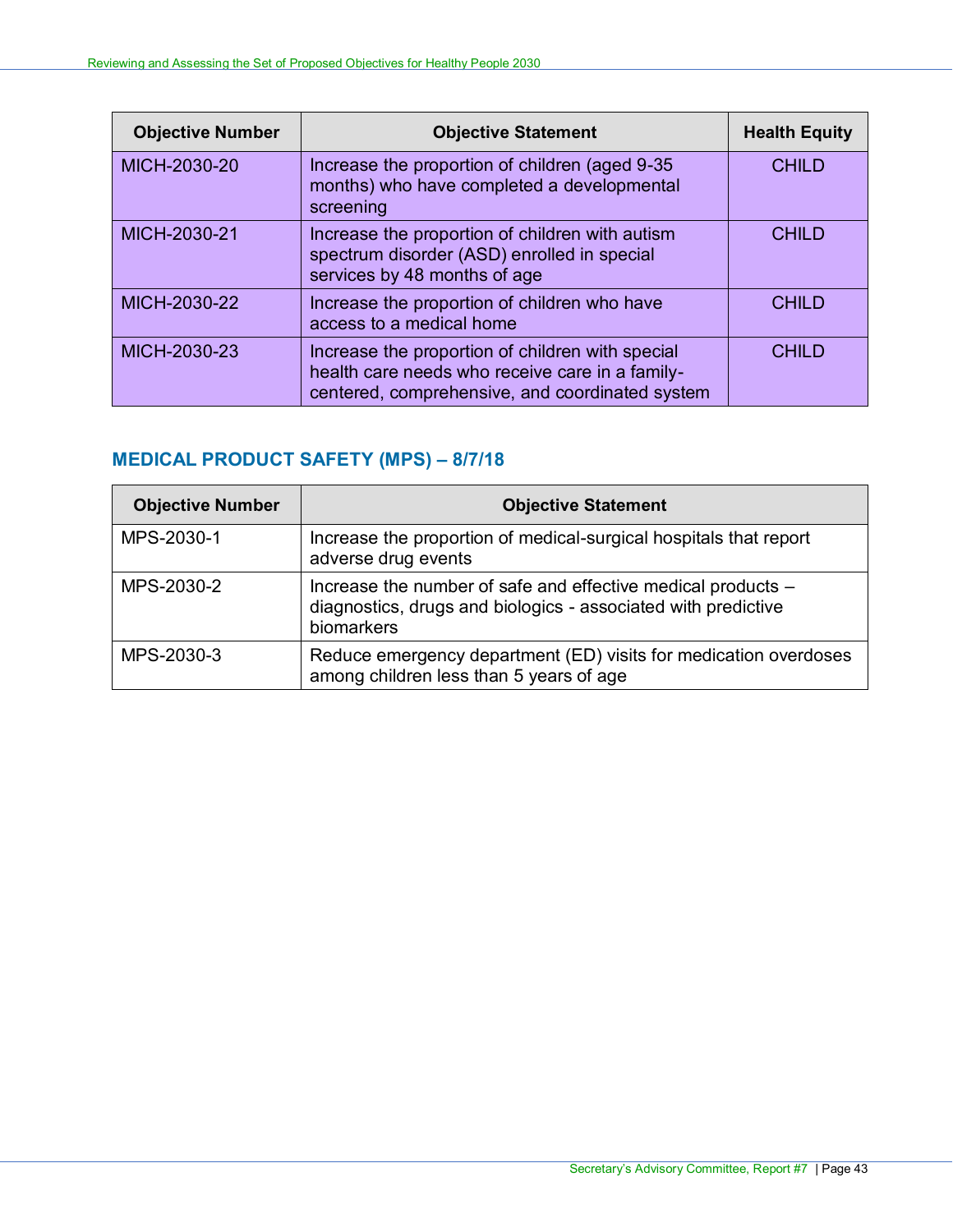## <span id="page-45-0"></span>**MENTAL HEALTH AND MENTAL DISORDERS (MHMD) – 8/2/18**

| <b>Objective Number</b> | <b>Objective Statement</b>                                                                                                                         | <b>Health Equity</b> |
|-------------------------|----------------------------------------------------------------------------------------------------------------------------------------------------|----------------------|
| MHMD-2030-1             | Reduce the suicide rate                                                                                                                            |                      |
| MHMD-2030-2             | Reduce suicide attempts by adolescents                                                                                                             |                      |
| MHMD-2030-3             | Increase the proportion of children with mental<br>health problems who receive treatment                                                           | <b>CHILD</b>         |
| MHMD-2030-4             | Increase the proportion of adults with serious<br>mental illness (SMI) who receive treatment                                                       | <b>PROMO</b>         |
| MHMD-2030-5             | Increase the proportion of adults with major<br>depressive episodes (MDEs) who receive treatment                                                   | <b>PROMO</b>         |
| MHMD-2030-6             | Increase the proportion of adolescents with major<br>depressive episodes (MDEs) who receive treatment                                              | <b>CHILD</b>         |
| MHMD-2030-7             | Increase the proportion of persons with co-<br>occurring substance use disorders and mental<br>disorders who received treatment for both disorders | <b>PROMO</b>         |
| MHMD-2030-8             | Increase the proportion of primary care physician<br>office visits where adolescents and adults are<br>screened for depression                     |                      |

# <span id="page-45-1"></span>**NUTRITION AND WEIGHT STATUS (NWS) – 8/9/18**

| <b>Objective Number</b> | <b>Objective Statement</b>                                                                                                                                                                            | <b>Health Equity</b> |
|-------------------------|-------------------------------------------------------------------------------------------------------------------------------------------------------------------------------------------------------|----------------------|
| NWS-2030-1              | Reduce household food insecurity and in doing so<br>reduce hunger                                                                                                                                     | <b>RO</b>            |
| NWS-2030-2              | Reduce the proportion of adults who have obesity                                                                                                                                                      |                      |
| NWS-2030-3              | Reduce the proportion of children and adolescents<br>aged 2 to 19 years who have obesity                                                                                                              |                      |
| <b>NWS-2030-4</b>       | Reduce the proportion of infants and toddlers, aged<br>24 months and younger, with a high weight-for-<br>recumbent length                                                                             |                      |
| NWS-2030-5              | Increase the proportion of physician office visits<br>made by adult patients who have obesity that<br>include counseling or education related to weight<br>reduction, nutrition, or physical activity |                      |
| NWS-2030-6              | Increase the contribution of fruits to the diets of the<br>population aged 2 years and older                                                                                                          |                      |
| NWS-2030-7              | Increase the contribution of total vegetables to the<br>diets of the population aged 2 years and older                                                                                                |                      |
| NWS-2030-8              | Increase the contribution of dark green vegetables,<br>red and orange vegetables, and beans and peas to<br>the diets of the population aged 2 years and older                                         |                      |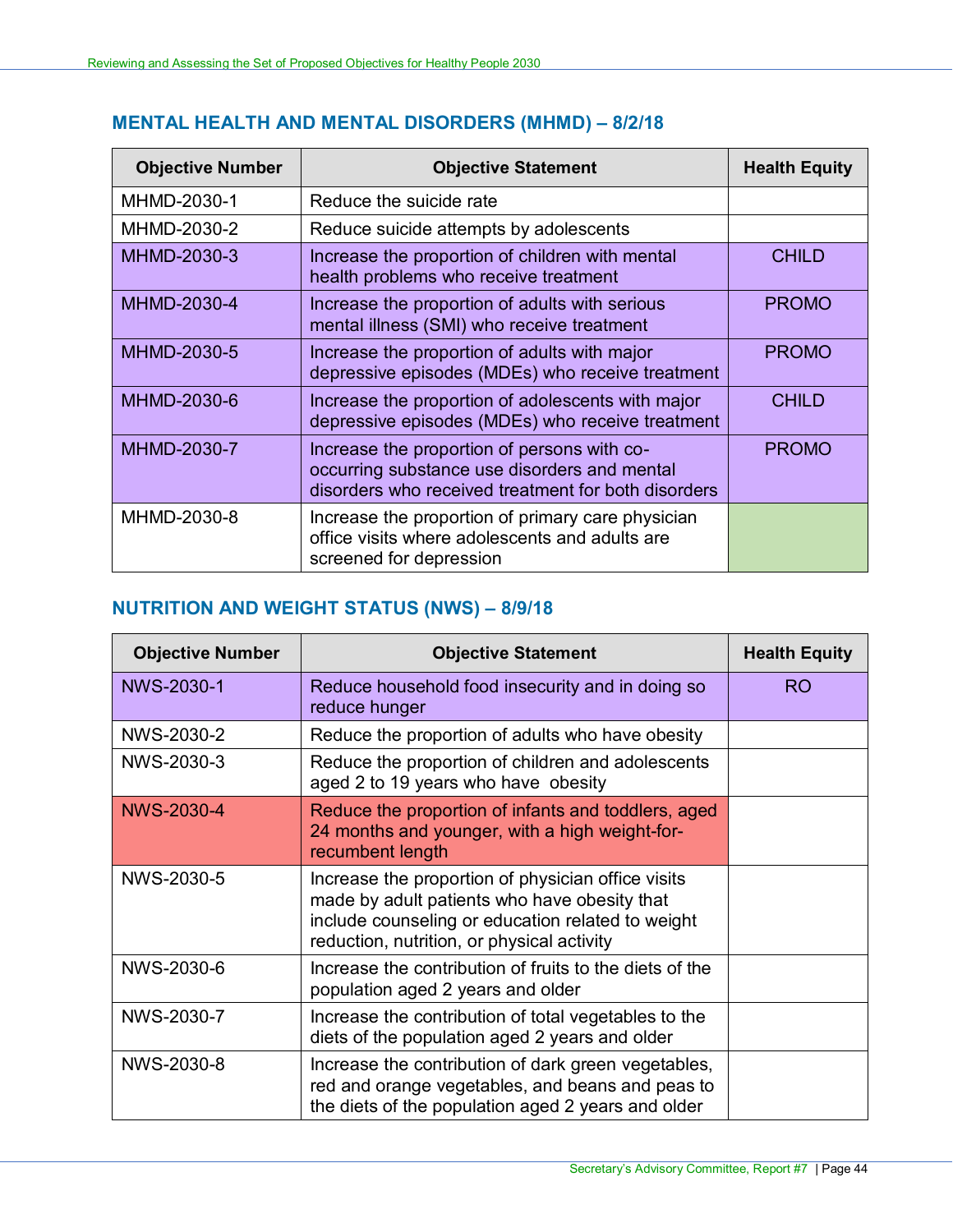| <b>Objective Number</b> | <b>Objective Statement</b>                                                                         | <b>Health Equity</b> |
|-------------------------|----------------------------------------------------------------------------------------------------|----------------------|
| NWS-2030-9              | Increase the contribution of whole grains to the<br>diets of the population aged 2 years and older |                      |
| NWS-2030-10             | Reduce consumption of calories from added sugars<br>in the population aged 2 years and older       |                      |
| NWS-2030-11             | Reduce consumption of saturated fat in the<br>population aged 2 years and older                    |                      |
| NWS-2030-12             | Reduce consumption of sodium in the population<br>aged 2 years and older                           |                      |
| NWS-2030-13             | Increase consumption of calcium in the population<br>aged 2 years and older                        |                      |
| NWS-2030-14             | Increase consumption of potassium in the<br>population aged 2 years and older                      |                      |
| NWS-2030-15             | Increase consumption of vitamin D in the<br>population aged 2 years and older                      |                      |
| NWS-2030-16             | Reduce iron deficiency among children aged 1 to 2<br>years                                         |                      |
| NWS-2030-17             | Reduce iron deficiency among females aged 12 to<br>49 years                                        |                      |
| NWS-2030-18             | Increase the population median urinary iodine<br>concentration among women of reproductive age     |                      |

# <span id="page-46-0"></span>**OCCUPATIONAL SAFETY AND HEALTH (OSH) – 8/22/18**

| <b>Objective Number</b> | <b>Objective Statement</b>                                                                                            |
|-------------------------|-----------------------------------------------------------------------------------------------------------------------|
| OSH-2030-01             | Reduce deaths from work-related injuries in all industries                                                            |
| OSH-2030-02             | Reduce nonfatal work-related injuries resulting in one or more days<br>away from work, as reported by employers       |
| OSH-2030-03             | Reduce the rate of injury and illness cases involving days away from<br>work due to overexertion or repetitive motion |
| OSH-2030-04             | Reduce pneumoconiosis deaths                                                                                          |
| OSH-2030-05             | Reduce work-related assaults                                                                                          |
| OSH-2030-06             | Reduce the rate of elevated blood lead levels in adults with work-<br>related lead exposure                           |
| OSH-2030-07             | Reduce occupational skin diseases or disorders among full-time<br>workers                                             |
| OSH-2030-08             | Reduce new cases of occupational hearing loss                                                                         |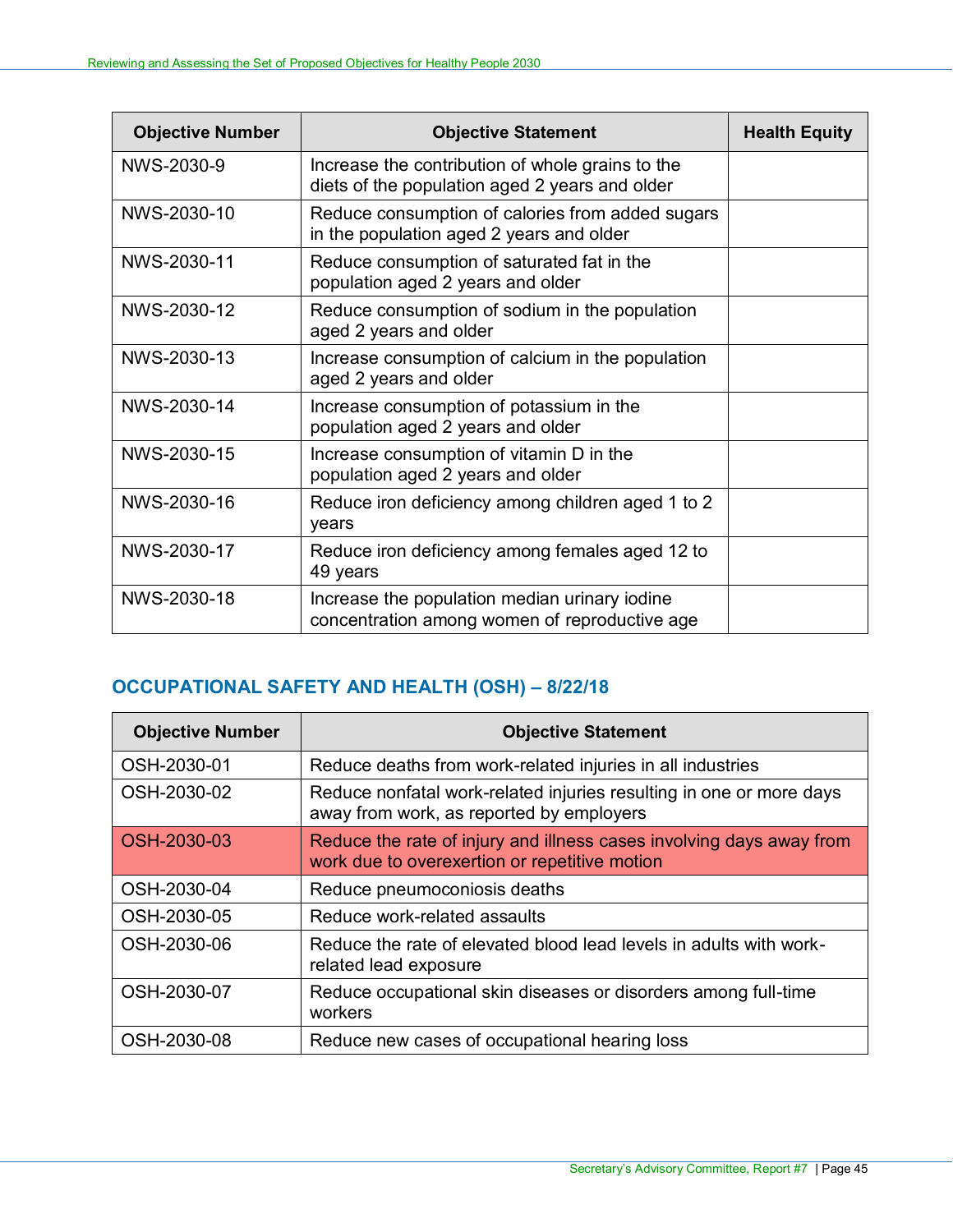# <span id="page-47-0"></span>**OLDER ADULTS (OA) – 8/15/18**

| <b>Objective Number</b> | <b>Objective Statement</b>                                                                                                                                             |
|-------------------------|------------------------------------------------------------------------------------------------------------------------------------------------------------------------|
| OA-2030-2               | Increase the proportion of older adults with reduced physical or<br>cognitive function who engage in light, moderate, or vigorous leisure-<br>time physical activities |
| OA-2030-3               | Reduce the Rate of Pressure Ulcer-Related Hospital Admissions<br>among Older Adults                                                                                    |
| OA-2030-4               | Reduce the Rate of Emergency Department (ED) Visits Due to Falls<br>among Older Adults                                                                                 |
| OA-2030-5               | Reduce the proportion of older adults who use inappropriate<br>medications                                                                                             |
| OA-2030-6               | Reduce the Rate of Hospital Admissions for Diabetes among Older<br>Adults                                                                                              |
| OA-2030-7               | Reduce the Rate of Hospital Admissions for Pneumonia among<br><b>Older Adults</b>                                                                                      |
| OA-2030-8               | Reduce the Rate of Hospital Admissions for Urinary Tract Infections<br><b>Among Older Adults</b>                                                                       |

#### <span id="page-47-1"></span>**OPIOIDS– 9/12/18**

| <b>Objective Number</b> | <b>Objective Statement</b>                                                                                              |  |
|-------------------------|-------------------------------------------------------------------------------------------------------------------------|--|
| OPIOID-IVP-2030-1       | Reduce overdose deaths involving natural and semisynthetic opioids<br>(e.g., oxycodone, hydrocodone) among all persons. |  |
| OPIOID-IVP-2030-2       | Reduce overdose deaths involving synthetic opioids other than<br>methadone (e.g., fentanyl) among all persons.          |  |
| OPIOID-IVP-2030-3       | Reduce overdose deaths involving heroin among all persons.                                                              |  |
| OPIOID-SU-2030-4        | Reduce the proportion of heroin use.                                                                                    |  |
| <b>OPIOID-SU-2030-5</b> | Reduce the proportion of initiation of heroin use                                                                       |  |
| OPIOID-SU-2030-6        | Reduce the proportion of people with opioid use disorder in the past<br>year                                            |  |
| OPIOID-SU-2030-7        | Reduce the proportion of prescription pain reliever misuse.                                                             |  |
| OPIOID-SU-2030-8        | Reduce the proportion of prescription pain reliever misuse initiation                                                   |  |
| OPIOID-MPS-2030-9       | Reduce emergency department (ED) visits for harms from<br>nonmedical use of prescription opioids                        |  |
| OPIOID-IVP-2030-10      | Reduce overdose deaths involving opioids among all persons.                                                             |  |
| OPIOID-IVP-2030-11      | Reduce overdose deaths involving methadone among all persons.                                                           |  |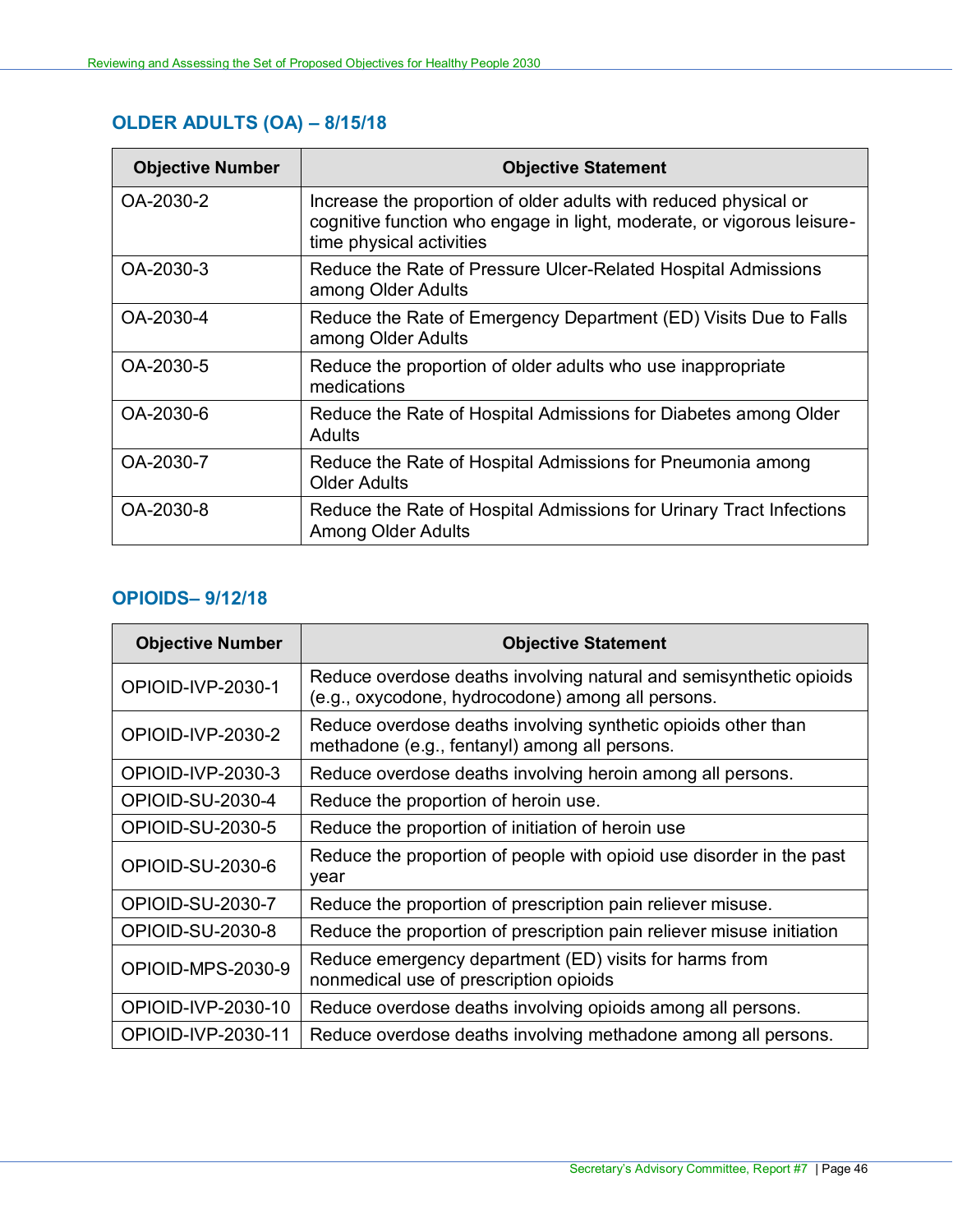# <span id="page-48-0"></span>**ORAL HEALTH (OH) – 8/22/18**

| <b>Objective Number</b> | <b>Objective Statement</b>                                                                                                                                                                | <b>Health Equity</b> |
|-------------------------|-------------------------------------------------------------------------------------------------------------------------------------------------------------------------------------------|----------------------|
| OH-2030-1               | Reduce the proportion of children and adolescents<br>aged 3 to 19 years with lifetime tooth decay<br>experience in their primary or permanent teeth                                       |                      |
| OH-2030-2               | Reduce the proportion of children and adolescents<br>aged 3 to 19 years with active and currently<br>untreated tooth decay in their primary or permanent<br>teeth                         |                      |
| OH-2030-3               | Reduce the proportion of adults aged 20 to 74 with<br>active or currently untreated tooth decay                                                                                           |                      |
| OH-2030-4               | Reduce the proportion of adults aged 75 years and<br>older with untreated root surface decay                                                                                              |                      |
| OH-2030-5               | Reduce the proportion of adults aged 45 and older<br>who have lost all of their natural teeth                                                                                             |                      |
| OH-2030-6               | Reduce the proportion of adults aged 45 and older<br>who have moderate and severe periodontitis                                                                                           |                      |
| OH-2030-7               | Increase the proportion of oral and pharyngeal<br>cancers detected at the earliest stage                                                                                                  |                      |
| OH-2030-8               | Increase the proportion of children, adolescents, and<br>adults who use the oral health care system                                                                                       |                      |
| OH-2030-9               | Increase the proportion of low income youth who<br>have a preventive dental visit                                                                                                         | <b>CHILD</b>         |
| OH-2030-10              | Increase the proportion of children and adolescents<br>aged 3 to 19 who have received dental sealants on<br>one or more of their primary or permanent molar<br>teeth                      |                      |
| OH-2030-11              | Increase the proportion of the US population served<br>by community systems with optimally fluoridated<br>water systems                                                                   | <b>PROMO</b>         |
| OH-2030-12              | Increase the proportion of current smokers who<br>received information from a dentist or dental<br>hygienist focusing on reducing tobacco use or on<br>smoking cessation in the past year |                      |
| OH-2030-13              | Increase the proportion of adults who received an<br>oral and pharyngeal cancer screening from a dentist<br>or dental hygienist in the past year                                          |                      |
| OH-2030-14              | Increase the proportion of persons with diabetes<br>who are counseled by a dentist or dental<br>professional regarding the benefits of checking their<br>blood glucose levels             |                      |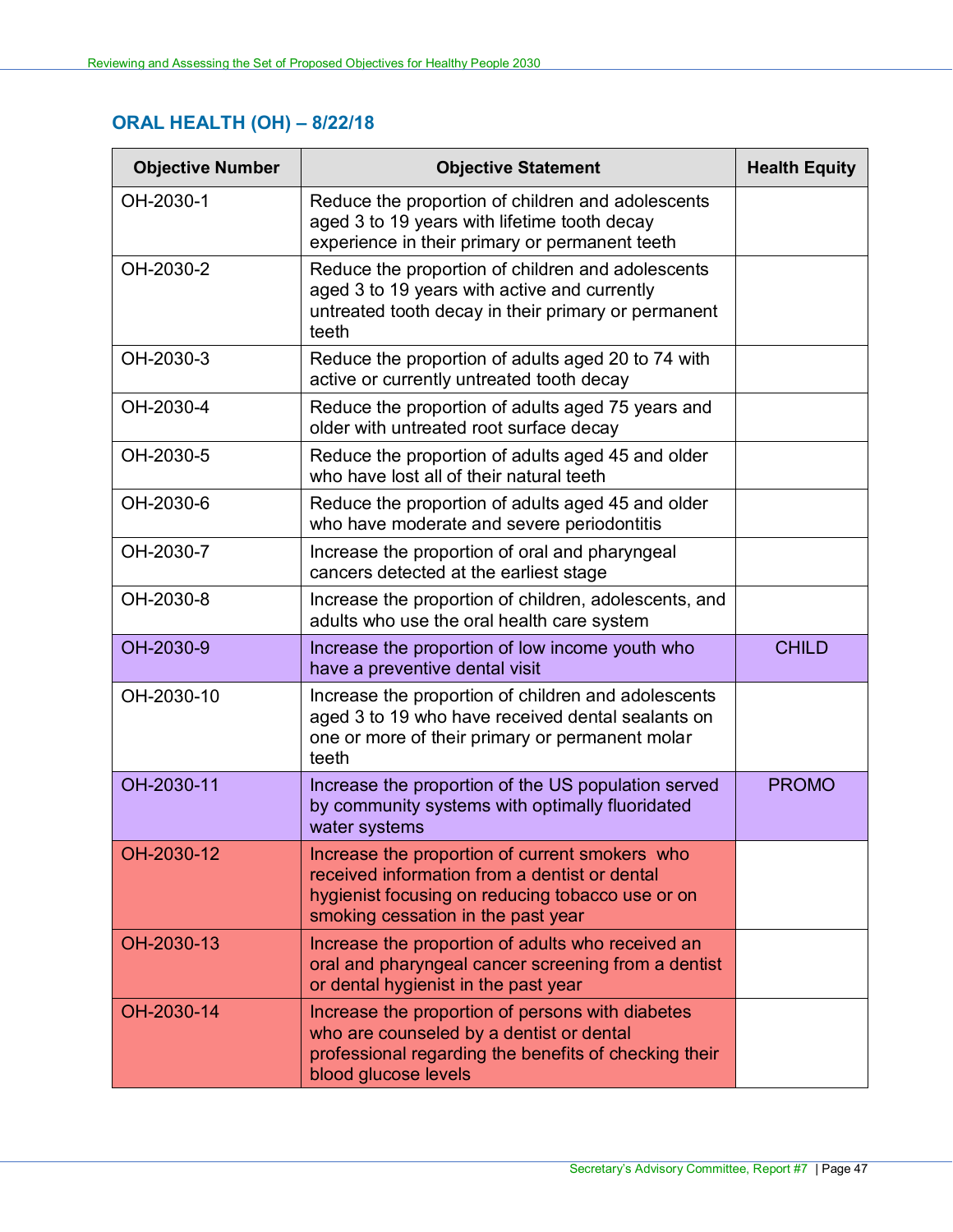# <span id="page-49-0"></span>**PHYSICAL ACTIVITY (PA) – 8/13/18**

| <b>Objective Number</b> | <b>Objective Statement</b>                                                                                                                                                                                     | <b>Health Equity</b> |
|-------------------------|----------------------------------------------------------------------------------------------------------------------------------------------------------------------------------------------------------------|----------------------|
| PA-2030-1               | Reduce the proportion of adults who engage in no<br>leisure-time physical activity                                                                                                                             |                      |
| PA-2030-2               | Increase the proportion of adults who meet current<br>minimum guidelines for aerobic physical activity and<br>for muscle-strengthening activity                                                                |                      |
| PA-2030-3               | Increase the proportion of adults who meet the<br>current minimum aerobic physical activity guideline<br>needed for substantial health benefits                                                                |                      |
| PA-2030-4               | Increase the proportion of adults who meet the<br>current highly active aerobic physical activity<br>guideline needed for more extensive health benefits                                                       |                      |
| PA-2030-5               | Increase the proportion of adults who meet the<br>current muscle-strengthening activity guideline                                                                                                              |                      |
| PA-2030-6               | Increase the proportion of adolescents who meet<br>current guidelines for aerobic physical activity and<br>muscle-strengthening activity                                                                       |                      |
| PA-2030-7               | Increase the proportion of adolescents who meet the<br>current aerobic physical activity guideline                                                                                                             |                      |
| PA-2030-8               | Increase the proportion of adolescents who meet the<br>current muscle-strengthening activity guideline                                                                                                         |                      |
| PA-2030-9               | Increase the proportion of children and adolescents<br>aged 2 to 17 years with total screen time for no<br>more than 2 hours a day                                                                             |                      |
| PA-2030-10              | Increase the proportion of adults who walk or use a<br>bicycle to get to and from places                                                                                                                       |                      |
| PA-2030-11              | Increase the proportion of children and adolescents<br>aged 12 to 17 years who walk or use a bicycle to get<br>to and from places                                                                              |                      |
| PA-2030-12              | Increase the proportion of children and adolescents<br>aged 6 to 17 years who participate on a sports team<br>or take sports lessons after school or on weekends                                               |                      |
| PA-2030-13              | Increase the proportion of middle and high schools<br>that, either directly or through the school district, had<br>a joint use agreement for shared use of school or<br>community physical activity facilities | <b>PROMO</b>         |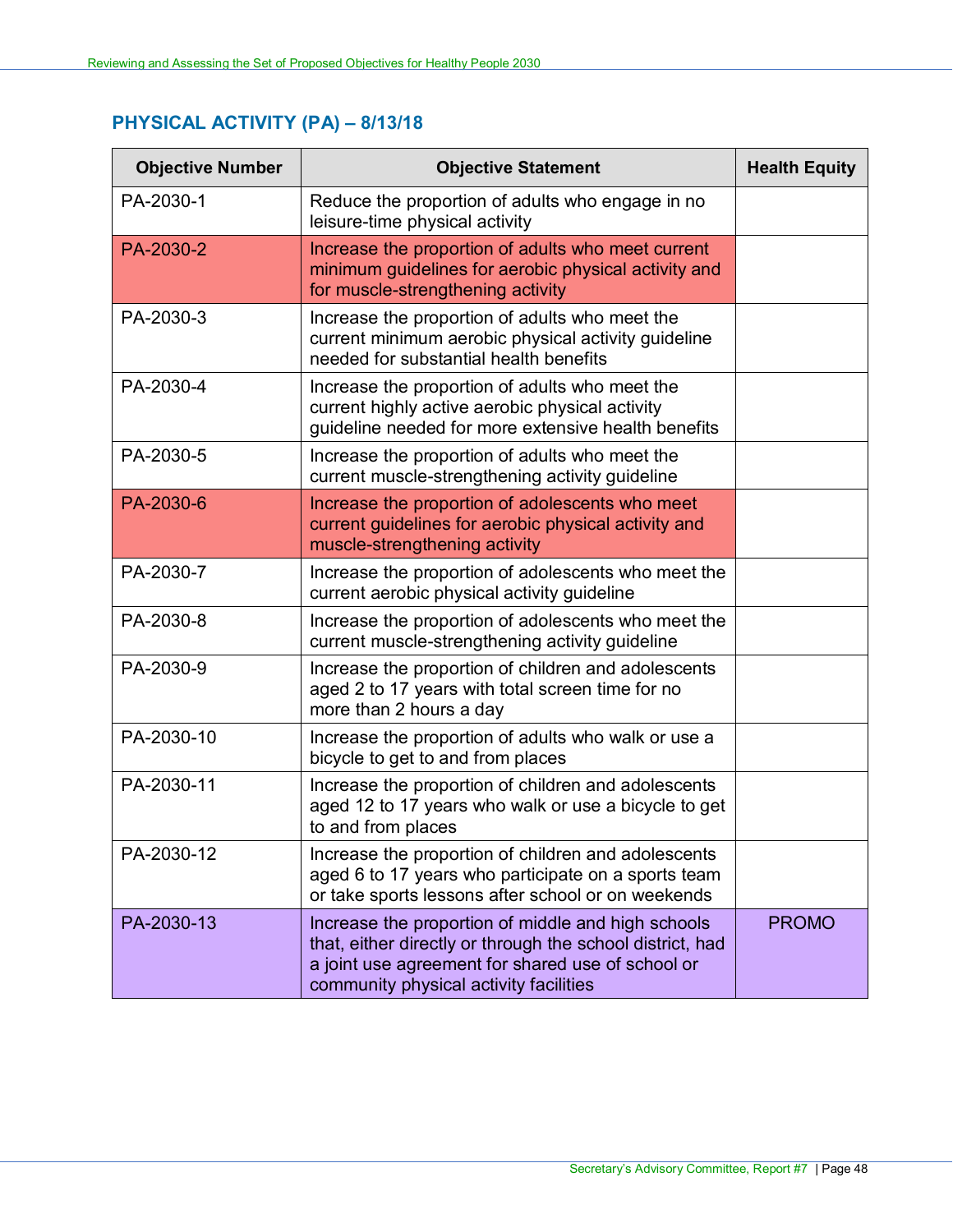## <span id="page-50-0"></span>**PREPAREDNESS (PREP) – 8/23/18**

| <b>Objective Number</b> | <b>Objective Statement</b>                                                                                                                   |
|-------------------------|----------------------------------------------------------------------------------------------------------------------------------------------|
| PREP-2030-1             | Increase the rate of bystander CPR for all non-traumatic cardiac<br>arrests                                                                  |
| PREP-2030-2             | Increase the rate of bystander automated external defibrillator (AED)<br>use for non-traumatic cardiac arrests occurring in public locations |

### <span id="page-50-1"></span>**PUBLIC HEALTH INFRASTRUCTURE (PHI) – 8/27/18**

| <b>Objective Number</b> | <b>Objective Statement</b>                                                                                                                                        | <b>Health Equity</b> |
|-------------------------|-------------------------------------------------------------------------------------------------------------------------------------------------------------------|----------------------|
| PHI-2030-1              | Increase the proportion of State public health<br>agencies that are accredited                                                                                    |                      |
| PHI-2030-2              | Increase the proportion of local public health<br>agencies that are accredited                                                                                    |                      |
| PHI-2030-3              | Increase the number of Tribal public health agencies<br>that are accredited                                                                                       |                      |
| PHI-2030-4 and 6        | Increase the proportion of States that have<br>developed a health improvement plan                                                                                | <b>PROMO</b>         |
| PHI-2030-5              | Increase the proportion of local jurisdictions that<br>have developed a health improvement plan                                                                   | <b>PROMO</b>         |
| PHI-2030-7              | Increase the proportion of state public health<br>agencies that use Core Competencies for Public<br>Health Professionals in continuing education for<br>personnel |                      |
| PHI-2030-8              | Increase the proportion of local public health<br>agencies that use Core Competencies for Public<br>Health Professionals in continuing education for<br>personnel |                      |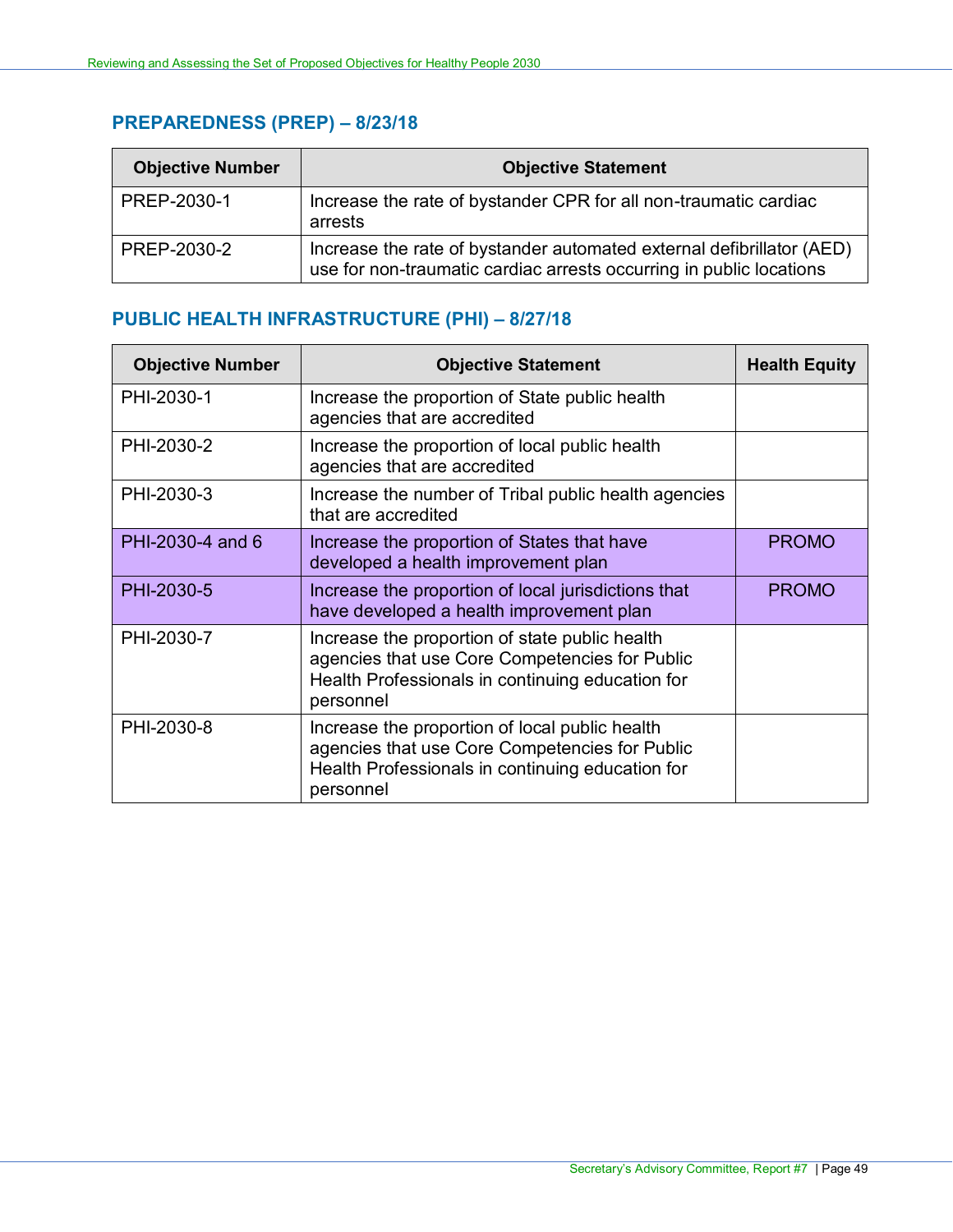# <span id="page-51-0"></span>**RESPIRATORY DISEASES (RD) – 7/18/18**

| <b>Objective Number</b> | <b>Objective Statement</b>                                                                  |
|-------------------------|---------------------------------------------------------------------------------------------|
| RD-2030-1-3             | Reduce asthma deaths among the US population                                                |
| RD-2030-4               | Reduce emergency department visits for children with asthma under<br>5 years                |
| RD-2030-5-6             | Reduce emergency department (ED) visits for persons with asthma<br>aged $\geq$ 5 years      |
| RD-2030-7               | Reduce deaths from chronic obstructive pulmonary disease (COPD)<br>among adults             |
| RD-2030-8               | Reduce emergency department (ED) visits for chronic obstructive<br>pulmonary disease (COPD) |
| RD-2030-9-10            | Reduce asthma attacks among persons with current asthma                                     |

## <span id="page-51-1"></span>**SEXUALLY TRANSMITTED DISEASES (STD) – 9/5/18**

| <b>Objective Number</b> | <b>Objective Statement</b>                                                                                                                                                  | <b>Health Equity</b> |
|-------------------------|-----------------------------------------------------------------------------------------------------------------------------------------------------------------------------|----------------------|
| STD-2030-1-2            | Increase the proportion of sexually active females<br>aged 16 to 24 years enrolled in Medicaid and<br>commercial health plans who are screened for<br>chlamydial infections | <b>PROMO</b>         |
| STD-2030-3              | Reduce gonorrhea rates among males aged 15 to<br>24 years                                                                                                                   |                      |
| STD-2030-4              | Reduce the incidence of primary & secondary<br>syphilis in women aged 15-44                                                                                                 |                      |
| STD-2030-6              | Reduce congenital syphilis                                                                                                                                                  |                      |
| STD-2030-7              | Reduce pelvic inflammatory disease in women aged<br>$15-44$ years                                                                                                           |                      |
| STD-2030-8              | Reduce the proportion of population aged 15-24 with<br>herpes simplex virus-2                                                                                               |                      |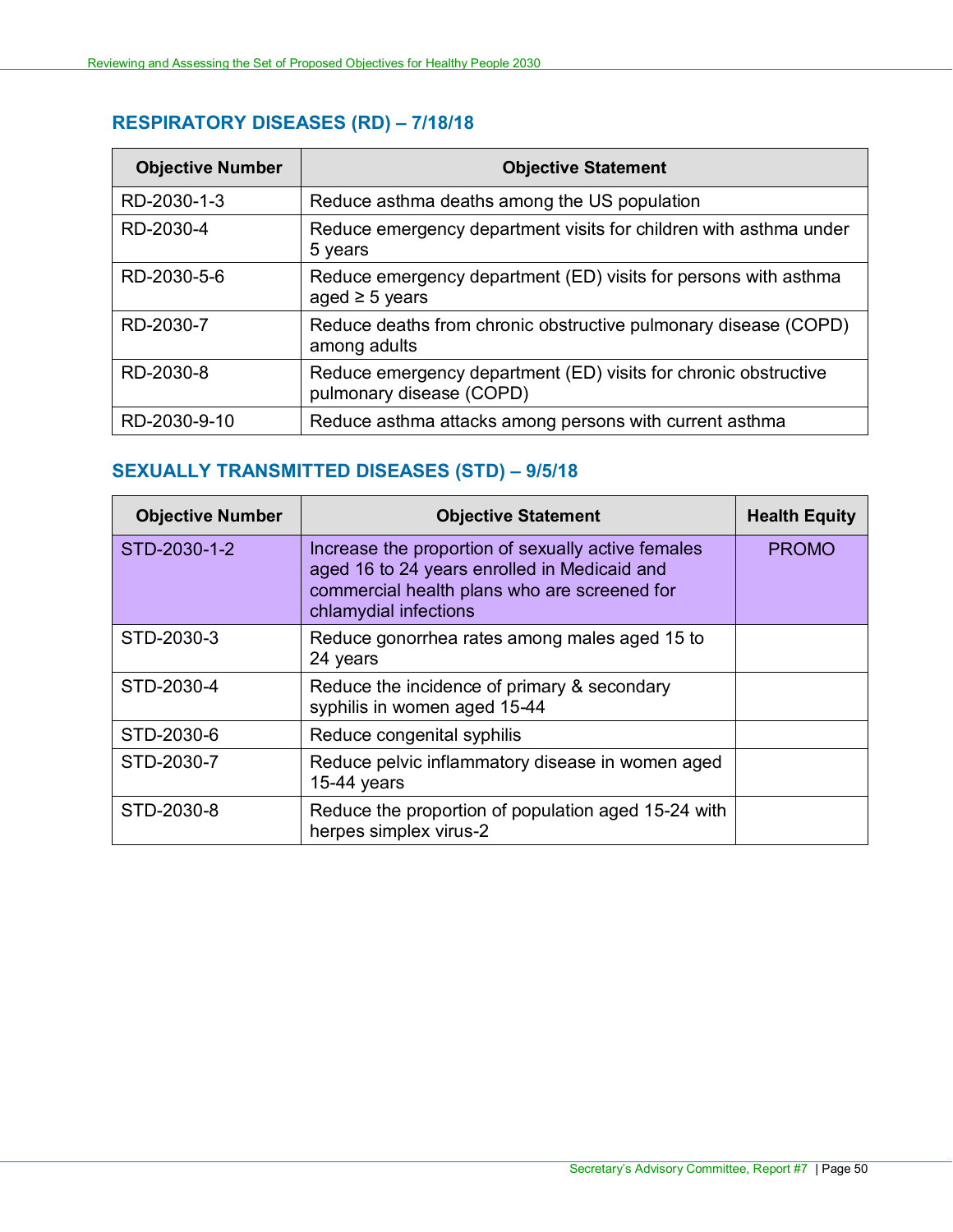## <span id="page-52-0"></span>**SLEEP HEALTH (SH) – 8/28/18**

| <b>Objective Number</b> | <b>Objective Statement</b>                                                                                 |
|-------------------------|------------------------------------------------------------------------------------------------------------|
| SH-2030-1               | Reduce the rate of vehicular crashes that are due to drowsy driving                                        |
| SH-2030-2               | Increase the proportion of persons with symptoms of obstructive<br>sleep apnea who seek medical evaluation |
| SH-2030-3               | Increase the proportion of adults who get sufficient sleep                                                 |
| SH-2030-4               | Increase the proportion of students in grades 9 through 12 who get<br>sufficient sleep                     |

## <span id="page-52-1"></span>**SOCIAL DETERMINANTS OF HEALTH (SDOH) – 8/27/18**

| <b>Objective Number</b> | <b>Objective Statement</b>                                                                                                   | <b>Health Equity</b> |
|-------------------------|------------------------------------------------------------------------------------------------------------------------------|----------------------|
| SDOH-2030-1             | Proportion of children aged 0-17 years living with at<br>least one parent employed year round, full time                     | <b>CHILD</b>         |
| SDOH-2030-2             | Proportion of high school completers who were<br>enrolled in college the October immediately after<br>completing high school | <b>RO</b>            |
| SDOH-2030-3             | Proportion of persons living in poverty                                                                                      | <b>RO</b>            |
| SDOH-2030-4             | Proportion of all households that spend more than<br>30% of income on housing                                                | <b>RO</b>            |
| SDOH-2030-5             | Proportion of children who had ever experienced a<br>parent who has served time in jail                                      | <b>CHILD</b>         |
| SDOH-2030-6             | Increase employment among working-age<br>individuals, ages 16-64                                                             | <b>RO</b>            |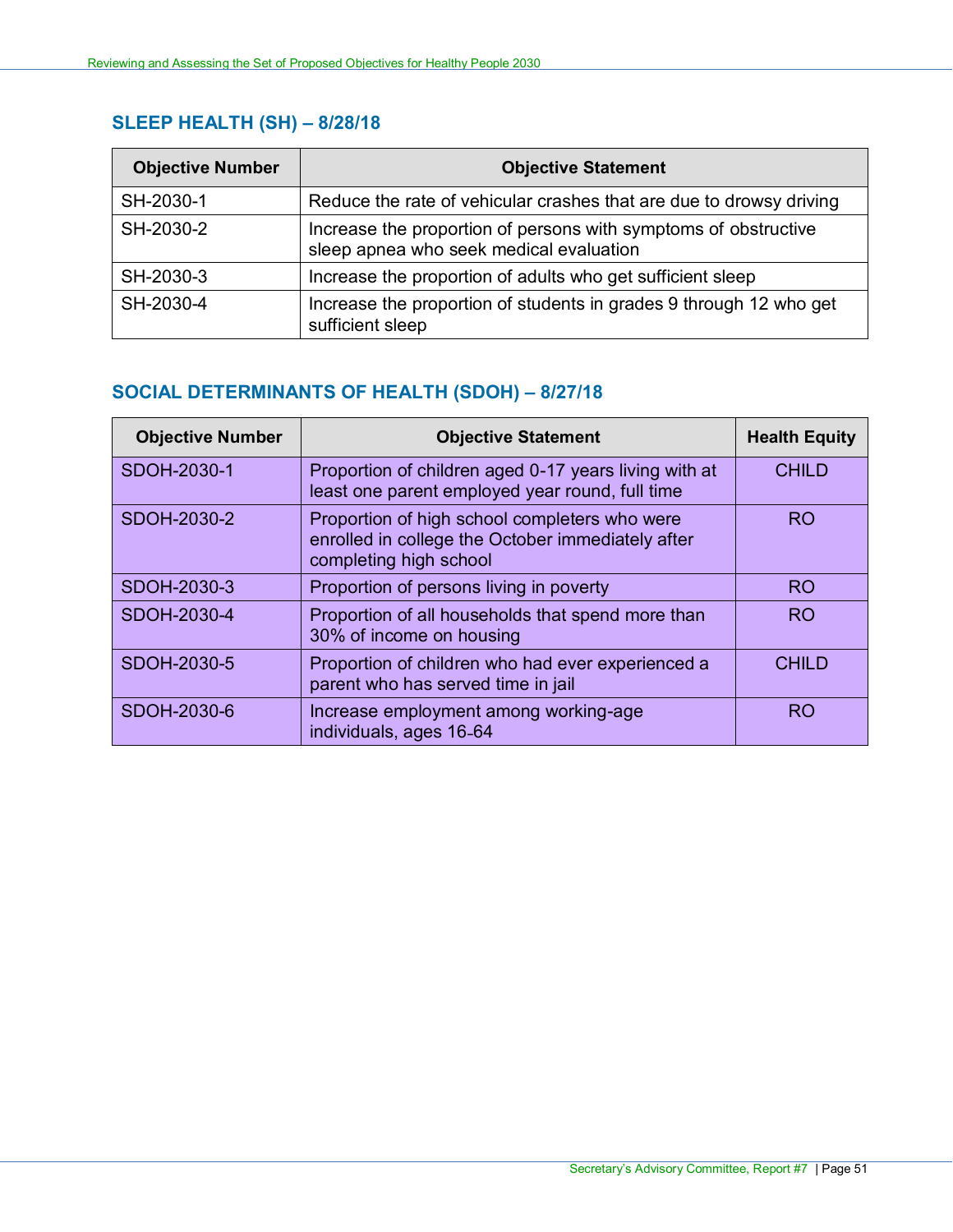# <span id="page-53-0"></span>**SUBSTANCE USE (SU) – 9/5/18**

| <b>Objective Number</b> | <b>Objective Statement</b>                                                                                                                                             | <b>Health Equity</b> |
|-------------------------|------------------------------------------------------------------------------------------------------------------------------------------------------------------------|----------------------|
| SU-2030-1               | Increase the proportion of high school seniors never<br>using substances-Alcoholic beverages                                                                           |                      |
| SU-2030-2               | Increase the proportion of high school seniors never<br>using substances—Illicit drugs                                                                                 |                      |
| SU-2030-3               | Increase the proportion of persons who need alcohol<br>and/or illicit drug treatment and received specialty<br>treatment for substance use problem in the past<br>year | <b>PROMO</b>         |
| SU-2030-4               | Reduce cirrhosis deaths                                                                                                                                                |                      |
| SU-2030-5               | Reduce drug overdose deaths                                                                                                                                            |                      |
| SU-2030-6               | Reduce the proportion of adolescents reporting use<br>of alcohol during the past 30 days                                                                               |                      |
| SU-2030-7               | Reduce the proportion of adolescents reporting use<br>of any illicit drugs during the past 30 days                                                                     |                      |
| SU-2030-8               | Reduce the proportion of adolescents reporting use<br>of marijuana in the past 30 days                                                                                 |                      |
| SU-2030-9               | Reduce the proportion of adults reporting use of any<br>illicit drug during the past 30 days                                                                           |                      |
| SU-2030-10              | Reduce the proportion of adults reporting use of<br>marijuana daily or almost daily                                                                                    |                      |
| SU-2030-11              | Reduce the proportion of persons under 21<br>engaging in binge drinking of alcoholic beverages                                                                         |                      |
| SU-2030-12              | Reduce the proportion of persons 21 and older<br>engaging in binge drinking of alcoholic beverages                                                                     |                      |
| SU-2030-13              | Reduce average annual alcohol consumption<br>(gallons per person, 14+ years)                                                                                           |                      |
| SU-2030-14              | Decrease the rate of alcohol-impaired driving (.08+<br>blood alcohol content [BAC]) fatalities                                                                         |                      |
| SU-2030-15              | Reduce the past-year misuse of prescription drugs                                                                                                                      |                      |
| SU-2030-16              | Reduce the proportion of people with alcohol use<br>disorder in the past year                                                                                          |                      |
| SU-2030-17              | Reduce the proportion of people with marijuana use<br>disorder in the past year                                                                                        |                      |
| SU-2030-18              | Reduce the proportion of people with an illicit drug<br>use disorder in the past year                                                                                  |                      |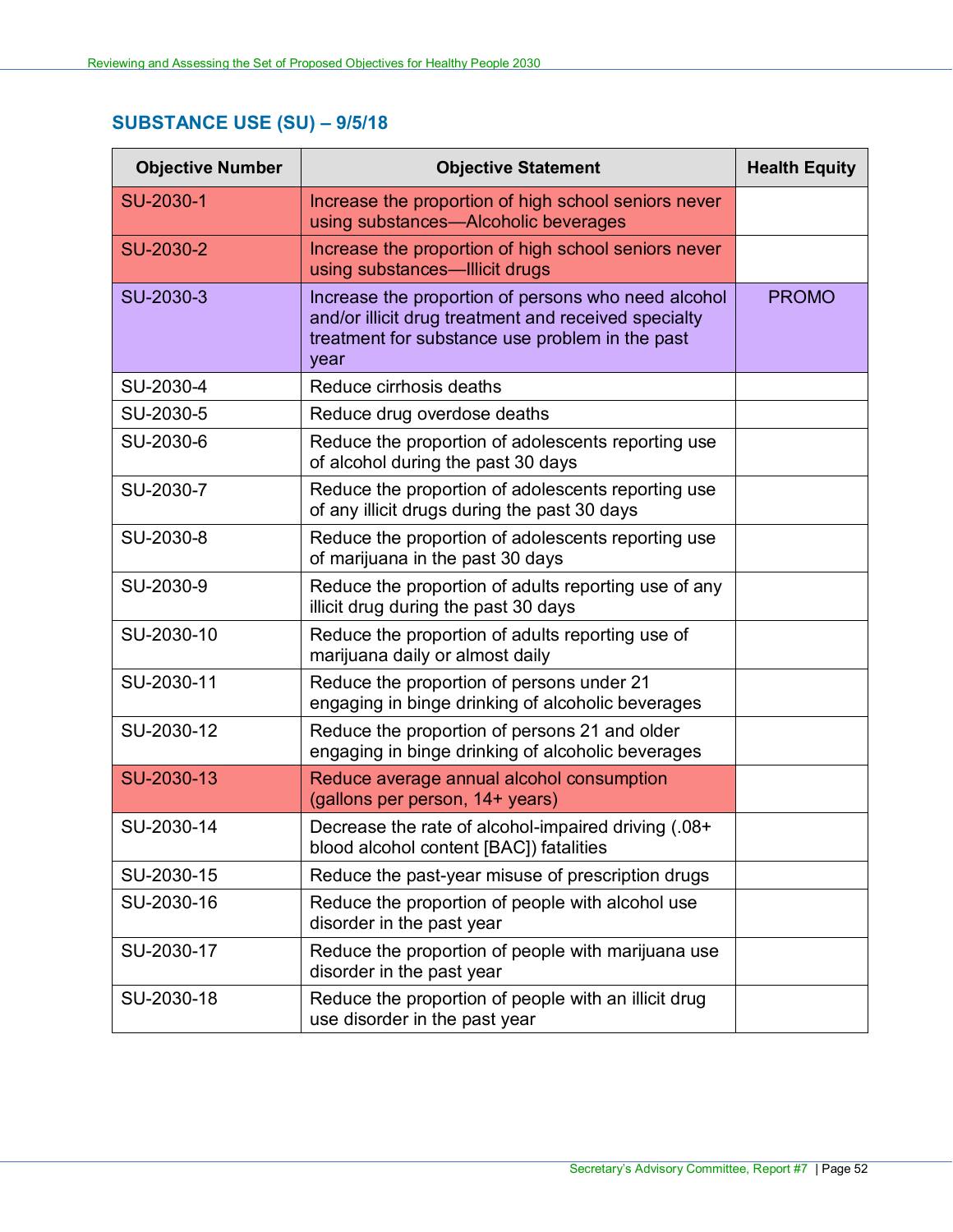# <span id="page-54-0"></span>**TOBACCO USE (TU) – 7/18/18, 8/15/18**

| <b>Objective Number</b> | <b>Objective Statement</b>                                                                                                                                                                   | <b>Health Equity</b> |
|-------------------------|----------------------------------------------------------------------------------------------------------------------------------------------------------------------------------------------|----------------------|
| TU-2030-1               | Reduce current use of any tobacco products among<br>adults                                                                                                                                   |                      |
| TU-2030-2               | Reduce current use of cigarettes among adults                                                                                                                                                |                      |
| TU-2030-3               | Reduce current use of any tobacco products among<br>adolescents                                                                                                                              |                      |
| TU-2030-4               | Reduce current use of e-cigarettes among<br>adolescents                                                                                                                                      |                      |
| TU-2030-5               | Reduce current use of cigarettes among<br>adolescents                                                                                                                                        |                      |
| TU-2030-6               | Reduce current use of cigars, cigarillos and little<br>cigars among adolescents                                                                                                              |                      |
| TU-2030-7               | Reduce current use of smokeless tobacco products<br>among adolescents                                                                                                                        |                      |
| TU-2030-8               | Reduce current use of flavored tobacco products<br>among adolescent tobacco users                                                                                                            |                      |
| TU-2030-9               | Reduce the initiation of the use of cigarettes among<br>adolescents and young adults                                                                                                         |                      |
| TU-2030-10              | Increase smoking quit attempts among adult<br>smokers (past year)                                                                                                                            |                      |
| TU-2030-11              | Increase the proportion of adult smokers who<br>receive advice to quit from a health professional                                                                                            |                      |
| TU-2030-12              | Increase use of smoking cessation counseling<br>and/or medication among adult smokers                                                                                                        |                      |
| TU-2030-13              | Increase recent smoking cessation success among<br>adult smokers                                                                                                                             |                      |
| TU-2030-14              | Increase smoking cessation during pregnancy<br>among females                                                                                                                                 |                      |
| TU-2030-15              | Increase tobacco cessation counseling in substance<br>use treatment facilities                                                                                                               |                      |
| TU-2030-16              | Increase tobacco cessation counseling in mental<br>health care facilities                                                                                                                    |                      |
| TU-2030-17              | Increase comprehensive Medicaid insurance<br>coverage of evidence-based treatment for nicotine<br>dependency in States and the District of Columbia                                          |                      |
| TU-2030-18              | Increase the number of States, the District of<br>Columbia, and Territories that have smoke-free<br>policies that prohibit smoking in all indoor areas of<br>worksites, restaurants and bars | <b>PROMO</b>         |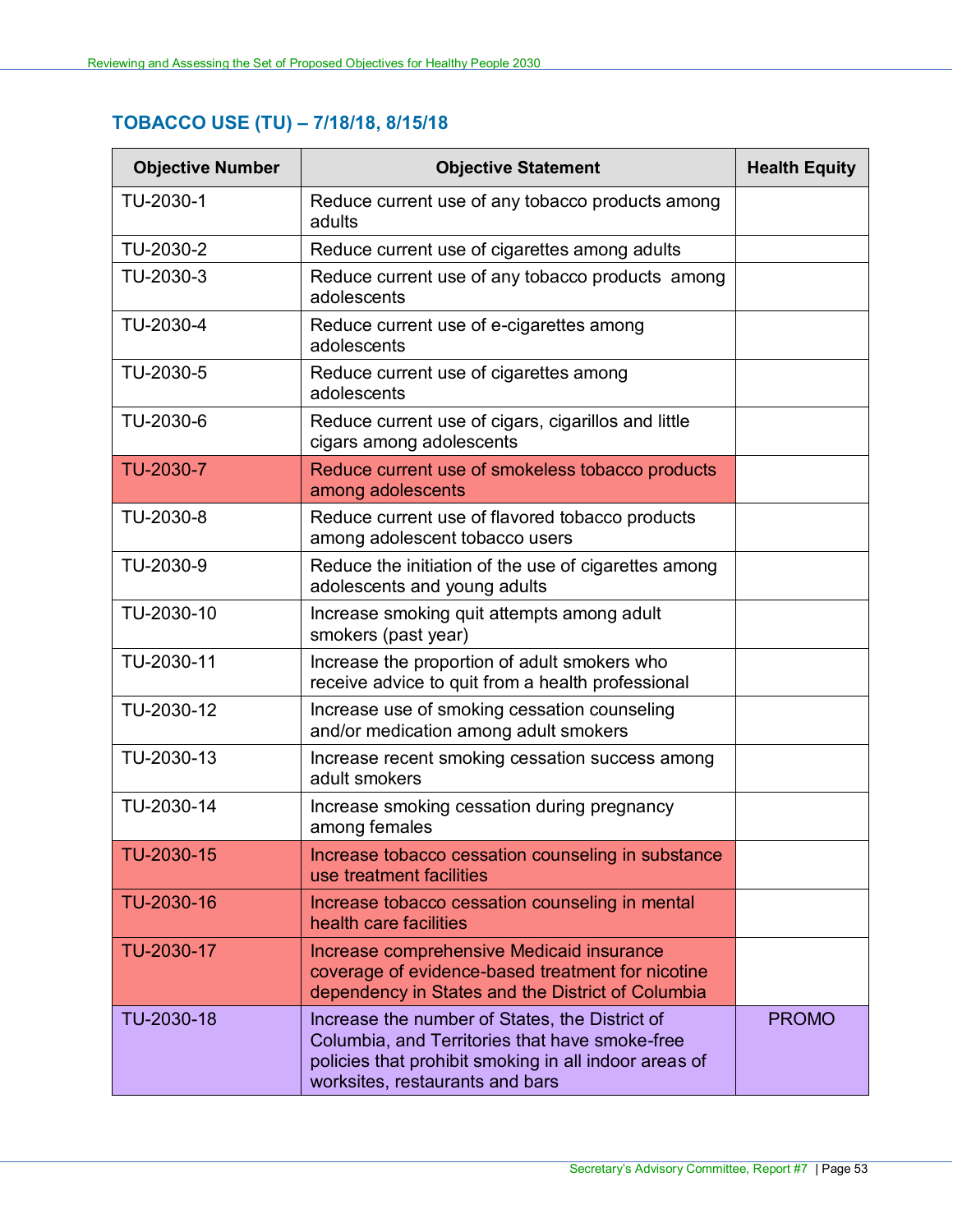| <b>Objective Number</b> | <b>Objective Statement</b>                                                                                                                                                     | <b>Health Equity</b> |
|-------------------------|--------------------------------------------------------------------------------------------------------------------------------------------------------------------------------|----------------------|
| TU-2030-19              | Increase the number of States, the District of<br>Columbia, and Territories that have smoke-free<br>policies that prohibit smoking in all indoor areas of<br>multiunit housing | <b>PROMO</b>         |
| TU-2030-20              | Increase the proportion of smoke free homes                                                                                                                                    | <b>ENVIRON</b>       |
| TU-2030-21              | Reduce the proportion of children, adolescents and<br>adults exposed to secondhand smoke                                                                                       |                      |
| TU-2030-22              | Eliminate policies in States, the District of Columbia,<br>and Territories that preempt local tobacco control<br>policies                                                      |                      |
| TU-2030-23              | Increase the national average tax on cigarettes                                                                                                                                |                      |
| TU-2030-24              | Reduce the proportion of adolescents in grades 6-<br>12 who are exposed to tobacco product marketing                                                                           | <b>CHILD</b>         |
| TU-2030-25              | Increase the number of states, the District of<br>Columbia, and Territories that establish 21 years as<br>the minimum age for purchasing tobacco products                      | <b>PROMO</b>         |

# <span id="page-55-0"></span>**VISION (V) – 8/29/18**

| <b>Objective Number</b> | <b>Objective Statement</b>                                                                                                    | <b>Health Equity</b> |
|-------------------------|-------------------------------------------------------------------------------------------------------------------------------|----------------------|
| $V-2030-1$              | Increase the proportion of preschool children aged<br>3-5 years who receive vision screening                                  | <b>CHILD</b>         |
| $V-2030-2$              | Increase the proportion of adults who have a<br>comprehensive eye examination, including dilation,<br>within the past 2 years | <b>PROMO</b>         |
| $V-2030-3$              | Reduce blindness and visual impairment in children<br>and adolescents aged 17 years and under                                 |                      |
| $V-2030-4$              | Reduce visual impairment due to diabetic<br>retinopathy                                                                       |                      |
| $V-2030-5$              | Reduce visual impairment due to glaucoma                                                                                      |                      |
| $V-2030-6$              | Reduce visual impairment due to cataract                                                                                      |                      |
| $V-2030-7$              | Reduce visual impairment due to age-related<br>macular degeneration                                                           |                      |
| $V-2030-8$              | Increase the use of vision rehabilitation services by<br>persons with visual impairment                                       |                      |
| $V-2030-9$              | Increase the use of assistive and adaptive devices<br>by persons with visual impairment                                       |                      |